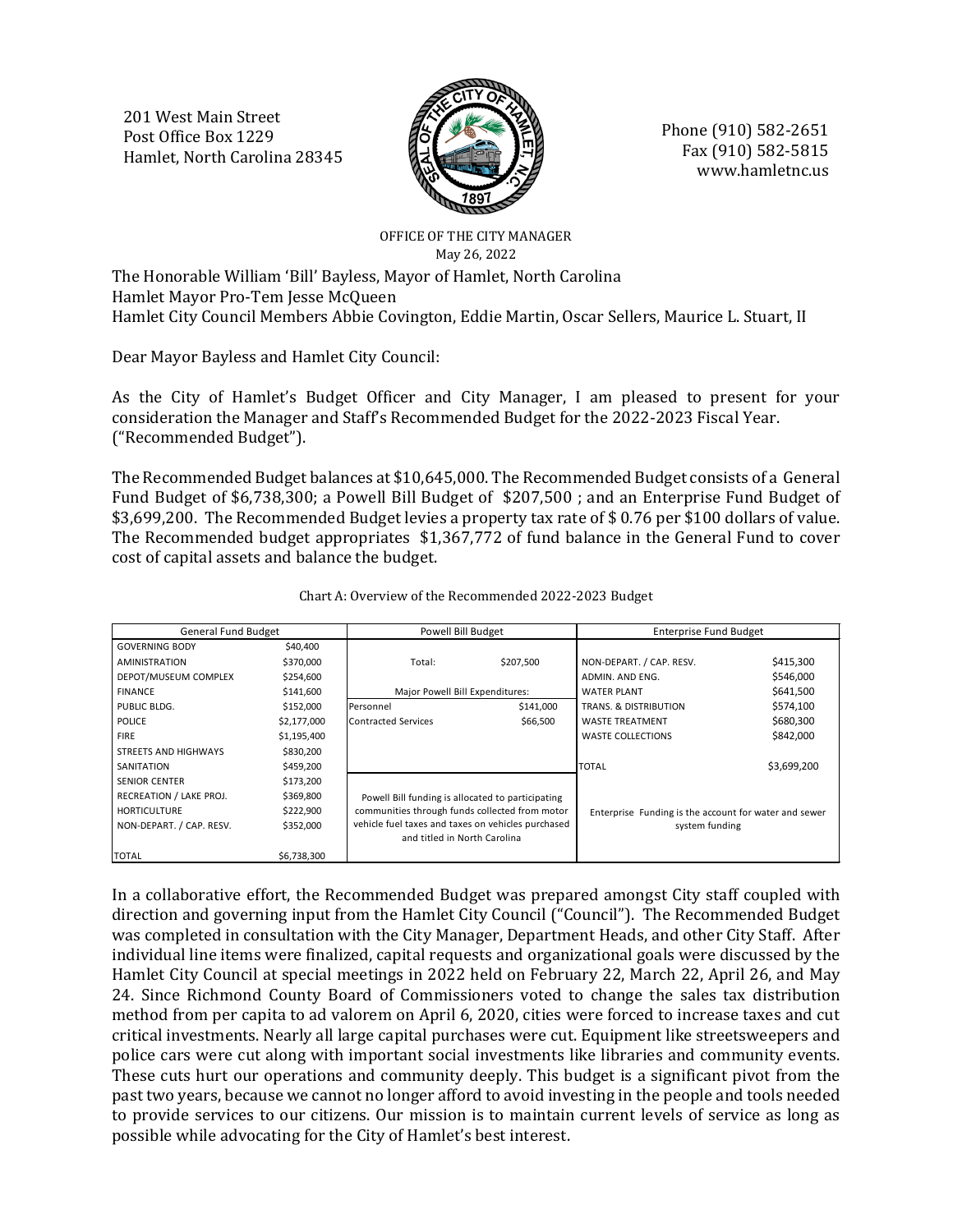### Manager and Staff's Recommended Budget for the 2022-2023 Fiscal Year

### PEOPLE, EQUIPMENT, AND INFRASTRUCTURE

The most critical asset in our organization is our people. Our employees are at the center of all the services we provide to our citizens. Wages have been stagnant since the budget restrictions necessitated by Richmond County's decision to change the sales tax distribution method. These past two fiscal years have been tough, and most of our employees have stuck with us along the way. In our budget work sessions this year, it was the consensus of City Council to make our employees the top priority in our budget. Other priorities for City Council were capital equipment, which has also been essentially eliminated in recent budgets, and our final priority was long-term investments in critical infrastructure.

When assessing how to make up for multiple years of wage stagnation, it became clear that we needed to develop and implement a comprehensive pay plan that makes us competitive in the current market. This market-based approach is a strategic shift from the traditional grade and step plan used for many years. Using salary survey information for the North Carolina League of Municipalities, we totally overhauled our pay plan. This new plan allows us to develop measurable goals, track performance, and adapt to changing market forces in the future.

The 2022-2023 proposed budget also includes several critical vehicle and equipment purchases. Many of these purchases have been deferred for the last two years. The proposed budget includes 12 new vehicles in various departments including. It also includes purchasing two new tools, a new sewer camera and a vacuum taker truck, which will enhance our ability to maintain our water and sewer infrastructure. With these tools staff can begin to transition from reactive to proactive inspections and maintenance.

The Recommended Budget projects \$1,900,000 be received in ad valorem property taxes in the upcoming fiscal year; \$292,000 in vehicle taxes, and \$970,000 in the various sales taxes, which is an modest increase from the current budget, but still a significant decrease from prior years stemming from the County's change in the distribution method.

Lastly, the Recommended Budget does not provide for any utility or service rate increases. Rate increases were reviewed at-length with City Council, but ultimately Council decided that our citizens and customers should not incur an increase from the City of Hamlet when so many other economic uncertainties. The sustainability of our services will be dependent on revisiting this conversation in future years. Currently both fund balances for the General Fund and Enterprise Funds are strong and we project that the Recommended Budget will support and maintain economic stability for the City residents, customers, and clients.

### **CONCLUSION**

In conclusion, the Recommended Budget is balanced and prepared in accordance with North Carolina General Statute 159-11. Furthermore, the Recommended Budget serves to further the commitments of restoring, renovating, and repairing much needed repairs across the City.

The public hearing on this budget is scheduled to held during the June 14, 2022, at the scheduled Regular Monthly Hamlet City Council Meeting at 7:00 pm. Any person wishing to make comments, or ask questions, may do so at the public hearing prior to the adoption of the Budget Ordinance.

The Recommended Budget is available for public review at Hamlet City Hall during normal business hours. Notice of availability of the document, and the scheduled public hearing, will be published in the Richmond County Daily Journal on June 1, 2022.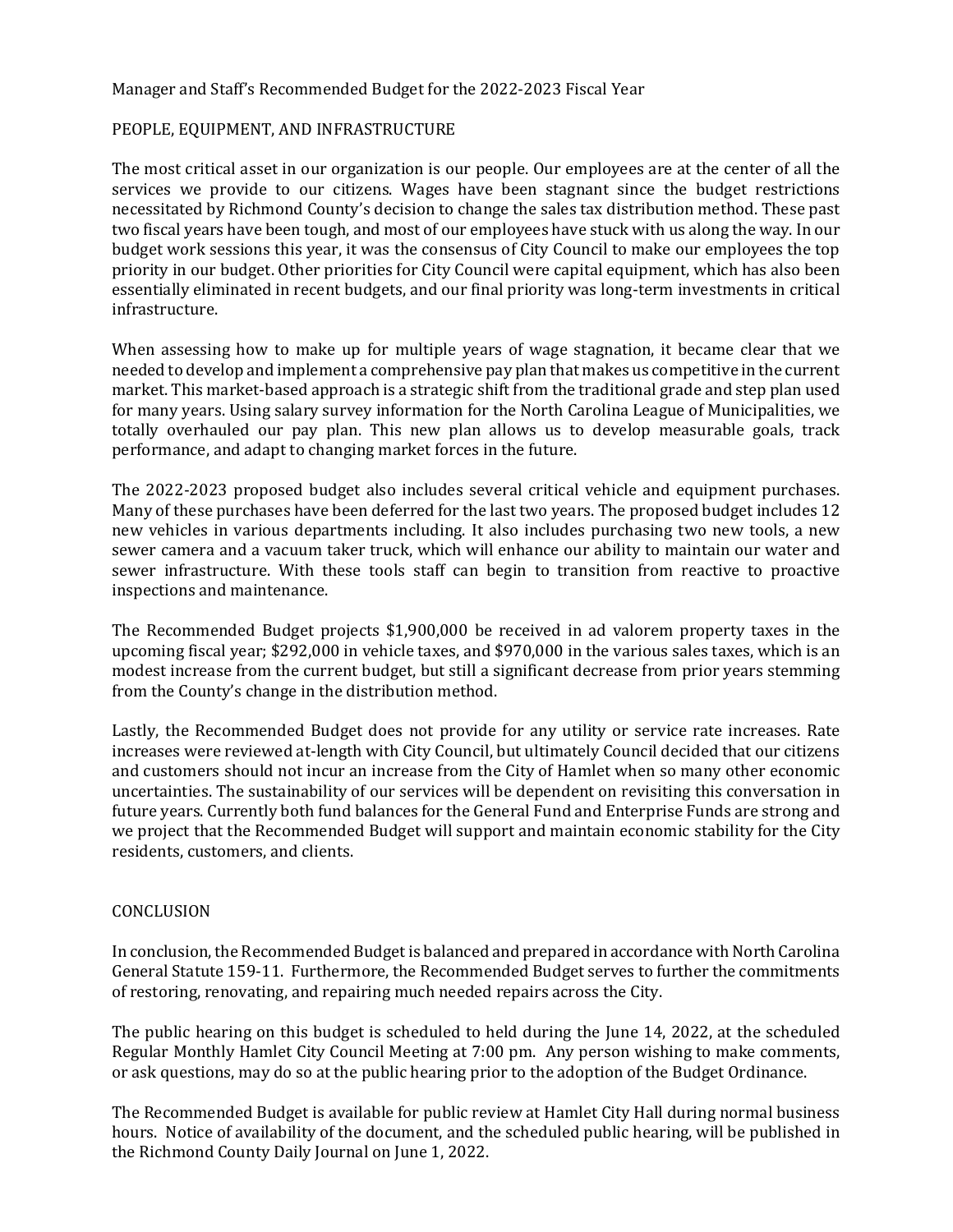I would like to personally thank Council for their input in the budget drafting process, the extraordinary staff here at the City, who have worked tirelessly to prepare and assist in the Recommended Budget for Council's consideration. This collaboration is the foundation of our success in the upcoming year.

It is with the sincerest gratitude and appreciation that I, as Budget Officer and City Manager, respectfully submit and recommend this proposed budget to the Hamlet City Council today, May 26, 2022

Respectfully Submitted,

Natt Christ

Matthew W. Christian City Manager

Attachments: Draft Budget Ordinance Manager and Staff's Recommended Budget for the 2022-2023 Fiscal Year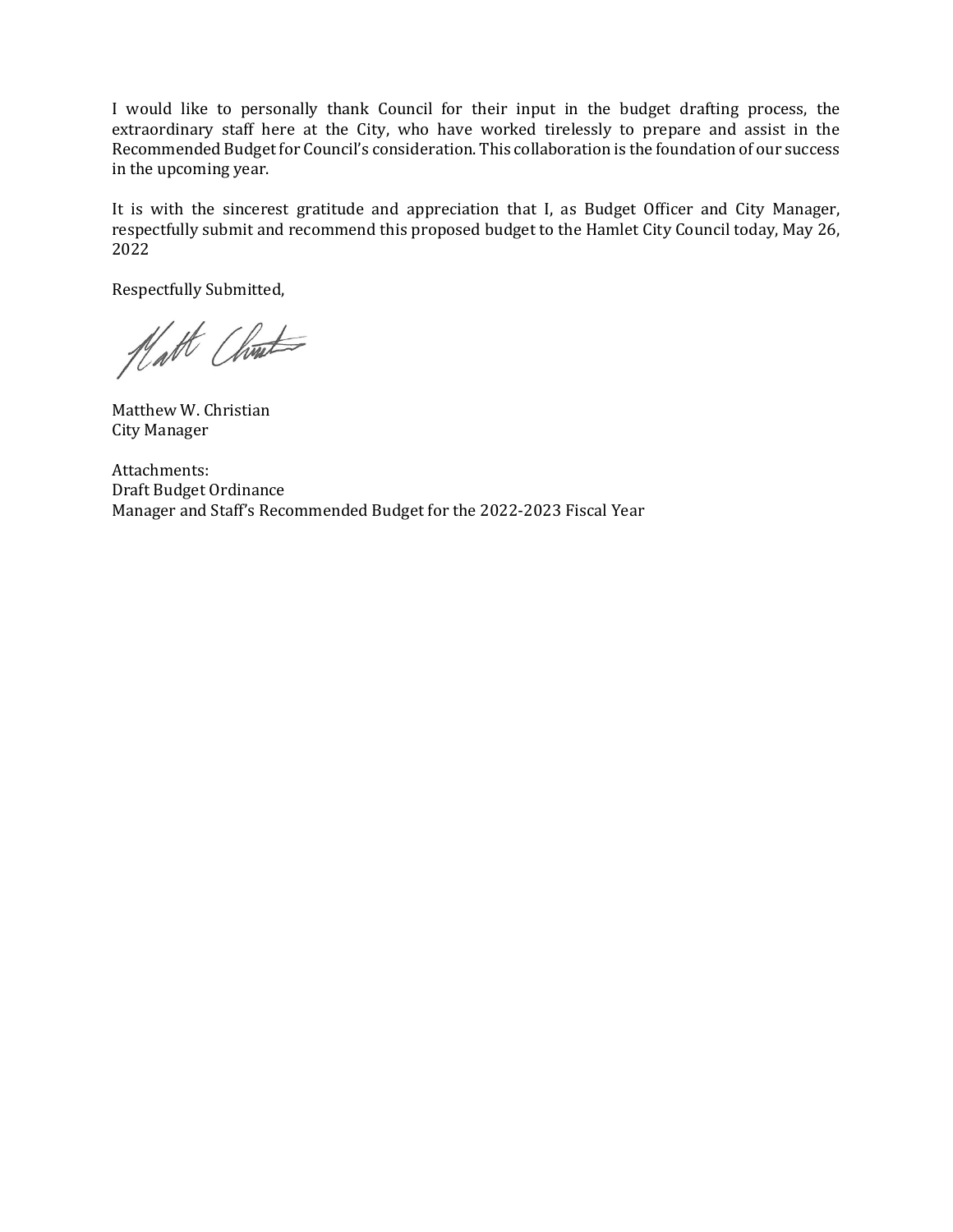# **BUDGET ORDINANCE NO. 2022-02 FOR FISCAL YEAR 2022-2023**

**BE IT ORDAINED** and established by the City Council of the City of Hamlet, North Carolina on this the  $14<sup>th</sup>$  day of June, 2022 as follows:

**Section I.** The following amounts are hereby appropriated in the General Fund for the operation of its activities for the fiscal year beginning July 1, 2022 and ending June 30, 2023 in accordance with the chart of accounts established for the City:

| <b>GOVERNING BODY</b>    | \$40,400    |
|--------------------------|-------------|
| AMINISTRATION            | \$370,000   |
| DEPOT/MUSEUM COMPLEX     | \$254,600   |
| <b>FINANCE</b>           | \$141,600   |
| PUBLIC BLDG.             | \$152,000   |
| <b>POLICE</b>            | \$2,177,000 |
| <b>FIRE</b>              | \$1,195,400 |
| STREETS AND HIGHWAYS     | \$830,200   |
| SANITATION               | \$459,200   |
| <b>SENIOR CENTER</b>     | \$173,200   |
| RECREATION / LAKE PROJ.  | \$369,800   |
| HORTICULTURE             | \$222,900   |
| NON-DEPART. / CAP. RESV. | \$352,000   |
| TOTAL                    | \$6,738,300 |

**Section II.** It is projected that the following revenues will be available in the General Fund for FY 2022-2023:

| <b>Current Year Property Taxes</b>   | \$1,900,000 |
|--------------------------------------|-------------|
| Taxes, prior years                   | \$94,500    |
| Recreation Revenues & Contributions  | \$40,500    |
| Sales Tax Revenues                   | \$970,000   |
| Fire Protection & Emegency Services  | \$459,500   |
| Utility Franchise Fees               | \$300,000   |
| Telecommunications Tax & Tower Lease | \$92,000    |
| <b>ABC</b> Net Revenues              | \$135,000   |
| Vehicle Taxes                        | \$292,000   |
| Garbage Collection Fees              | \$335,000   |
| Cable Franchise Fees                 | \$75,000    |
| Wine & Beer Excise Taxes             | \$30,000    |
| Tax Refunds                          | \$38,000    |
| Investment Income                    | \$2,000     |
| Grants                               | \$218,000   |
| Contributions from other Agencies    | \$332,528   |
| Other Revenues                       | \$56,500    |
| Appropriated Fund Balance            | \$1,367,772 |
| Total                                | \$6,738,300 |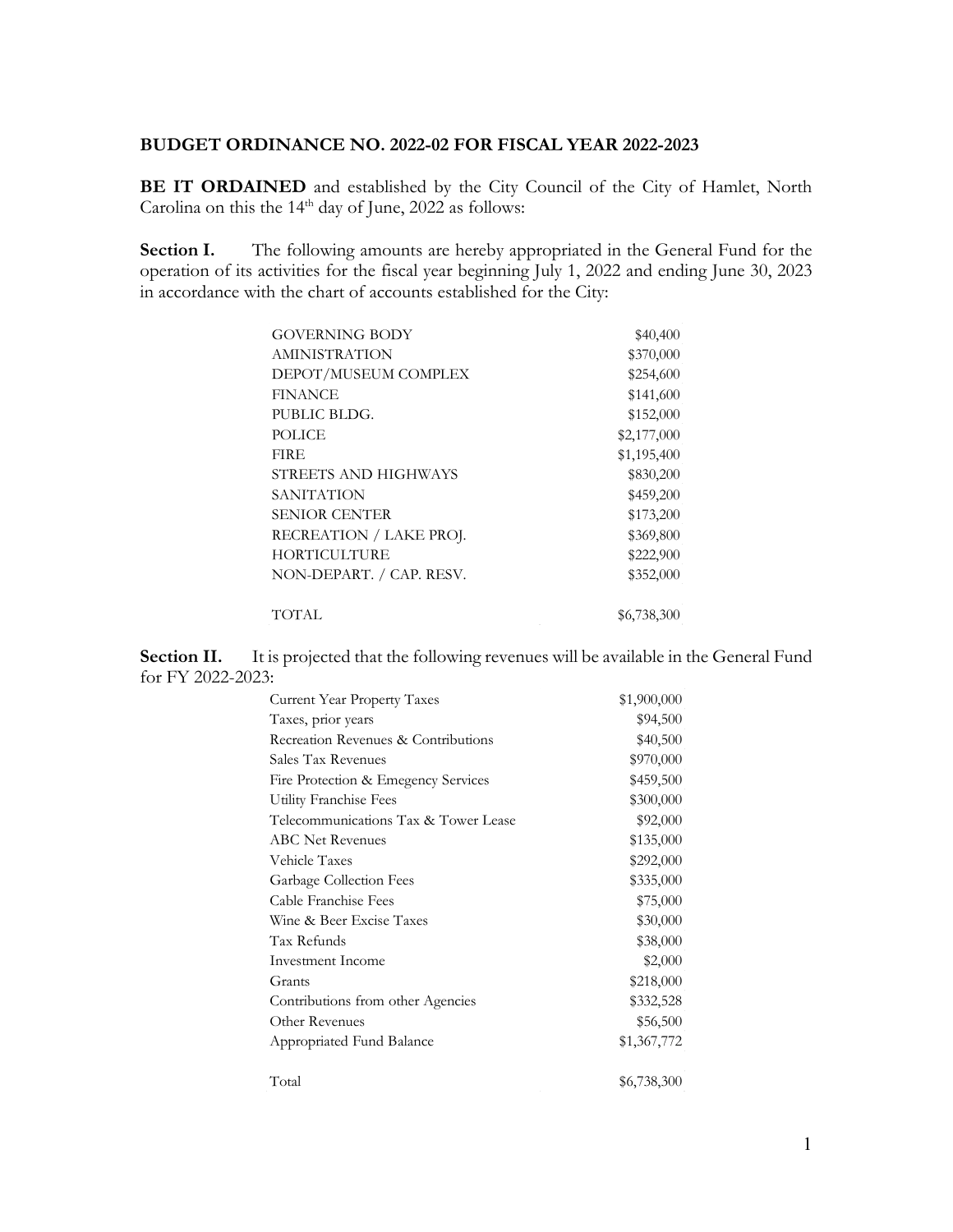**Section III.** It is projected that the following revenues will be available in the Powell Bill Fund for FY 2022-2023:

| <b>Powell Bill Street Allocation</b> | \$207,500 |
|--------------------------------------|-----------|
| <b>Fund Blance Appropriations</b>    | \$0       |
| Other Revenues                       | \$0       |
| Total                                | \$207,500 |

**Section IV.** The following expenditure amounts are hereby appropriated in the Powell Bill Fund for the implementation of Powell Bill activities for FY 2022-2023:

| Personnel                  | \$141,000 |
|----------------------------|-----------|
| <b>Contracted Services</b> | \$66,500  |
| Total                      | \$207,500 |

**Section V:** It is projected that the following revenues will be available in the Water Fund/Enterprise Fund for FY 2022-2023:

| Water Sales               | \$1,785,000 |
|---------------------------|-------------|
| Sewer Charges             | \$985,000   |
| Water & Sewer Taps        | \$14,000    |
| Reconnection Fees         | \$125,000   |
| Other Revenues            | \$60,000    |
| Fund Balance Appropriated | \$730,200   |
| Total                     | \$3,699,200 |

**Section VI:** The following amounts are hereby appropriated in the Water Fund/Enterprise Fund for the operation of water and sewer utilities and debt retirement for FY 2022-2023:

| Non-Departmental    | \$415,300   |
|---------------------|-------------|
| Admin & Engineering | \$546,000   |
| Water Plant         | \$641,500   |
| Water Distribution  | \$574,100   |
| Waste Treatment     | \$680,300   |
| Waste Collection    | \$842,000   |
| Total               | \$3,699,200 |

**Section VII:** There is hereby levied a tax at the rate of 76 cents (.76) per one hundred dollars of valuation of property as listed for the purpose of raising revenue listed as "Current Year's Property Taxes" in the General Fund in Section Two of this ordinance.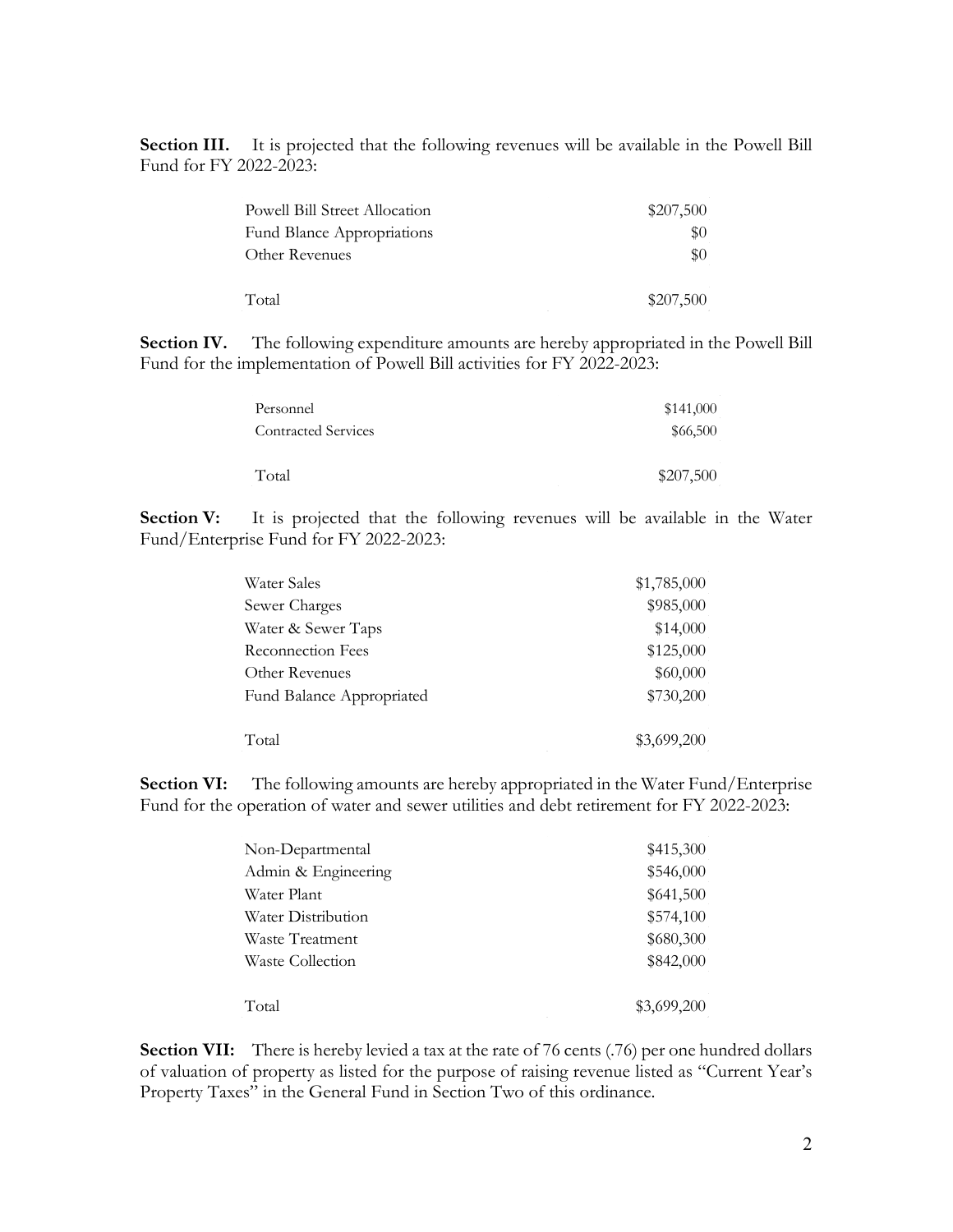**Section VIII**: The city manager/budget officer is hereby authorized to transfer appropriations within a department without limitations and without a report being required in the following manners:

- A) Amounts may be transferred between line-item expenditures within a department without limitations and without a report being required.
- B) Amounts not exceeding \$5000 may be transferred between departments of the same fund with an official report on such transfers at the next regular meeting of the city council.
- C) Contributions may be transferred between funds when needed, but the transfers may not exceed the contribution amounts contained in this ordinance.

**Section IX:** The city manager/budget officer is hereby authorized to execute the necessary agreements within funds included in the budget ordinance for the following purposes:

- A) Purchase of apparatus, supplies & materials where formal bids are not required by law;
- B) Lease of normal and routine business equipment;
- C) Construction or repair work where formal bids are not required by law;
- D) Consultant, professional or maintenance service agreements up to a contract amount of \$25,000;
- E) Agreements for acceptance of state & federal grant funds; and
- F) Grant agreements with public & non-profit agencies.

**Section X:** Copies of this budget ordinance shall be furnished to the Finance Director to be kept on file for the disbursement of city funds and to the City Clerk for permanent record keeping.

This the  $14<sup>th</sup>$  day of June, 2022.

Mayor

 $\overline{\phantom{a}}$  , where  $\overline{\phantom{a}}$  , where  $\overline{\phantom{a}}$  , where  $\overline{\phantom{a}}$ 

ATTEST:

City Clerk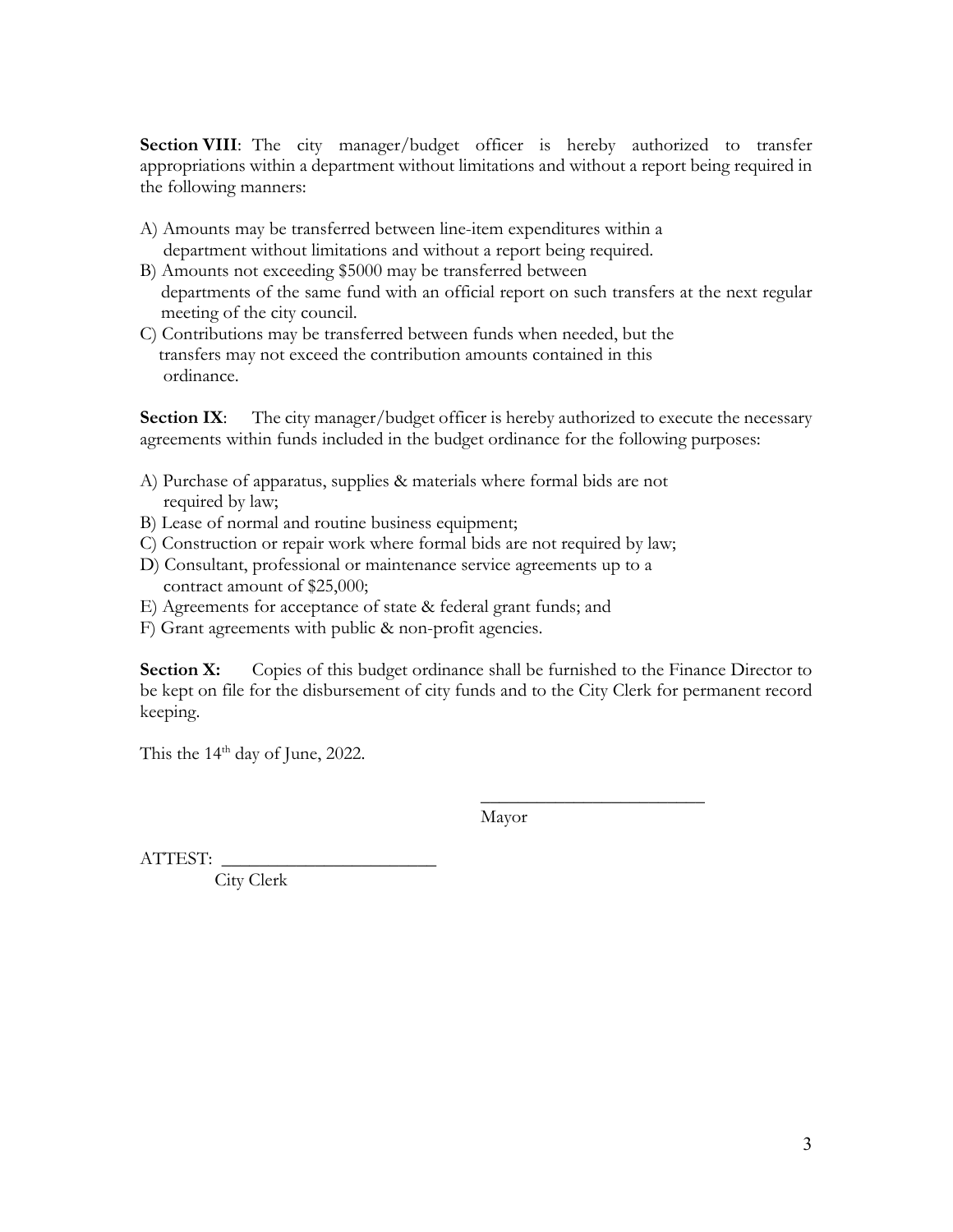| 10 General Fund              |                        |                |                        |      |                       |     |                              |    |              |     |            |         |
|------------------------------|------------------------|----------------|------------------------|------|-----------------------|-----|------------------------------|----|--------------|-----|------------|---------|
|                              |                        |                | <b>Proposed Budget</b> |      | <b>Current Budget</b> |     | Encumbrance                  |    | <b>YTD</b>   |     | Variance   | Percent |
| <b>GENERAL FUND REVENUES</b> |                        | <b>TOTALS:</b> | 6,738,300              | I \$ | $5,931,094$ \$        |     |                              | \$ | 5,014,513    | \$. | (916, 581) | 85%     |
| <b>DEPARTMENT EXPENSES</b>   |                        |                |                        |      |                       |     |                              |    |              |     |            |         |
| <b>GOVERNING BODY</b>        |                        |                | 40,400                 | I \$ | $40,320$ \$           |     |                              | \$ | 36,766 \$    |     | 3,554      | 91%     |
| <b>AMINISTRATION</b>         |                        |                | 370,000                | -S   | $503,150$ \$          |     | 906                          | Ś. | 420,298      | S   | 81,946     | 84%     |
| DEPOT/MUSEUM COMPLEX         |                        |                | 254,600                | I\$  | 187,950 \$            |     | 6,206                        | S  | $143,127$ \$ |     | 38,618     | 79%     |
| <b>FINANCE</b>               |                        |                | 141,600                | S    | 92,900                | -S  | $\overline{\phantom{a}}$     | Ś. | 81,188       | S   | 11,712     | 87%     |
| PUBLIC BLDG.                 |                        |                | 152,000                | l\$  | 216,400 \$            |     | $\qquad \qquad \blacksquare$ | Ś  | 178,772      | -S  | 37,628     | 83%     |
| <b>POLICE</b>                |                        |                | 2,177,000              | \$.  | 1,673,700             | S   | 1,106                        | Ś  | 1,350,367    | S   | 322,227    | 81%     |
| <b>FIRE</b>                  |                        |                | 1,195,400              | S    | 1,099,990             | Ŝ.  | 14,399                       | -S | $918,611$ \$ |     | 166,981    | 85%     |
| <b>STREETS AND HIGHWAYS</b>  |                        |                | 830,200                | l \$ | 784,084               | -\$ | 13,000                       | -S | 576,480      | -S  | 194,604    | 75%     |
| SANITATION                   |                        |                | 459,200                | l S  | 274,050 \$            |     | $\overline{\phantom{a}}$     | Ś  | 238,392 \$   |     | 35,658     | 87%     |
| <b>SENIOR CENTER</b>         |                        |                | 173,200                | l\$  | $134,325$ \$          |     | ۰                            | Ś  | 106,553      | S   | 27,772     | 79%     |
| RECREATION / LAKE PROJ.      |                        |                | 369,800                | Ŝ    | 392,100               | .s  | 1,100                        | Ś  | 242,882      | S   | 148,118    | 62%     |
| <b>HORTICULTURE</b>          |                        |                | 222,900                | I\$  | 175,900 \$            |     | ٠                            | Ś  | 96,294       | S   | 79,606     | 55%     |
| NON-DEPART. / CAP. RESV.     |                        |                | 352,000                | I S  | 356,225               | S   | 174                          | S  | 263,776      | -S  | 92,275     | 74%     |
|                              | <b>EXPENSE</b>         | <b>TOTALS:</b> | 6,738,300              | ۱\$  | 5,931,094             | Ŝ.  | 36,889                       | Ś. | 4,653,505    |     | 1,240,700  | 79%     |
|                              | 10 GeneralFund Totals: |                |                        |      |                       |     |                              | \$ | 361,008      |     |            |         |

| 11 Powell Bill Fund         |                             |         |               |             |       |            |         |          |          |         |
|-----------------------------|-----------------------------|---------|---------------|-------------|-------|------------|---------|----------|----------|---------|
|                             |                             |         | <b>Budget</b> | Encumbrance |       | <b>YTD</b> |         | Variance |          | Percent |
|                             |                             |         |               |             |       |            |         |          |          |         |
| <b>POWELL BILL REVENUES</b> | Totals:                     | 207,500 | 265.250       |             | -     |            | 209.039 |          | (56,211) | 79%     |
|                             |                             |         |               |             |       |            |         |          |          |         |
|                             |                             |         |               |             |       |            |         |          |          |         |
| <b>POWELL BILL EXPENSES</b> | Totals:                     | 207,500 | 265,250       |             | 2,009 |            | 196,764 |          | 66.477   | 75%     |
|                             | 11 Powell Bill Fund Totals: | $\sim$  |               |             |       |            | 12,275  |          |          |         |

| 30 Enterprise Fund               |                            |                |                        |     |                              |  |             |    |            |    |            |         |
|----------------------------------|----------------------------|----------------|------------------------|-----|------------------------------|--|-------------|----|------------|----|------------|---------|
|                                  |                            |                | <b>Proposed Budget</b> |     | <b>Budget</b><br>Encumbrance |  |             |    | YTD.       |    | Variance   | Percent |
| <b>ENTERPRISE FUND REVENUES</b>  |                            | <b>TOTALS:</b> | 3,699,200              | \$  | 3,306,700 \$                 |  | $\sim$      | S  | 2,587,813  | S. | (718, 887) | 78%     |
| <b>DEPARTMENT EXPENSES</b>       |                            |                |                        |     |                              |  |             |    |            |    |            |         |
| NON-DEPART. / CAP. RESV.         |                            |                | 415,300                | Ŝ   | 478.400 \$                   |  | 424         | Ŝ. | 414.274 \$ |    | 63,702     | 87%     |
| ADMIN. AND ENG.                  |                            |                | 546,000                | Ŝ   | 404,750 \$                   |  | 907 \$      |    | 334,669 \$ |    | 69,174     | 83%     |
| <b>WATER PLANT</b>               |                            |                | 641,500                | Ŝ   | 520.200 \$                   |  | $2,617$ \$  |    | 387.271 \$ |    | 130,313    | 75%     |
| <b>TRANS, &amp; DISTRIBUTION</b> |                            |                | 574,100                | \$. | 662,800 \$                   |  | 0           | Ś  | 582,036 \$ |    | 80,764     | 88%     |
| <b>WASTE TREATMENT</b>           |                            |                | 680,300                | \$. | 563,900 \$                   |  | $36,030$ \$ |    | 447,543 \$ |    | 80,327     | 86%     |
| <b>WASTE COLLECTIONS</b>         |                            |                | 842,000                | \$  | 676,650 \$                   |  | 2,400       |    | 525,030    |    | 149,220    | 78%     |
|                                  | <b>EXPENSE</b>             | <b>TOTALS:</b> | 3,699,200              | Ś   | 3,306,700 \$                 |  | 42,378      |    | 2,690,821  |    | 573,501    | 83%     |
|                                  | 30 Enterprise Fund Totals: |                | ۰                      |     |                              |  |             |    | (103,008)  |    |            |         |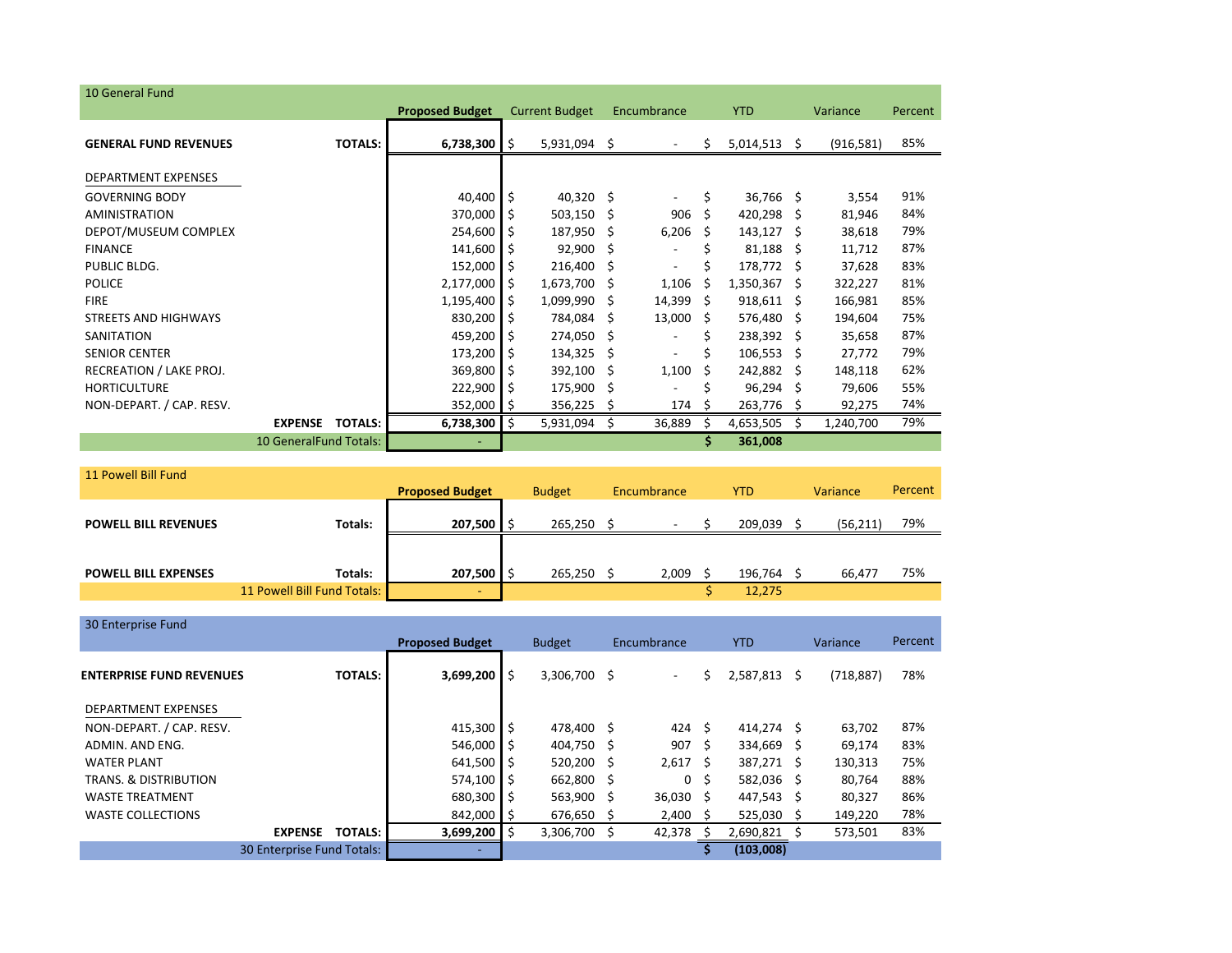| Disp Acct                              | <b>Budget</b> |              | <b>Enc Amt</b> | <b>YTD</b> |                |            | Variance     | %       |    |           |                    |
|----------------------------------------|---------------|--------------|----------------|------------|----------------|------------|--------------|---------|----|-----------|--------------------|
|                                        |               |              |                |            |                |            |              |         |    |           |                    |
|                                        |               |              |                |            |                |            |              |         |    |           |                    |
| <b>General Fund Rev</b>                |               |              |                |            |                |            | Variance     | $\%$    |    | Proposed  | $+/-$ PY           |
| 10-301-1000 TAXES ALL PRIOR YRS        | \$            | 3,000.00     | \$             | \$         | 3,723.77       | \$         | 723.77       | 124.13% | Ś. | 3,000     | \$                 |
| 10-301-1900 INVENTORY TAX CREDIT       | \$            |              | \$             | \$         |                | \$         |              |         |    |           | \$                 |
| 10-301-1950 TAXES OVER/UNDER           | \$            |              | Ś              | \$         |                | \$         |              |         |    |           | \$                 |
| 10-301-1951 REFUND AD VALOREM TAXES    | \$            |              | \$             | Ś          |                | \$         |              |         |    |           | \$                 |
| 10-301-2004 TAXES AD VALOREM 2004      | \$            |              | Ś              |            |                | \$         |              |         |    |           | \$                 |
| 10-301-2005 TAXES AD VALOREM 2005      | \$            |              | \$             |            |                | \$         |              |         |    |           | \$                 |
| 10-301-2006 TAXES AD VALOREM2006       |               |              | \$             |            |                | \$         |              |         |    |           | \$                 |
| 10-301-2007 TAXES AD VALOREM2007       |               |              | \$             |            |                | \$         |              |         |    |           | \$                 |
| 10-301-2008 TAXES AD VALOEM 2008       |               |              | Ś              |            |                | \$         |              |         |    |           | \$                 |
| 10-301-2009 2009 AD VAL.TAXES          |               |              | Ś              |            |                | \$         |              |         |    |           | \$                 |
| 10-301-2010 2010 AD VALOREM TAXES      |               |              | Ś              |            |                |            |              |         |    |           | \$                 |
| 10-301-2011 TAXES AD VALOREM 2011      |               |              | Ś              |            |                | Ś          |              |         |    |           | \$                 |
| 10-301-2012 TAXES AD VALOREM 2012      |               |              | Ś              | Ś          | 925.71         | \$         | 925.71       |         |    |           | \$                 |
| 10-301-2013 TAXES AD VALOREM 2013      |               |              | Ś              | \$         | 1,354.35       | \$         | 1,354.35     |         |    |           | \$                 |
| 10-301-2014 TAXES AD VALOREM 2014      |               |              | Ś              | \$         | 1,434.02       | ∥\$        | 1,434.02     |         |    |           | \$                 |
| 10-301-2015 TAXES AD VALOREM 2015      |               |              | Ś              | \$         | 2,220.56       | -\$        | 2,220.56     |         |    |           | \$                 |
| 10-301-2016 TAXES AD VALOREM 2016      |               |              | Ś              | \$         | 2,429.25       | $\vert$ \$ | 2,429.25     |         |    |           | \$                 |
| 10-301-2017 TAXES AD VALOREM 2017      |               | 1,500.00     | \$             | \$         | 2,916.89       | -\$        | 1,416.89     | 194.46% |    |           | \$<br>(1,500.00)   |
| 10-301-2018 TAXES AD VALOREM 2018      |               | 4,000.00     | \$             | \$         | 7,757.97       | \$         | 3,757.97     | 193.95% | \$ | 1,500     | \$<br>(2,500.00)   |
| 10-301-2019 TAXES AD VALOREM 2019      |               | 8,000.00     | \$             | \$         | $16,472.11$ \$ |            | 8,472.11     | 205.90% | \$ | 4,000     | \$<br>(4,000.00)   |
| 10-301-2020 TAXES AD VALOREM 2020      | \$            | 50,000.00    | \$             | Ś          | 56,796.90      | ∥\$        | 6,796.90     | 113.59% | \$ | 11,000    | \$<br>(39,000.00)  |
| 10-301-2021 TAXES AD VALOREM 2021      |               | 1,856,000.00 | \$             |            | 1,907,585.28   | \$         | 51,585.28    | 102.78% | \$ | 40,000    | \$(1,816,000.00)   |
| 10-301-2022 TAXES AD VALOREM 2022      |               |              |                |            |                | \$         |              |         | \$ | 1,900,000 | \$<br>1,900,000.00 |
| 10-304-1000 TAXES PREV. WRITTEN OFF    |               |              |                |            |                | \$         |              |         |    |           | \$                 |
| 10-309-4000 PAYMENT IN LIEU OF TAXES   | \$            | 15,000.00    | Ś              |            |                | \$         | (15,000.00)  | 0.00%   | \$ | 15,000    | \$                 |
| 10-309-4001 HOUSING AUTH. POLICE REIMB | \$            |              | Ś              |            |                | \$         |              |         | \$ |           | \$                 |
| 10-309-4010 RCC POLICE SECURITY        | \$            | 50,000.00    | Ś              | Ś          |                | $\zeta$    | (50,000.00)  | 0.00%   | \$ | 50,000    | \$                 |
| 10-317-1000 TAX PENALTIES & INTEREST   | \$            | 20,000.00    | \$             | \$         | 34,202.33      | Ŝ.         | 14,202.33    | 171.01% | \$ | 20,000    | \$                 |
| 10-317-2000 Credit Card Charges        | \$            | 24,375.00    | \$             | \$         | 26,955.96      | Ŝ.         | 2,580.96     | 110.59% |    |           | \$<br>(24, 375.00) |
| 10-319-1000 MOTOR VEHICLE LICENSES     | \$            | 22,000.00    | \$             | \$         | 22,641.39      | Ŝ.         | 641.39       | 102.92% | \$ | 22,000    | \$                 |
| 10-319-2000 VEHICLE TAX THRU COUNTY    | \$            | 260,000.00   | \$             | \$         | 355,728.10     | \$         | 95,728.10    | 136.82% | \$ | 270,000   | \$<br>10,000.00    |
| 10-319-3000 Dummy                      | \$            |              | \$             | \$         |                | \$         |              |         |    |           | \$                 |
| 10-320-1000 GARBAGE COLLECTION FEE     | \$            | 335,000.00   | Ś              | Ś          | 280,808.34     | \$         | (54, 191.66) | 83.82%  | \$ | 335,000   | \$                 |
| 10-325-1000 PRIVILEGE LICENSES         | Ś             |              | Ś              | Ś          | 295.00 \$      |            | 295.00       |         |    |           |                    |
|                                        |               |              |                |            |                |            |              |         |    |           |                    |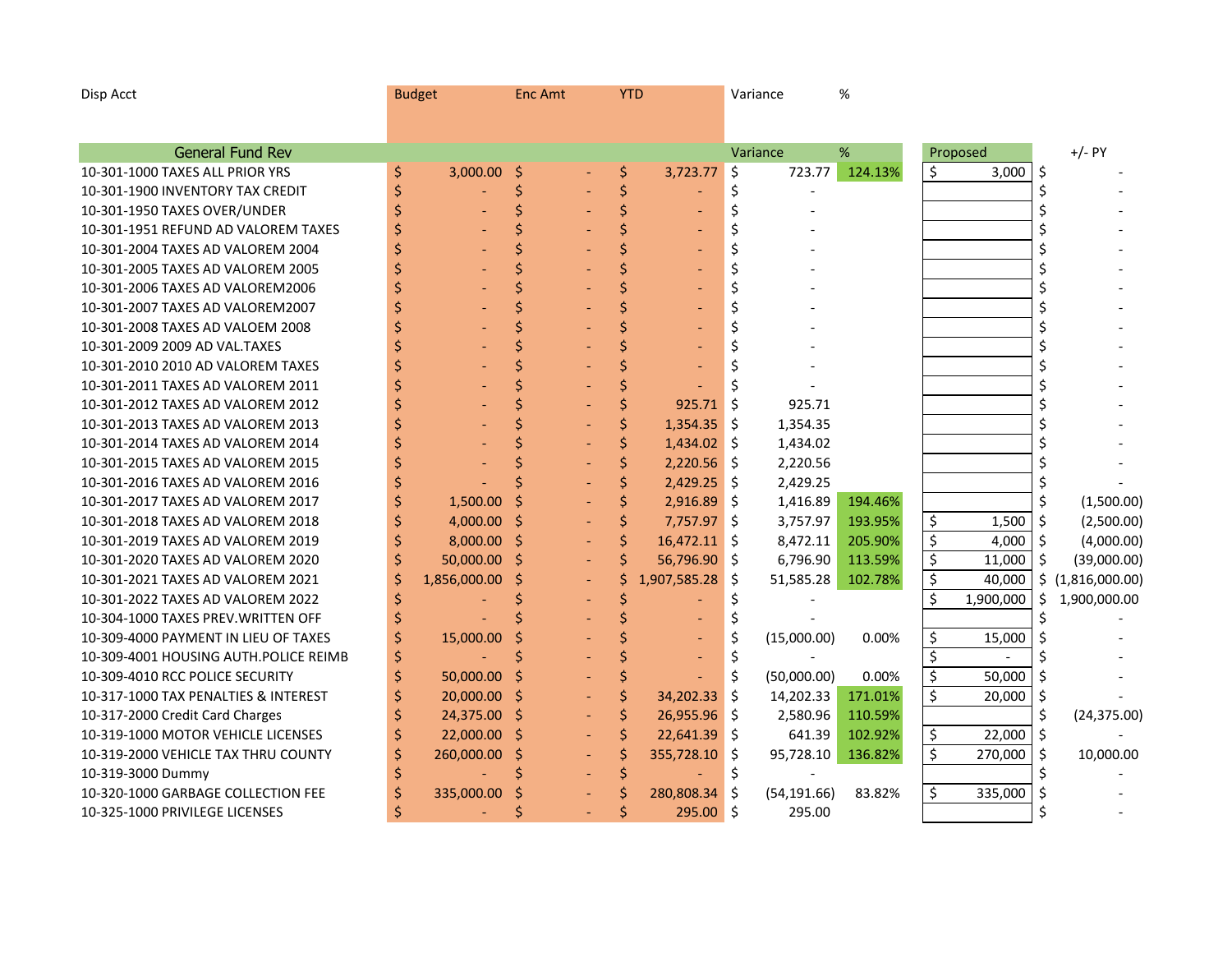| 10-328-4000 CABLEVISION FRANCHISE FEE   |   | 75,000.00 \$  |     | \$ | $52,553.87$ \$ |            | (22, 446.13)     | 70.07%  | \$ | 75,000  | \$                  |               |
|-----------------------------------------|---|---------------|-----|----|----------------|------------|------------------|---------|----|---------|---------------------|---------------|
| 10-329-1000 INTEREST ON INVESTMENTS     |   | $5,000.00$ \$ |     | \$ | 783.53 \$      |            | (4,216.47)       | 15.67%  | \$ | 2,000   | $\ddot{\mathsf{S}}$ | (3,000.00)    |
| 10-335-1000 MISC. REVENUE               |   | 540,234.00    | '\$ | \$ | 185,587.75 \$  |            | (354, 646.25)    | 34.35%  | \$ | 10,000  | \$                  | (530, 234.00) |
| 10-335-1010 RECREATION MISC. REV.       |   | 3,000.00      | '\$ | \$ | $3,600.00$ \$  |            | 600.00           | 120.00% | Ś  | 3,000   | $\zeta$             |               |
| 10-335-1011 SOCCER                      |   | 5,000.00      | '\$ |    | $7,525.00$ \$  |            | 2,525.00         | 150.50% | \$ | 7,000   | $\zeta$             | 2,000.00      |
| 10-335-1012 BASKETBALL                  |   | 4,500.00      | Ŝ.  |    | $5,600.00$ \$  |            | 1,100.00         | 124.44% | \$ | 5,000   | \$                  | 500.00        |
| 10-335-1014 YOUTH BASEBALL              |   | 3,000.00      | '\$ |    | $1,365.00$ \$  |            | (1,635.00)       | 45.50%  | \$ | 3,000   | Ŝ.                  |               |
| 10-335-1015 9-12 BASEBALL               |   | 3,000.00      | \$  |    | $5,295.00$ \$  |            | 2,295.00         | 176.50% | \$ | 3,000   | Ŝ.                  |               |
| 10-335-1016 JUNIOR BABE RUTH            |   |               | Ś   |    |                | \$         |                  |         |    |         |                     |               |
| 10-335-1017 FOOTBALL REVENUE            |   | 6,000.00      | Ś   | \$ | 5,840.00       | $\vert$ \$ | (160.00)         | 97.33%  | \$ | 6,000   | \$                  |               |
| 10-335-1020 Concessions                 |   | 12,000.00     | Ś   |    | $7,425.00$ \$  |            | (4,575.00)       | 61.88%  | \$ | 10,000  | \$                  | (2,000.00)    |
| 10-336-1000 CONTRI.- CITIZENS, CLUBS    |   |               |     |    |                |            |                  |         |    |         |                     |               |
| 10-336-1010 Fire Fund Contr(Do Not Use) |   |               |     |    |                |            |                  |         |    |         |                     |               |
| 10-337-2000 UTILITY FRANCHISE TAX       | Ś | 300,000.00    |     | Ś  | 231,548.39     | $\vert$ \$ | (68, 451.61)     | 77.18%  | \$ | 300,000 | \$                  |               |
| 10-337-2100 TELECOMMUNICATIONS TAX      | Ś | 50,000.00 \$  |     |    | 25,782.68 \$   |            | (24, 217.32)     | 51.57%  | \$ | 50,000  | $\zeta$             |               |
| 10-337-2200 COMMUNICATIONS TOWER LEASE  |   | 41,000.00 \$  |     |    | 43,792.28 \$   |            | 2,792.28 106.81% |         | \$ | 42,000  | \$                  | 1,000.00      |
| 10-338-1000 SOLID WASTE DISP.TAX        |   | 4,000.00 \$   |     |    | $3,512.15$ \$  |            | (487.85)         | 87.80%  | \$ | 4,000   | \$                  |               |
| 10-339-2000 INTANGIBLE PROPERTY TAX     |   |               |     |    |                |            |                  |         |    |         |                     |               |
| 10-341-2000 WINE & BEER TAX             |   | 30,000.00     |     |    |                | \$         | (30,000.00)      | 0.00%   | \$ | 30,000  | \$                  |               |
| 10-345-2000 LOCAL OPTION SALES TAX      |   | 325,000.00    | -Ŝ  | \$ | 366,838.56     | \$         | 41,838.56        | 112.87% | \$ | 325,000 | \$                  |               |
| 10-345-2100 1/2 CENT SALES TAX A40      |   | 240,000.00    | -S  | Ś  | 265,704.05     | Ŝ.         | 25,704.05        | 110.71% | \$ | 240,000 | \$                  |               |
| 10-345-2101 ADD. 1/2 SALES TAX A42      |   | 155,000.00    | \$  |    | 179,238.36 \$  |            | 24,238.36        | 115.64% | \$ | 155,000 | \$                  |               |
| 10-345-2102 CITY HOLD HARMLESS          |   | 200,000.00    | Ŝ   |    | 324,585.29     | Ŝ.         | 124,585.29       | 162.29% | \$ | 250,000 | \$                  | 50,000.00     |
| 10-346-1000 FIREMAN RELIEF/ON BEHALF    |   | 8,000.00      | -Ŝ  |    |                | \$         | (8,000.00)       | 0.00%   | \$ | 8,000   | \$                  |               |
| 10-347-4000 ABC NET REVENUES            |   | 126,800.00    | Ś   | \$ | 135,913.00     | \$         | 9,113.00         | 107.19% | \$ | 135,000 | $\zeta$             | 8,200.00      |
| 10-348-2050 POLICE SEIZURES-FED         |   |               |     |    |                |            |                  |         |    |         |                     |               |
| 10-348-2051 POLICE SEIZURES-STATE       |   | 2,000.00      | Ś   |    | 2,878.79       | \$         | 878.79           | 143.94% | \$ | 2,000   | \$                  |               |
| 10-348-2074 COPS MORE GRANT -COMP.      |   |               |     |    |                | \$         |                  |         |    |         | \$                  |               |
| 10-348-2077 GOV.HWY SAFETY PROG.        |   |               |     |    |                | \$         |                  |         |    |         |                     |               |
| 10-348-2078 JAG GRANT                   |   |               |     |    |                | \$         |                  |         |    |         |                     |               |
| 10-348-2080 CHP-COPS HIRING PROG        |   |               |     |    |                | \$         |                  |         |    |         |                     |               |
| 10-348-2300 NCHFA-URGENT REPAIR         |   |               |     |    |                | \$         |                  |         |    |         |                     |               |
| 10-348-2500 CLEAN WATER TRUST FUND      |   |               |     |    |                | \$         |                  |         |    |         |                     |               |
| 10-349-3000 FED.GOV'T CONTRIB.          |   |               |     |    |                |            |                  |         |    |         |                     |               |
| 10-349-3100 SAFETY VEST PROGRAM         |   |               |     |    |                |            |                  |         |    |         |                     |               |
| 10-351-1000 ARREST FEES                 |   |               |     |    |                |            |                  |         |    |         |                     |               |
| 10-351-2000 POLICE DEPT REPORT FEES     |   | 1,500.00      |     |    | 1,205.75       | Ŝ.         | (294.25)         | 80.38%  | \$ | 1,500   | \$                  |               |
| 10-351-3000 POLICE DEPT MISC REV        | Ś | 36,000.00 \$  |     |    | 39,281.42 \$   |            | 3,281.42         | 109.12% | \$ | 2,000   | $\zeta$             | (34,000.00)   |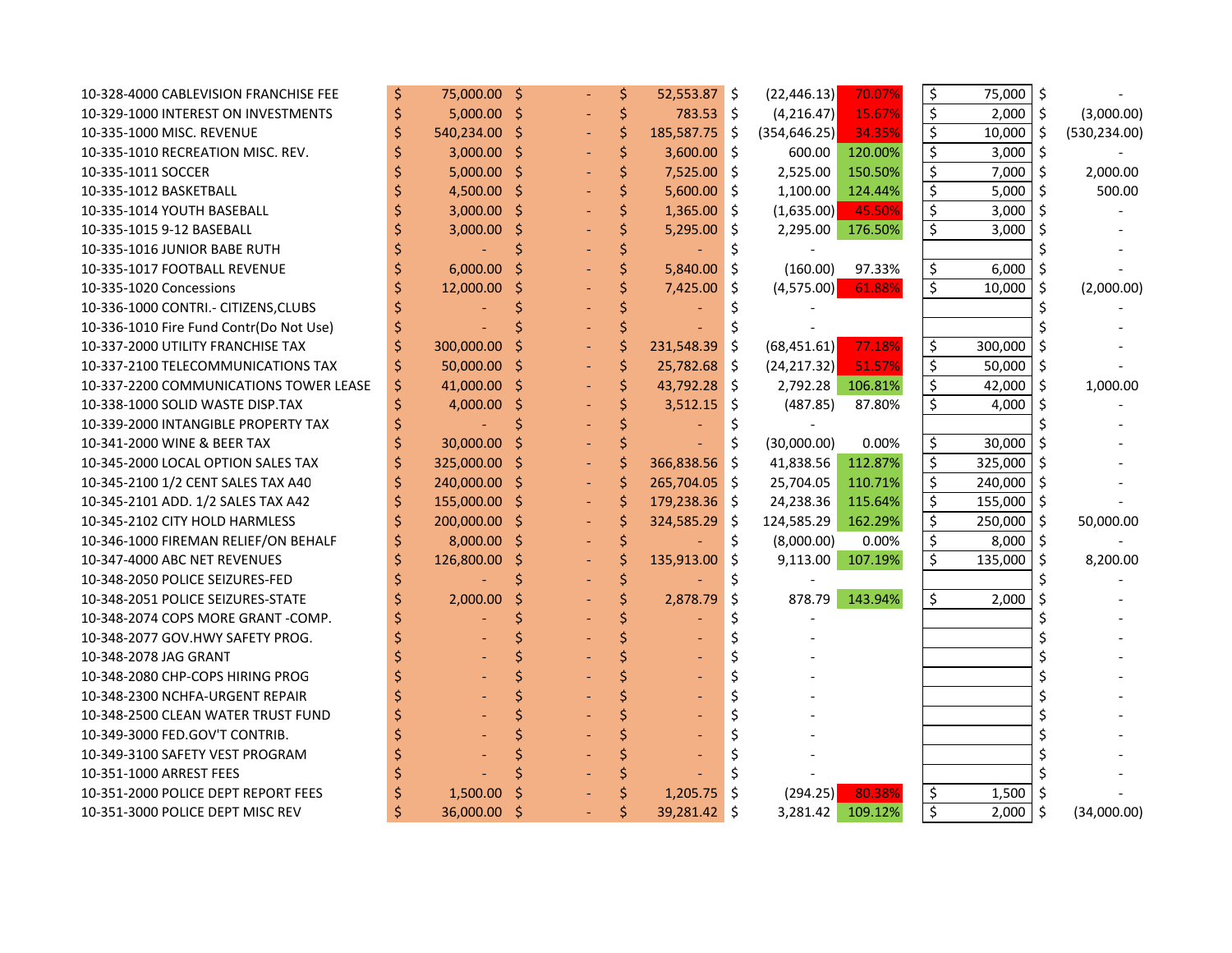| 10-351-4000 GOVERNOR'S CRIME COMMISSION G \$ |    | 21,550.00 \$ |    |    |               |     | (21,550.00)   | 0.00%   |         |              | \$  | (21,550.00) |
|----------------------------------------------|----|--------------|----|----|---------------|-----|---------------|---------|---------|--------------|-----|-------------|
| 10-353-4000 FIRE PROTECTION CHARGE           |    | 300,000.00   |    |    | 276,933.61 \$ |     | (23,066.39)   | 92.31%  | \$      | 300,000      | \$  |             |
| 10-353-4010 DOBBINS HEIGHTS FIRE PROT        |    | 30,000.00    | Ŝ  |    | 28,833.32 \$  |     | (1, 166.68)   | 96.11%  | \$      | 34,000       | Ŝ   | 4,000.00    |
| 10-353-4015 AMBULANCE PAYMENT                |    |              |    |    |               |     |               |         |         |              |     |             |
| 10-353-4020 EMERGENCY SERVICE FEES           |    | 100,000.00   |    |    |               |     | (100,000.00)  | 0.00%   | \$      | 125,000      | -Ś  | 25,000.00   |
| 10-353-4025 FIRE INSPECTIONS                 |    | 500.00       | .S |    | 325.00        | Ś.  | (175.00)      | 65.00%  | \$      | 500          |     |             |
| 10-353-4030 BUILD./ZONING PERMIT FEE         |    | 3,500.00     | Ŝ  |    | 4,040.00      | \$  | 540.00        | 115.43% | \$      | 3,500        | -\$ |             |
| 10-353-4050 PROCEEDS FROM GRANTS             |    |              |    |    |               |     |               |         | \$      | 200,000      | -Ś  | 200,000.00  |
| 10-353-4070 PALMETTO WYE                     |    |              |    |    |               |     |               |         |         |              |     |             |
| 10-361-1000 CEMETERY REVENUE                 |    | 2,500.00     |    |    | 421.66        | S   | (2,078.34)    | 16.87%  | \$      | 2,500        |     |             |
| 10-361-2000 TREE PRESERV.& BEAU.COMM.        |    |              |    |    |               |     |               |         |         |              |     |             |
| 10-361-3000 DEPOT RENTAL                     |    | 15,000.00    |    |    | 14,478.00     | Ŝ   | (522.00)      | 96.52%  | \$      | 15,000       |     |             |
| 10-361-3010 DEPOT COMPLEX REVENUES           |    | 4,000.00     |    |    | $4,105.00$ \$ |     | 105.00        | 102.63% | \$      | 4,000        | -S  |             |
| 10-361-3020 EVENT REVENUE                    |    |              |    |    |               |     |               |         | \$      | 12,000       | ∣\$ | 12,000.00   |
| 10-367-2000 TAX REFUNDS                      |    | 39,000.00    |    |    | 25,435.94     | \$. | (13,564.06)   | 65.22%  | $\zeta$ | 38,000       | Ŝ.  | (1,000.00)  |
| 10-383-1000 SALE OF FIXED ASSETS             |    |              |    |    |               |     |               |         |         |              |     |             |
| 10-383-2000 CAPITAL LEASE PROCEEDS           |    |              |    |    |               |     |               |         |         |              |     |             |
| 10-394-1000 CASH OVER/UNDER                  |    |              |    |    | $(3.50)$ \$   |     | (3.50)        |         |         |              |     |             |
| 10-397-1000 CONTRI. ENTERPRISE FUND          |    |              |    |    |               |     |               |         |         |              |     |             |
| 10-397-2000 CONTRIB.FROM CAP.RESERVE         |    |              |    |    |               |     |               |         |         |              |     |             |
| 10-397-2500 CONTRIB FROM CP 68               |    |              |    |    |               |     |               |         |         |              |     |             |
| 10-398-4000 CONTRI. FROM COUNTY              |    | 42,525.00    |    |    | 38,984.00     | Ŝ.  | (3,541.00)    | 91.67%  | \$      | $282,528$ \$ |     | 240,003.00  |
| 10-398-4010 SENIOR CENTER REVENUES           |    | 3,625.00     |    |    | 811.40        | Ŝ.  | (2,813.60)    | 22.38%  | \$      | 2,000        | -Ś  | (1,625.00)  |
| 10-398-4020 CONTRI. FOR SENIOR GAMES         |    |              |    |    |               |     |               |         |         |              |     |             |
| 10-398-4030 SENIOR CENTER TRIPS              |    | 1,500.00     |    |    |               |     | (1,500.00)    | 0.00%   | \$      | 1,500        |     |             |
| 10-398-4040 SR CENTER OUTREACH GRANT         |    |              |    |    |               |     |               |         |         |              |     |             |
| 10-398-4050 HEALTH PROMOTION GRANT           |    |              |    |    |               |     |               |         |         |              |     |             |
| 10-398-4055 ENSURE PROGRAM                   |    | 4,000.00     |    |    | 45.00         | Ŝ.  | (3,955.00)    | 1.13%   |         |              |     | (4,000.00)  |
| 10-398-4060 SUPPORT GROUP/SR CTR             |    |              |    |    |               |     |               |         |         |              |     |             |
| 10-398-4070 SR CENTER STATE GRANT            |    | 10,875.00    |    |    |               |     | (10, 875.00)  | 0.00%   | \$      | 10,000       |     | (875.00)    |
| 10-398-4075 SR CTR DSS JOB BOOST             |    |              |    |    |               |     |               |         |         |              |     |             |
| 10-398-4080 ST. ENERGY OFFICE GRANT          |    |              |    |    |               |     |               |         |         |              |     |             |
| 10-399-1000 FUND BALANCE APPROPRIATED        | Ś  | 527,610.00   |    |    |               | \$  | (527, 610.00) | 0.00%   | \$      | 1,367,772    | -\$ | 840,162.00  |
|                                              | \$ | 5,931,094.00 |    | Ś. | 5,014,513.23  | \$  | (916, 580.77) | 84.55%  | Ś.      | 6,738,300 \$ |     | 807,206.00  |
|                                              |    | 5,931,094.00 |    | Ś. | 5,014,513.23  |     |               |         |         |              |     |             |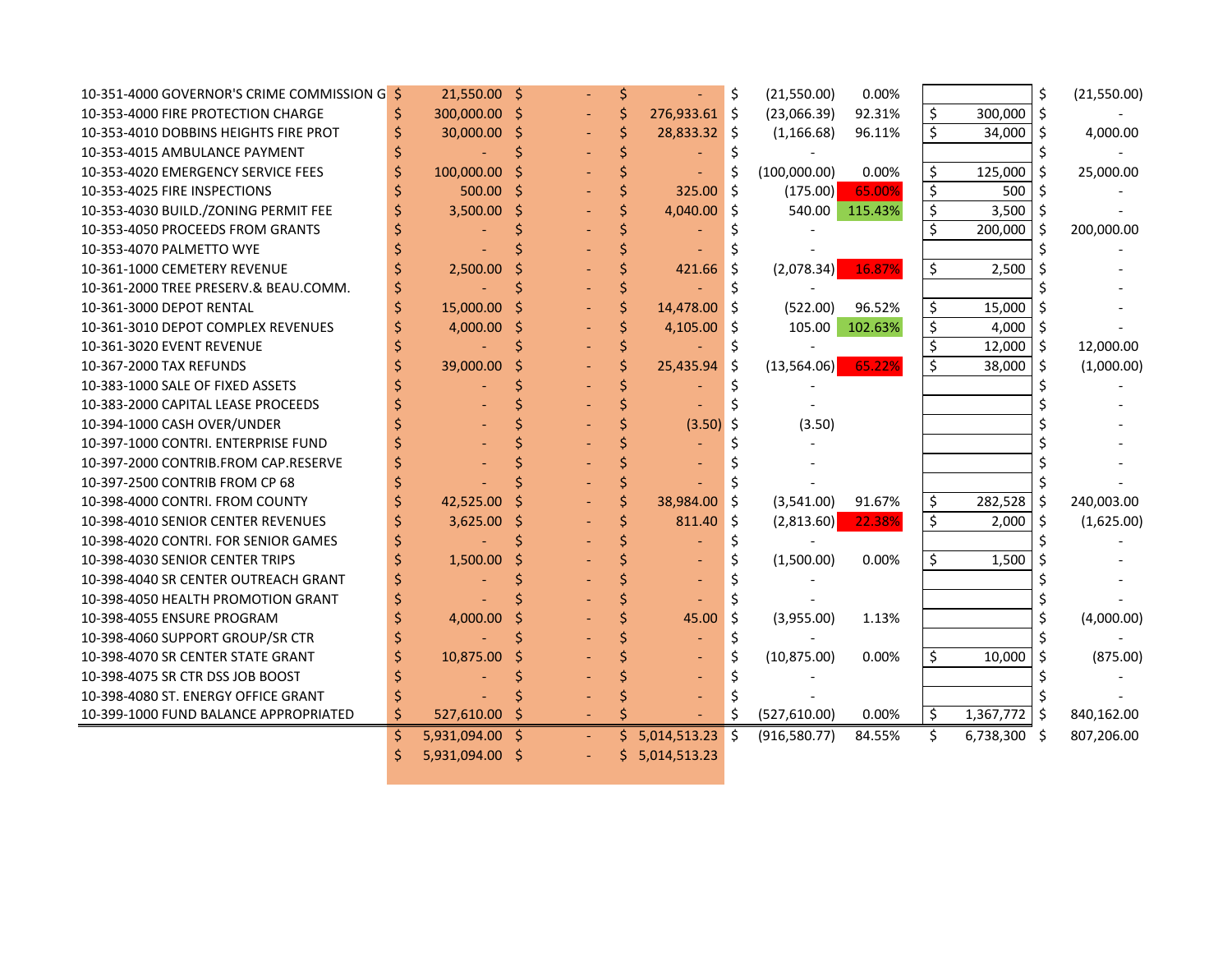| <b>Governing Body Exp</b>             |    |               |              |        |    |                |      | Variance   | %       |                          | Proposed  |         |               |
|---------------------------------------|----|---------------|--------------|--------|----|----------------|------|------------|---------|--------------------------|-----------|---------|---------------|
| 10-410-1020 GOV, BODY SALARY          | \$ | 29,000.00 \$  |              |        | \$ | 27,200.00 \$   |      | 1,800.00   | 93.79%  | \$                       | 29,000    | -Ś      |               |
| 10-410-1050 GOV, BODY FICA            |    | 2.220.00      | - \$         |        | \$ | $2,080.86$ \$  |      | 139.14     | 93.73%  | \$                       | 2,400     | \$      | 180.00        |
| 10-410-2101 SPECIAL ACTIVITIES        |    | $1,000.00$ \$ |              |        |    | 124.50         | Ŝ.   | 875.50     | 12.45%  | \$                       | 1,000     | \$      |               |
| 10-410-2140 GB TRAVEL & TRAINING      |    | 600.00        | Ś            |        |    |                | Ś    | 600.00     | 0.00%   | \$                       | 3,000     | Ś       | 2,400.00      |
| 10-410-2260 GB ADVERTISING            |    |               |              |        |    |                |      |            |         |                          |           |         |               |
| 10-410-2530 DUES & SUBSCRIPTIONS      |    | 1,000.00      |              |        |    | 1,236.10       | \$.  | (236.10)   |         | \$                       | 5,000     | Ś       | 4,000.00      |
| 10-410-2570 GB MISC EXPENSE           |    |               |              |        |    |                |      |            |         |                          |           |         |               |
| 10-410-4170 ELECTIONS                 |    | 6,500.00      |              |        |    | 6,124.39       | \$.  | 375.61     |         |                          |           |         | (6,500.00)    |
| 10-410-5740 GB CAPITAL OUTLAY         |    |               |              |        |    |                | S    |            |         |                          |           |         |               |
|                                       | \$ | 40,320.00     | -\$          |        | \$ | $36,765.85$ \$ |      | 3,554.15   | 91.19%  | \$                       | 40,400 \$ |         | 80.00         |
| <b>Admin Exp</b>                      |    |               |              |        |    |                |      | Variance   | %       |                          | Proposed  |         |               |
| 10-420-1020 ADMIN, SALARIES           | \$ | 229,000.00 \$ |              |        | Ş  | 198,811.30 \$  |      | 30,188.70  | 86.82%  | \$                       | 172,000   | -\$     | (57,000.00)   |
| 10-420-1025 PART-TIME SALARIES        |    |               |              |        |    |                | \$   |            |         |                          |           |         |               |
| 10-420-1050 ADMIN FICA                |    | 16,800.00     | Ŝ            |        | \$ | $15,141.61$ \$ |      | 1,658.39   | 90.13%  | \$                       | 13,200    | $\zeta$ | (3,600.00)    |
| 10-420-1060 ADMIN INSURANCE           | Ś  | 159,500.00    | \$           |        | \$ | 123,365.96 \$  |      | 36,134.04  | 77.35%  | \$                       | 98,000    | \$      | (61,500.00)   |
| 10-420-1070 ADMIN RETIREMENT          |    | 25,650.00 \$  |              |        | Ś  | $22,136.82$ \$ |      | 3,513.18   | 86.30%  | \$                       | 20,800    | $\zeta$ | (4,850.00)    |
| 10-420-2110 ADMIN TELEPHONE           |    | $5,500.00$ \$ |              |        |    | $4,810.26$ \$  |      | 689.74     | 87.46%  | \$                       | 5,000     | \$      | (500.00)      |
| 10-420-2111 ADMIN POSTAGE             |    | 1,500.00      | '\$          |        |    | 800.00         | \$   | 700.00     | 53.33%  | \$                       | 1,000     | \$      | (500.00)      |
| 10-420-2120 ADMIN PRINTING            |    |               |              |        |    |                |      |            |         |                          |           |         |               |
| 10-420-2140 ADMIN TRAVEL & TRAINING   |    | 900.00        | Ś            |        |    | 741.14         | Ŝ.   | 158.86     | 82.35%  | \$                       | 6,000     | \$      | 5,100.00      |
| 10-420-2160 ADMIN M&R EQUIPMENT       |    | 8,500.00      | -Ś           |        |    | $6,812.12$ \$  |      | 1,687.88   | 80.14%  | \$                       | 8,000     | \$      | (500.00)      |
| 10-420-2170 ADMIN M&R AUTOS           |    | 1,000.00      | -\$          |        | Ś  | 25.00          | ۱Ś   | 975.00     | 2.50%   | \$                       | 500       | \$      | (500.00)      |
| 10-420-2260 ADMIN ADVERTISING         |    | $5,000.00$ \$ |              |        | Ś  | 2.620.89       | l s  | 2,379.11   | 52.42%  | \$                       | 4.000     | Ŝ.      | (1,000.00)    |
| 10-420-2530 ADMIN DUES & SUBSCRIPTION |    | 13,600.00 \$  |              |        | Ś  | $13,633.56$ \$ |      | (33.56)    | 100.25% | $\overline{\xi}$         | 10,000    | Ŝ.      | (3,600.00)    |
| 10-420-2570 ADMIN MISC EXPENDITURES   |    | $1,000.00$ \$ |              |        |    | 65.00          | \$ ا | 935.00     | 6.50%   | \$                       | 500       | \$      | (500.00)      |
| 10-420-3040 ADMIN PROFESIONAL SERVICE |    | 21,200.00     | Ś            |        |    | 22,209.79      | -\$  | (1,009.79) | 104.76% | $\overline{\mathcal{S}}$ | 20,000    | -\$     | (1,200.00)    |
| 10-420-3218 CONTRIB. TO CP 62-STINSON |    |               |              |        |    |                |      |            |         |                          |           |         |               |
| 10-420-4310 ADMIN FUEL, GAS, OIL      |    | 1,500.00      | Ś            |        |    | 581.95         | Ŝ.   | 918.05     | 38.80%  | \$                       | 1,000     | \$      | (500.00)      |
| 10-420-4330 SUPPLIES & MATERIALS      |    | 12,500.00     | -Ŝ           | 906.00 | \$ | 8,542.64       | -\$  | 3,051.36   | 75.59%  | \$                       | 10,000    | Ŝ.      | (2,500.00)    |
| 10-420-5740 ADMIN CAPITAL OUTLAY      |    |               |              |        |    |                |      |            |         |                          |           |         |               |
| 10-420-8950 CONTRI TO OTHER AGENCIES  |    |               |              |        |    |                |      |            |         |                          |           |         |               |
|                                       | Ś. | 503,150.00    | <sub>S</sub> | 906.00 | S  | 420,298.04     | Ŝ.   | 81,945.96  | 83.71%  | Ś.                       | 370,000   | Ŝ       | (133, 150.00) |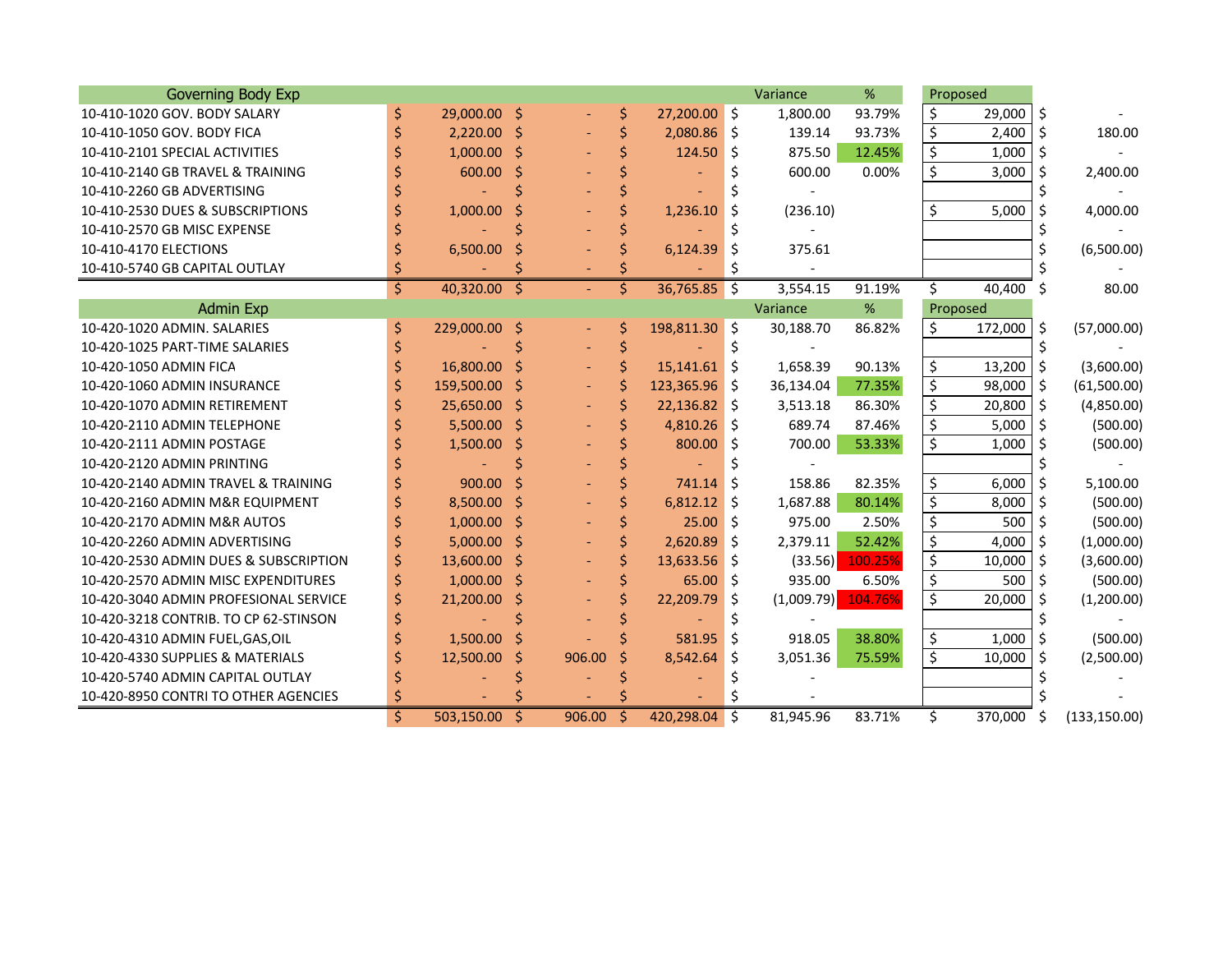| <b>Museum Exp</b>                          |    |              |         |          |    |                  |     | Variance  | %       | Proposed                 |         |         |             |
|--------------------------------------------|----|--------------|---------|----------|----|------------------|-----|-----------|---------|--------------------------|---------|---------|-------------|
| 10-430-1020 MUSEUM SALARIES                | \$ | 42,200.00 \$ |         |          | \$ | 37,379.07 \$     |     | 4,820.93  | 88.58%  | \$                       | 66,000  | \$      | 23,800.00   |
| 10-430-1050 MUSEUM FICA                    |    | 3,300.00     | \$      |          | \$ | 2,854.82         | Ŝ.  | 445.18    | 86.51%  | \$                       | 5,100   | \$      | 1,800.00    |
| 10-430-1060 MUSEUM INSURANCE               |    | 7,300.00     | \$      |          |    | 6,629.79         | Ŝ.  | 670.21    | 90.82%  | \$                       | 8,000   | Ś       | 700.00      |
| 10-430-1070 MUSEUM RETIREMENT              |    | 4,750.00 \$  |         |          |    | 4,135.28         | Ŝ.  | 614.72    | 87.06%  | \$                       | 8,100   | Ś       | 3,350.00    |
| 10-430-2100 MUSEUM TELEPHONE               |    | 5,600.00 \$  |         |          |    | 2,686.66         | Ŝ.  | 2,913.34  | 47.98%  | \$                       | 3,600   | Ŝ.      | (2,000.00)  |
| 10-430-2101 MUSEUM SPECIAL EVENTS          |    | 8,500.00 \$  |         |          |    | 7,145.02         | Ŝ.  | 1,354.98  | 84.06%  | \$                       | 7,500   | Ŝ.      | (1,000.00)  |
| 10-430-2111 MUSEUM POSTAGE                 |    | 300.00       | \$      |          |    | 100.00           | Ŝ.  | 200.00    | 33.33%  | \$                       | 300     | \$      |             |
| 10-430-2130 MUSEUM UTILITIES               |    | 53,500.00    | \$      |          |    | 28,516.57        | \$  | 24,983.43 | 53.30%  | \$                       | 40,000  | Ś.      | (13,500.00) |
| 10-430-2140 MUSEUM TRAVEL & TRAINING       |    |              |         |          |    |                  | \$  |           |         |                          |         | \$      |             |
| 10-430-2150 MUSEUM M&R BUILDINGS           |    | 31,000.00    | S       | 6,205.52 | \$ | 24,693.38        | Ŝ.  | 101.10    | 99.67%  | \$                       | 35,000  | $\zeta$ | 4,000.00    |
| 10-430-2160 MUSEUM M&R EQUIPMENT           |    | 22,100.00    | \$      |          | \$ | 21,702.03        | Ŝ.  | 397.97    | 98.20%  | \$                       | 26,000  | \$      | 3,900.00    |
| 10-430-2260 MUSEUM ADVERTISING             | \$ | 1,500.00     | \$      |          |    | 926.96           | \$  | 573.04    | 61.80%  | \$                       | 1,500   | \$      |             |
| 10-430-2530 MUSEUM DUES & SUBSCRIPTIONS    | \$ | 500.00       | \$      |          |    | 150.00           | \$  | 350.00    | 30.00%  | \$                       | 500     | Ś       |             |
| 10-430-2570 MUSEUM MISCELLANEOUS           | \$ |              |         |          |    |                  | \$  |           |         |                          |         |         |             |
| 10-430-3040 MUSEUM PROFESSIONAL SERVICES   | Ś  | 2,400.00     |         |          |    | 2,210.61         | \$  | 189.39    | 92.11%  | \$                       | 6,000   |         | 3,600.00    |
| 10-430-4330 MUSEUM OFFICE SUPPLIES & MATER | .Ŝ | 3,500.00     |         |          |    | 3,253.00         | \$  | 247.00    | 92.94%  | \$                       | 5,500   | \$      | 2,000.00    |
| 10-430-4331 MUSEUM ARCHIVAL SUPPLIES       | \$ | 1,500.00     | S       |          |    | 743.63           | \$. | 756.37    | 49.58%  | \$                       | 1,500   | \$      |             |
| 10-430-5740 MUSEUM CAPITAL OUTLAY          | \$ |              |         |          |    |                  | Ś.  |           |         | $\overline{\mathsf{S}}$  | 40,000  | \$      | 40,000.00   |
|                                            | Ś. | 187,950.00   | Ś.      | 6,205.52 | -Ś | $143, 126.82$ \$ |     | 38,617.66 | 79.45%  | \$                       | 254,600 | - \$    | 66,650.00   |
| <b>Finance Exp</b>                         |    |              |         |          |    |                  |     | Variance  | %       | Proposed                 |         |         |             |
| 10-440-1020 FINANCE SALARIES               | \$ | 37,500.00 \$ |         |          | \$ | 33,229.54 \$     |     | 4,270.46  | 88.61%  | \$                       | 73,000  | \$      | 35,500.00   |
| 10-440-1050 FINANCE FICA                   |    | 2,850.00     | \$      |          | \$ | $2,513.72$ \$    |     | 336.28    | 88.20%  | \$                       | 5,600   | $\zeta$ | 2,750.00    |
| 10-440-1060 FINANCE INSURANCE              |    | 7,250.00     | $\zeta$ |          | \$ | 6,619.29         | \$  | 630.71    | 91.30%  | \$                       | 12,000  | $\zeta$ | 4,750.00    |
| 10-440-1070 FINANCE RETIREMENT             |    | 4,200.00     | \$      |          |    | 3,660.92         | \$  | 539.08    | 87.16%  | \$                       | 8,900   | Ś       | 4,700.00    |
| 10-440-2110 FINANCE TELEPHONE              |    | 2,500.00     | \$      |          |    | 2,600.63         | \$  | (100.63)  | 104.03% | \$                       | 2,500   | Ś.      |             |
| 10-440-2111 FINANCE POSTAGE                |    | 3,000.00     | \$      |          |    | 900.00           | Ś.  | 2,100.00  | 30.00%  | $\overline{\mathcal{S}}$ | 3,000   | Ś.      |             |
| 10-440-2140 FINANCE TRAVEL & TRAINING      |    | 2,000.00     | \$      |          |    | 1,244.00         | Ŝ.  | 756.00    | 62.20%  | \$                       | 3,000   | \$      | 1,000.00    |
| 10-440-2160 FINANCE M&R EQUIP              |    | $500.00$ \$  |         |          |    | 80.00            | Ŝ.  | 420.00    | 16.00%  | \$                       | 500     | Ś.      |             |
| 10-440-2260 FINANCE ADVERTISING            |    | 5,000.00     | -\$     |          |    | 3,000.00         | Ŝ.  | 2,000.00  | 60.00%  | \$                       | 3,000   | Ŝ.      | (2,000.00)  |
| 10-440-2530 FINANCE DUES & SUBSCRIP.       |    | 100.00       | \$      |          |    | 50.00            | \$  | 50.00     | 50.00%  | \$                       | 100     |         |             |
| 10-440-2570 FINANCE MISC.                  |    |              |         |          |    |                  | Ś   |           |         |                          |         |         |             |
| 10-440-3040 PROFESSIONAL SERVICES          |    | 25,000.00    |         |          |    | 24,800.00        | \$  | 200.00    | 99.20%  | \$                       | 25,000  | \$      |             |
| 10-440-4330 FINANCE SUPPLIES & MATLS       |    | 3,000.00     | Ś       |          |    | 2,489.50         | \$  | 510.50    | 82.98%  | \$                       | 5,000   | \$      | 2,000.00    |
| 10-440-5740 FINANCE CAPITAL OUTLAY         |    |              |         |          |    |                  |     |           |         |                          |         |         |             |
|                                            |    | 92,900.00    |         |          |    | $81,187.60$ \$   |     | 11,712.40 | 87.39%  | Ś.                       | 141,600 | S       | 48,700.00   |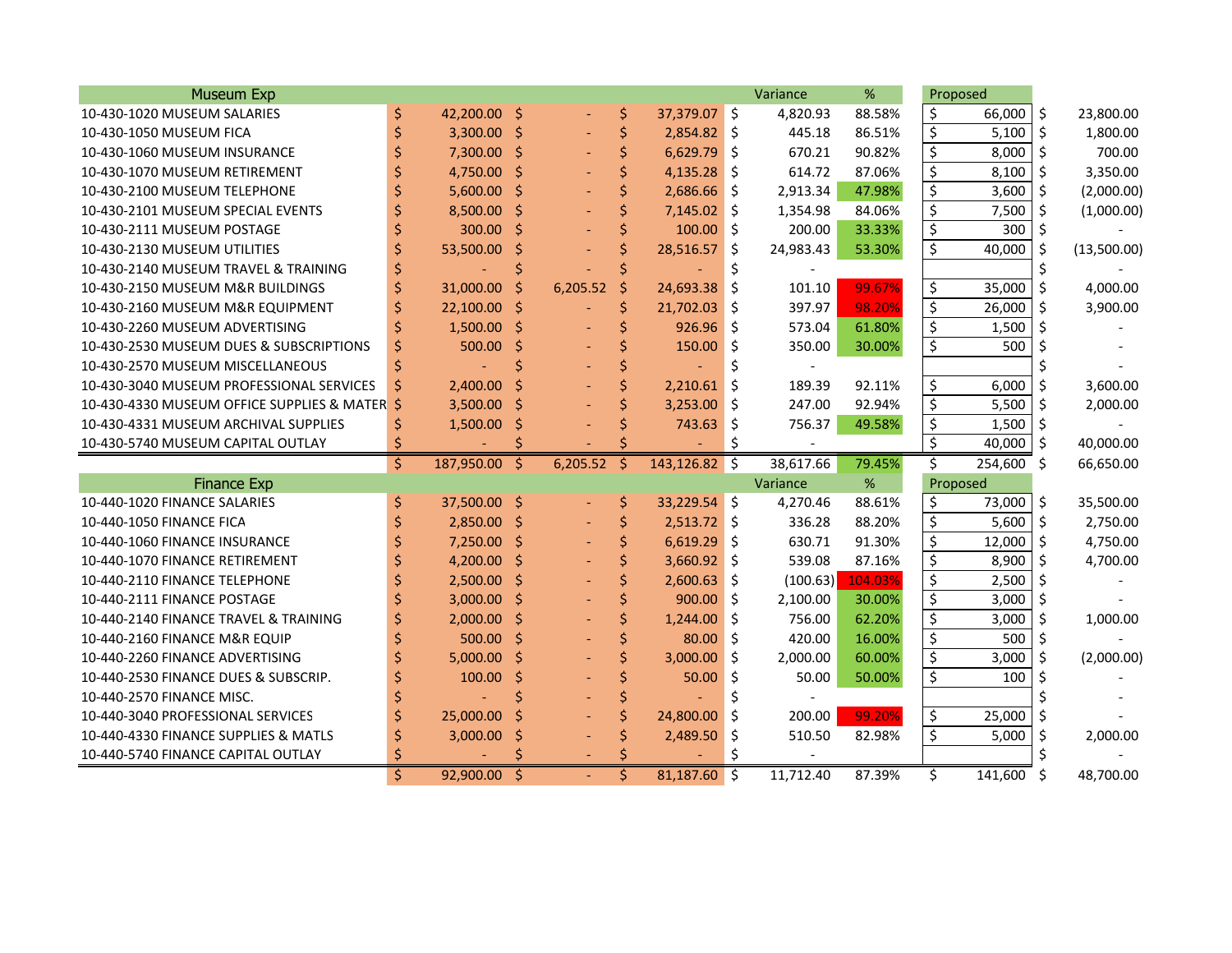| <b>Public Building Exp</b>               |    |                |    |                     |    |                |              | Variance  | %      |    | Proposed |     |             |
|------------------------------------------|----|----------------|----|---------------------|----|----------------|--------------|-----------|--------|----|----------|-----|-------------|
| 10-500-1020 PB SALARIES                  |    | 98,600.00 \$   |    |                     | Ś. | 86,835.67 \$   |              | 11,764.33 | 88.07% | Ś. | 55,000   | S.  | (43,600.00) |
| 10-500-1025 PART-TIME SALARIES           |    |                |    |                     |    |                |              |           |        |    |          |     |             |
| 10-500-1050 PB FICA                      |    | 7,500.00 \$    |    |                     |    | $6,622.32$ \$  |              | 877.68    | 88.30% | \$ | 4,300    | -S  | (3,200.00)  |
| 10-500-1060 PB INSURANCE                 |    | 21,700.00 \$   |    |                     |    | 19,868.37 \$   |              | 1,831.63  | 91.56% | \$ | 12,000   | -S  | (9,700.00)  |
| 10-500-1070 PB RETIREMENT                |    | $10,900.00$ \$ |    |                     |    | $9,513.81$ \$  |              | 1,386.19  | 87.28% | \$ | 6,700    | -\$ | (4,200.00)  |
| 10-500-2110 PB TELEPHONE                 |    | $1,200.00$ \$  |    |                     |    | $249.88$ \$    |              | 950.12    | 20.82% |    |          |     | (1,200.00)  |
| 10-500-2130 PB UTILITIES                 |    | 19,000.00      | -S |                     |    | 14,848.48 \$   |              | 4,151.52  | 78.15% | \$ | 19,000   |     |             |
| 10-500-2131 DEPOT-UTILITIES              |    |                |    |                     |    |                |              |           |        |    |          |     |             |
| 10-500-2141 ENERGY EFFICIENCY ACTIVITIES |    |                |    |                     |    |                |              |           |        |    |          |     |             |
| 10-500-2150 PB M&R BUILDINGS             |    | 25,000.00      |    |                     |    | 18,526.82      | <sub>S</sub> | 6,473.18  | 74.11% | \$ | 25,000   |     |             |
| 10-500-2151 PB M&R FIRE DEPT             |    |                |    |                     |    |                |              |           |        |    |          |     |             |
| 10-500-2152 PB M&R SR.CENTER             |    |                |    |                     |    |                |              |           |        |    |          |     |             |
| 10-500-2153 PB M&R REC.DEPT              |    |                |    |                     |    |                |              |           |        |    |          |     |             |
| 10-500-2154 PB M&R LIBRARY               |    | 5,000.00       |    |                     |    | 1,750.24       | S            | 3,249.76  | 35.00% | \$ | 5,000    |     |             |
| 10-500-2155 PB M&R SHOP                  |    |                |    |                     |    |                |              |           |        |    |          |     |             |
| 10-500-2156 M&R-DEPOT                    |    |                |    |                     |    |                |              |           |        |    |          |     |             |
| 10-500-2157 M&R VISITORS' CENTER         |    |                |    |                     |    |                |              |           |        |    |          |     |             |
| 10-500-2160 PB M&R EQUIPMENT             |    | 4,000.00       |    |                     |    | 3,510.52       |              | 489.48    | 87.76% | \$ | 4,000    |     |             |
| 10-500-2170 M&R TRUCK                    |    | 1,000.00       |    |                     |    |                |              | 1,000.00  | 0.00%  | \$ | 2,000    | S   | 1,000.00    |
| 10-500-2570 PB MISC.                     |    |                |    |                     |    |                |              |           |        |    |          |     |             |
| 10-500-3040 PB PROFESSIONAL SERVICES     |    | 5,000.00       |    |                     |    | 2,289.63       | S            | 2,710.37  | 45.79% | \$ | 5,000    |     |             |
| 10-500-3360 PB UNIFORMS                  |    | 500.00         | -Ś |                     |    | $159.00$ \$    |              | 341.00    | 31.80% |    |          |     | (500.00)    |
| 10-500-4310 Fuel & Oil                   |    | $3,000.00$ \$  |    |                     |    | $1,385.69$ \$  |              | 1,614.31  | 46.19% |    |          |     | (3,000.00)  |
| 10-500-4330 PB SUPPLIES & MATERIALS      |    | 14,000.00 \$   |    |                     |    | $13,211.34$ \$ |              | 788.66    | 94.37% | \$ | 14,000   |     |             |
| 10-500-4331 DEPOT-SUPPLIES               |    |                |    |                     |    |                |              |           |        |    |          |     |             |
| 10-500-5740 PB CAPITAL OUTLAY            |    |                |    |                     |    |                |              |           |        |    |          |     |             |
|                                          | Ś. | 216,400.00     | S  | $\omega_{\rm{eff}}$ | Ś  | 178,771.77 \$  |              | 37,628.23 | 82.61% | Ś. | 152,000  | S   | (64,400.00) |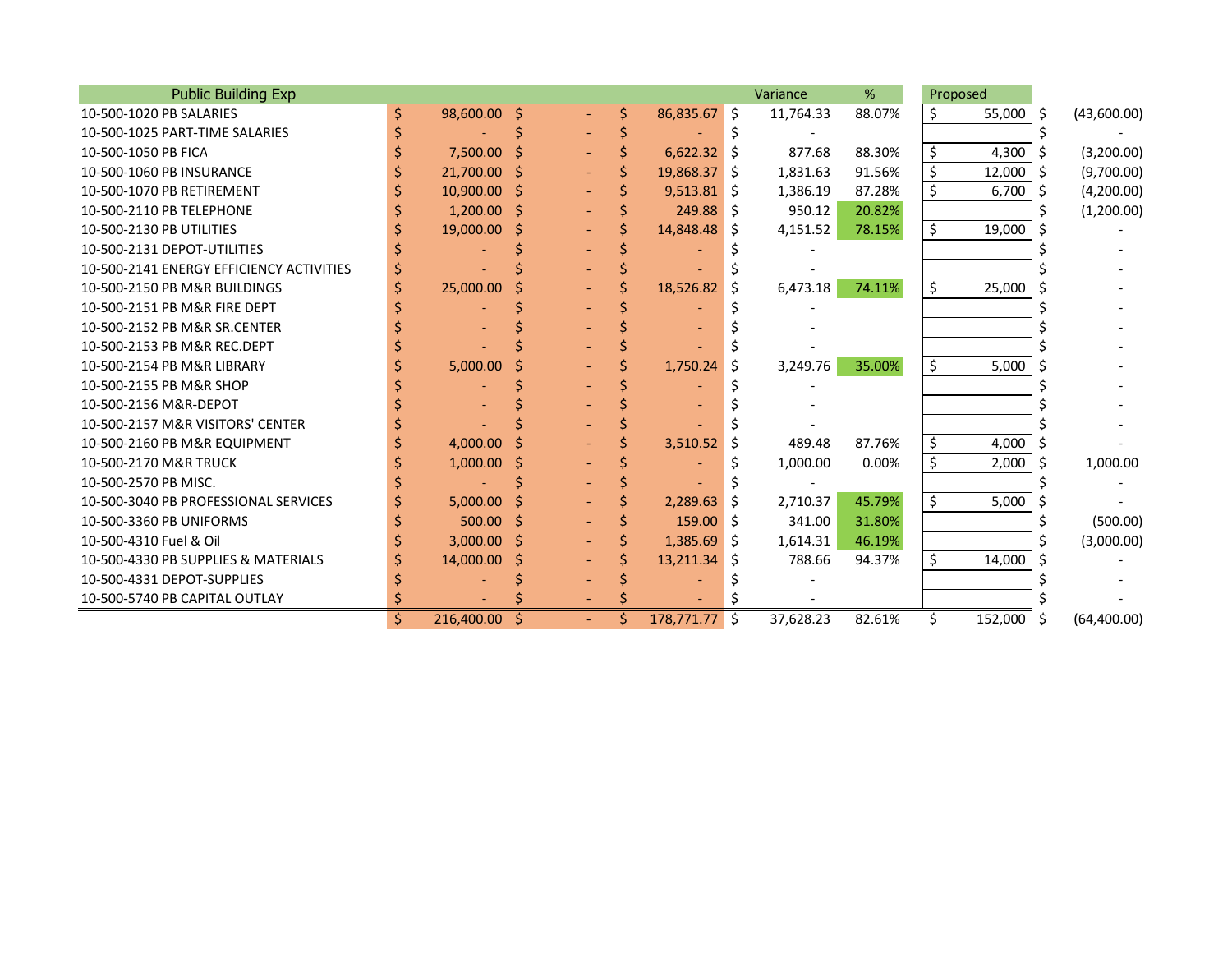| Police Exp                                |    |               |     |          |    |               |    | Variance   | %       |    | Proposed  |     |             |
|-------------------------------------------|----|---------------|-----|----------|----|---------------|----|------------|---------|----|-----------|-----|-------------|
| 10-510-1020 POLICE SALARIES               | \$ | 895,600.00 \$ |     |          | \$ | 713,842.81 \$ |    | 181,757.19 | 79.71%  | \$ | 1,162,000 | -\$ | 266,400.00  |
| 10-510-1025 POLICE PART-TIME SALARIES     |    | 33,200.00     | \$  |          | \$ | 37,497.62 \$  |    | (4,297.62) | 112.94% | \$ | 33,200    | -Ś  |             |
| 10-510-1031 SEPARATION ALLOWANCE          |    | 41,850.00 \$  |     |          |    | 33,132.74 \$  |    | 8,717.26   | 79.17%  | \$ | 51,700    | -Ś  | 9,850.00    |
| 10-510-1050 POLICE FICA                   |    | 76,200.00 \$  |     |          |    | 58,768.10 \$  |    | 17,431.90  | 77.12%  | \$ | 96,000    | -S  | 19,800.00   |
| 10-510-1060 POLICE INSURANCE              |    | 151,750.00 \$ |     |          |    | 95,847.75 \$  |    | 55,902.25  | 63.16%  | \$ | 171,000   | Ŝ.  | 19,250.00   |
| 10-510-1070 POLICE RETIREMENT             |    | 159,750.00 \$ |     |          |    | 116,575.65 \$ |    | 43,174.35  | 72.97%  | \$ | 268,000   | -\$ | 108,250.00  |
| 10-510-2100 POLICE TRAINING               |    |               |     |          |    |               |    |            |         | \$ |           | S   |             |
| 10-510-2110 POLICE TELEPHONE              |    | 5,500.00      | Ŝ   |          |    | 6,296.71      | \$ | (796.71)   | 114.49% | \$ | 13,000    | Ś   | 7,500.00    |
| 10-510-2111 POLICE POSTAGE                |    | 500.00        | Ŝ   |          |    | 309.05        | Ŝ. | 190.95     | 61.81%  | \$ | 500       | -S  |             |
| 10-510-2130 POLICE UTILITIES              |    | $4,000.00$ \$ |     |          |    | 474.87        | Ŝ. | 3,525.13   | 11.87%  | \$ | 4,000     |     |             |
| 10-510-2140 POLICE TRAVEL & TRAINING      |    | 10,000.00 \$  |     |          |    | 9,448.54      | Ŝ. | 551.46     | 94.49%  | \$ | 13,000    | -\$ | 3,000.00    |
| 10-510-2150 M&R FIRING RANGE / POLICE HUT | S  | 5,000.00      | Ŝ   |          |    | 3,691.98      | Ŝ. | 1,308.02   | 73.84%  | \$ | 5,000     | Ŝ   |             |
| 10-510-2160 POLICE M&R EQUIPMENT          |    | 30,000.00     | Ŝ   |          |    | 29,615.46     | -S | 384.54     | 98.72%  | \$ | 32,000    | Ŝ.  | 2,000.00    |
| 10-510-2170 POLICE M&R AUTOS              |    | 36,000.00     | Ŝ   | 0.00     | Ŝ  | 36,793.40     | S  | (793.40)   | 102.20% | \$ | 28,000    | Ŝ   | (8,000.00)  |
| 10-510-2530 DUES & SUBSCRIPTIONS          |    |               |     |          |    | 190.00        | \$ | (190.00)   |         | \$ | 2,500     | Ŝ.  | 2,500.00    |
| 10-510-2570 POLICE MISCELLANEOUS          |    |               |     |          |    |               |    |            |         | \$ | 1,000     | -\$ | 1,000.00    |
| 10-510-2575 HEPATITIS VACCINE             |    | 500.00        | Ś   |          |    |               |    | 500.00     | 0.00%   | \$ | 500       | -Ś  |             |
| 10-510-3040 PROFESSIONAL SERVICES         |    | 33,500.00     | \$  |          |    | 33,261.56     | \$ | 238.44     | 99.29%  | \$ | 45,700    |     | 12,200.00   |
| 10-510-3217 LEASE PURCHASE-VEHICLES       |    |               |     |          |    |               |    |            |         |    |           |     |             |
| 10-510-3218 CONTRIB.TO CP 62              |    |               |     |          |    |               |    |            |         |    |           |     |             |
| 10-510-3230 LEASE EXPENSE / CAMERAS       |    |               |     |          |    |               |    |            |         | \$ | 24,000    | Ŝ.  | 24,000.00   |
| 10-510-3360 POLICE UNIFORMS               |    | 20,000.00     | Ŝ   | 0.00     | Ŝ  | 19,638.66     | Ŝ. | 361.34     | 98.19%  | \$ | 18,000    | Ŝ.  | (2,000.00)  |
| 10-510-4310 POLICE FUEL, GAS, OIL         |    | 51,000.00     | -\$ |          |    | 42,878.14     | S. | 8,121.86   | 84.07%  | \$ | 40,000    | -\$ | (11,000.00) |
| 10-510-4330 SUPPLIES & MATERIALS          |    | 33,800.00     | Ŝ.  |          |    | 31,449.98     | Ŝ. | 2,350.02   | 93.05%  | \$ | 31,400    | Ŝ.  | (2,400.00)  |
| 10-510-4331 CRIME PREVENTION SUPPLIES     |    |               |     |          |    |               |    |            |         | Ś  | 2,000     | Ŝ.  | 2,000.00    |
| 10-510-4332 K-9 SUPPLIES                  |    |               |     |          |    |               |    |            |         | \$ | 2,000     | -Ś  | 2,000.00    |
| 10-510-4335 POLICE SEIZURES               |    | 2,000.00      |     |          |    |               |    | 2,000.00   | 0.00%   | \$ | 3,500     | \$  | 1,500.00    |
| 10-510-5740 POLICE CAPITAL OUTLAY         |    | 62,000.00     | \$  |          |    | 60,763.29     | \$ | 1,236.71   |         | \$ | 129,000   | -\$ | 67,000.00   |
| 10-510-5749 GOV.HWY SAFETY PROG.          | S  | 21,550.00     | S   | 1,105.52 |    | 19,890.95 \$  |    | 553.53     | 97.43%  |    |           | Ś.  | (21,550.00) |
|                                           | Ś  | 1,673,700.00  | -Ŝ  | 1,105.52 | Ŝ. | 1,350,367.26  | -Ŝ | 322.227.22 | 80.75%  | Ś. | 2.177.000 | Ŝ   | 503,300.00  |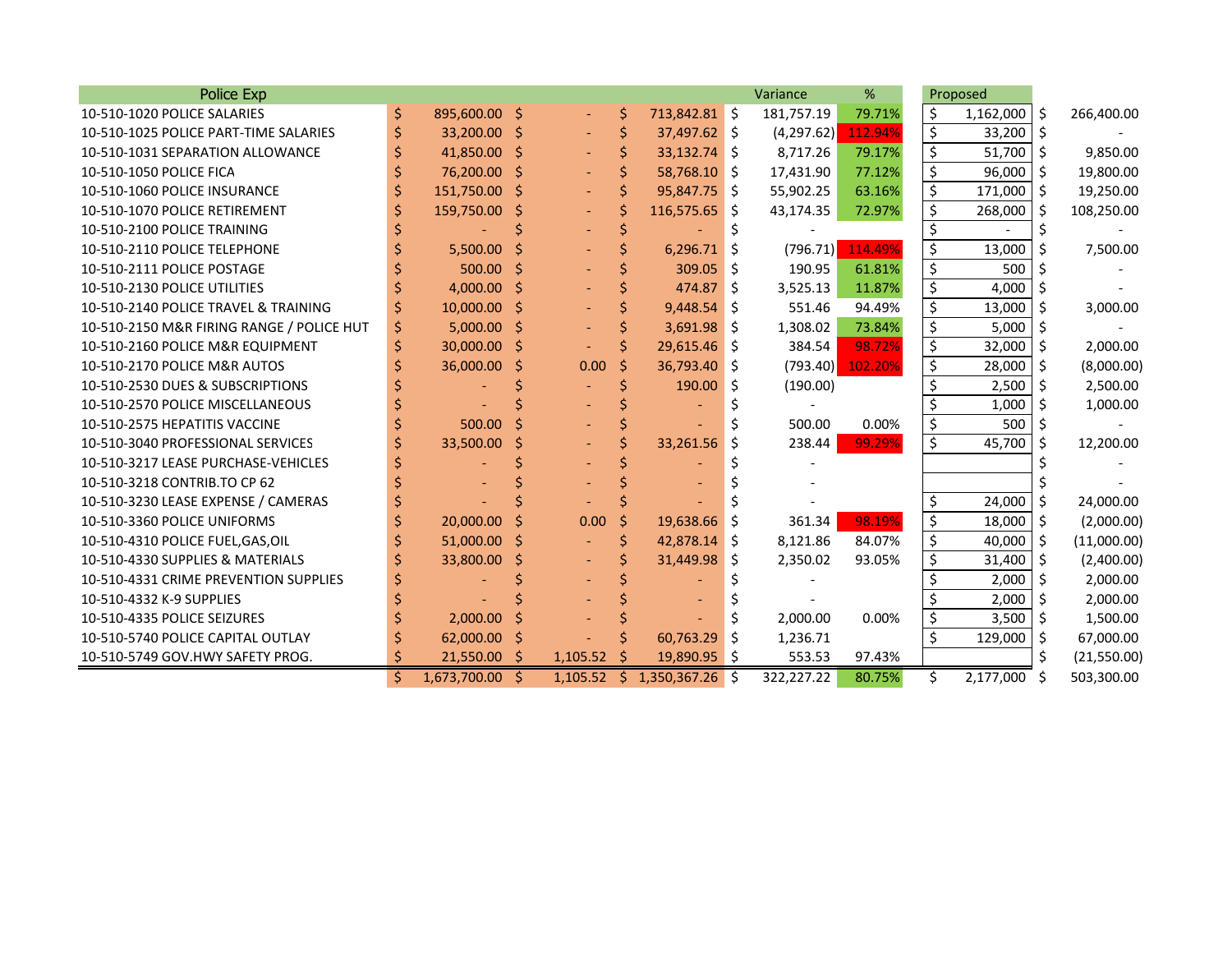| Fire Exp                                    |    |                |    |           |    |                |    |            |        |    |                          |     |             |
|---------------------------------------------|----|----------------|----|-----------|----|----------------|----|------------|--------|----|--------------------------|-----|-------------|
| 10-530-1020 FIRE SALARIES                   | \$ | 672,050.00 \$  |    | $\sim$    | \$ | 586,476.72 \$  |    | 85,573.28  | 87.27% | \$ | 698,000                  | Ŝ.  | 25,950.00   |
| 10-530-1025 PART-TIME SALARIES              |    | $8,300.00$ \$  |    |           |    |                | S  | 8,300.00   | 0.00%  | \$ | 8,300                    | -S  |             |
| 10-530-1030 FIRE VOLUNTEERS                 |    | 27,000.00 \$   |    |           |    | 22,080.00 \$   |    | 4,920.00   | 81.78% | \$ | 27,000                   |     |             |
| 10-530-1050 FIRE FICA                       |    | 54,200.00 \$   |    |           |    | 46,193.97 \$   |    | 8,006.03   | 85.23% | \$ | 56,100                   | -S  | 1,900.00    |
| 10-530-1060 FIRE INSURANCE                  |    | 108,400.00 \$  |    |           |    | $92,083.77$ \$ |    | 16,316.23  | 84.95% | \$ | 111,000                  | Ŝ.  | 2,600.00    |
| 10-530-1070 FIRE RETIREMENT                 |    | 74,500.00 \$   |    |           |    | $65,335.42$ \$ |    | 9,164.58   | 87.70% | \$ | 85,000                   | Ŝ   | 10,500.00   |
| 10-530-2100 FIRE TRAINING                   |    |                |    |           |    |                |    |            |        |    |                          |     |             |
| 10-530-2110 FIRE TELEPHONE                  |    | 2,400.00       |    |           |    | 1,986.11       | -S | 413.89     | 82.75% | \$ | 2,400                    |     |             |
| 10-530-2111 FIRE POSTAGE                    |    | $100.00$ \$    |    |           |    | 50.00          | -S | 50.00      | 50.00% | \$ | 100                      |     |             |
| 10-530-2130 FIRE UTILITIES                  |    | 17,600.00 \$   |    |           |    | $12,164.55$ \$ |    | 5,435.45   | 69.12% | \$ | 14,000                   |     | (3,600.00)  |
| 10-530-2140 FIRE TRAVEL & TRAINING          |    | $4,000.00$ \$  |    |           |    | $2,594.74$ \$  |    | 1,405.26   | 64.87% | \$ | 5,000                    | Ŝ.  | 1,000.00    |
| 10-530-2150 M&R BLDGS&GROUNDS               |    | 15,200.00 \$   |    |           |    | $11,335.35$ \$ |    | 3,864.65   | 74.57% | \$ | 18,000                   | -\$ | 2,800.00    |
| 10-530-2160 FIRE M&R EQUIPMENT              |    | 30,540.00 \$   |    | 0.00      | Ŝ  | 24,032.32 \$   |    | 6,507.68   | 78.69% | \$ | 16,000                   |     | (14,540.00) |
| 10-530-2170 FIRE M&R AUTOS & TRUCKS         |    | 18,000.00 \$   |    |           |    | 14,407.09 \$   |    | 3,592.91   | 80.04% | \$ | 18,000                   | -S  |             |
| 10-530-2530 DUES & SUBSCRIPTIONS            |    |                |    |           |    |                |    |            |        | Ś  | 3,000                    |     | 3,000.00    |
| 10-530-2570 FIRE MISCELLANEOUS              |    |                |    |           |    |                |    |            |        |    |                          |     |             |
| 10-530-2575 HEPATITIS VACCINE / MANDATORY P |    | 2,000.00       |    |           |    |                |    | 2,000.00   | 0.00%  | \$ | $\overline{\phantom{a}}$ |     | (2,000.00)  |
| 10-530-2580 FIREMAN RELIEF/ON BEHALF        |    | 8,000.00       | S  |           |    |                |    | 8,000.00   | 0.00%  | \$ | 8,000                    |     |             |
| 10-530-3215 LEASE PAY.FIRE TRK              |    |                |    |           |    |                |    |            |        |    |                          |     |             |
| 10-530-3216 LEASE PAY.-AMBULANCE            |    |                |    |           |    |                |    |            |        |    |                          |     |             |
| 10-530-3360 FIRE UNIFORMS                   |    | $17,200.00$ \$ |    |           |    | 16,799.42      | -S | 400.58     | 97.67% | \$ | 32,500                   |     | 15,300.00   |
| 10-530-4310 FIRE FUEL, GAS, OIL             |    | 19,500.00 \$   |    |           |    | $17,663.33$ \$ |    | 1,836.67   | 90.58% | \$ | 18,000                   | -\$ | (1,500.00)  |
| 10-530-4330 SUPPLIES & MATERIALS            |    | $5,500.00$ \$  |    |           |    | $5,408.11$ \$  |    | 91.89      | 98.33% | \$ | 10,000                   | -\$ | 4,500.00    |
| 10-530-5740 FIRE CAPITAL OUTLAY             |    | 15,500.00      | -S | 14,398.56 | -S |                | S  | 1,101.44   |        | \$ | 65,000                   | -S  | 49,500.00   |
|                                             | Ś. | 1,099,990.00   |    | 14,398.56 | Ŝ. | 918,610.90 \$  |    | 166,980.54 | 84.82% |    | 1,195,400                | Ŝ   | 95,410.00   |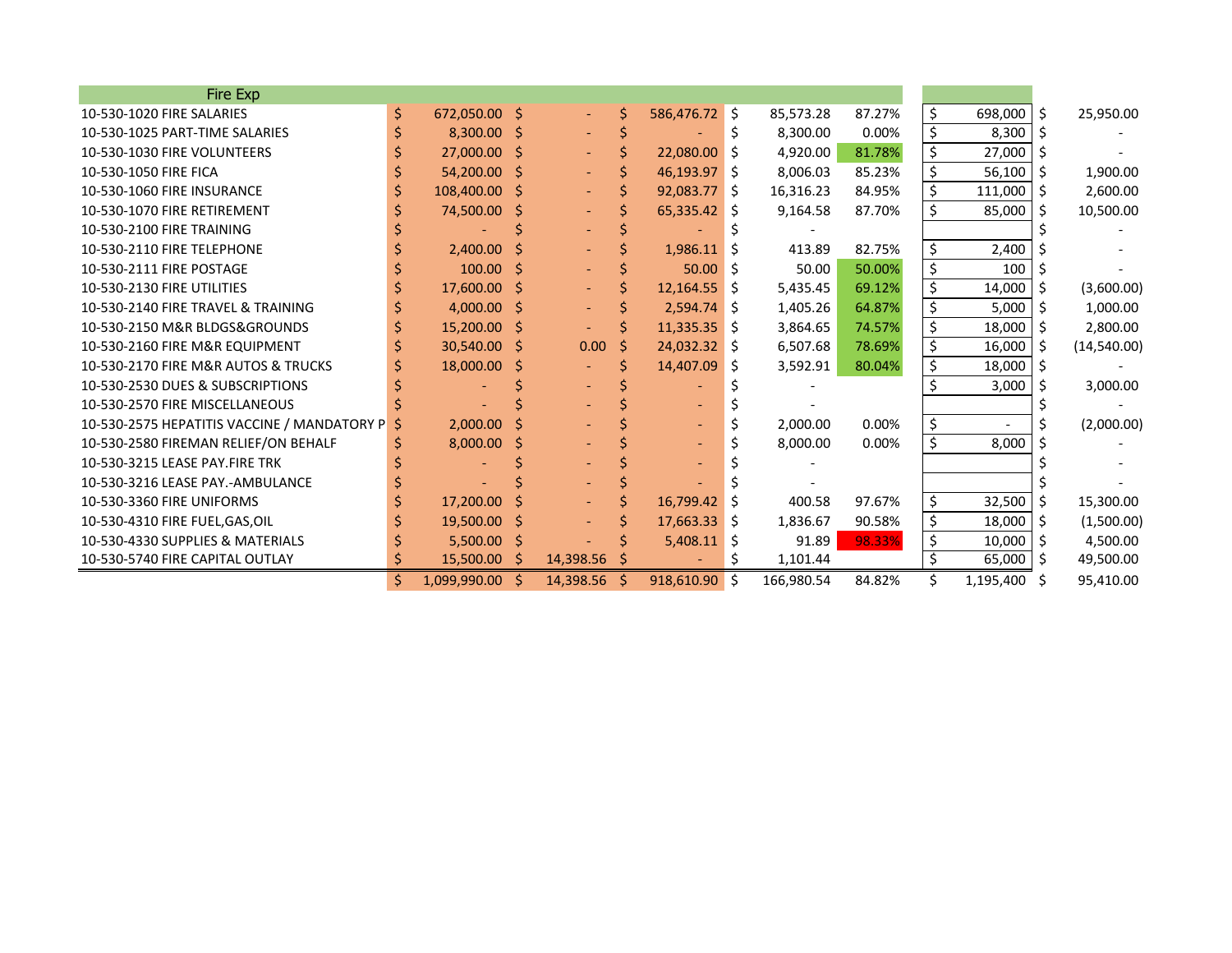| <b>Streets &amp; Highway Exp</b>         |    |               |         |           |                     |                |            | Variance   | %       | Proposed               |            |                     |               |
|------------------------------------------|----|---------------|---------|-----------|---------------------|----------------|------------|------------|---------|------------------------|------------|---------------------|---------------|
| 10-560-1020 ST & HWYS SALARIES           | \$ | 139,750.00 \$ |         |           | \$                  | 115,634.93 \$  |            | 24,115.07  | 82.74%  | \$                     | 281,000    | -\$                 | 141,250.00    |
| 10-560-1050 ST & HWYS FICA               | \$ | 10,800.00 \$  |         |           | \$                  | 7,782.58 \$    |            | 3,017.42   | 72.06%  | \$                     | 22,000     | $\ddot{\varsigma}$  | 11,200.00     |
| 10-560-1060 ST & HWYS INSURANCE          | \$ | 36,150.00 \$  |         |           | \$                  | $32,252.83$ \$ |            | 3,897.17   | 89.22%  | \$                     | 60,000     | $\zeta$             | 23,850.00     |
| 10-560-1070 ST & HWYS RETIREMENT         | \$ | 15,300.00 \$  |         |           | \$                  | $12,531.36$ \$ |            | 2,768.64   | 81.90%  | \$                     | 34,200     | $\zeta$             | 18,900.00     |
| 10-560-2130 ST & HWYS UTILITIES          | \$ | 116,000.00    | $\zeta$ | 0.00      | $\zeta$             | 89,278.98      | \$         | 26,721.02  | 76.96%  | \$                     | 110,000    | $\zeta$             | (6,000.00)    |
| 10-560-2160 ST & HWYS M&R EQUIPMENT      | \$ | 19,000.00     | \$      |           | \$                  | 14,659.71      | Ŝ.         | 4,340.29   | 77.16%  | \$                     | 18,000     | $\zeta$             | (1,000.00)    |
| 10-560-2170 ST & HWYS M&R AUTOS, TRKS    | \$ | 16,500.00 \$  |         |           | Ś                   | 15,986.81      | \$         | 513.19     | 96.89%  | \$                     | 15,000     | $\zeta$             | (1,500.00)    |
| 10-560-2570 ST & HWYS MISCELLANEOUS      |    | 13,000.00     | Ś       | 13,000.00 |                     |                | Ś.         |            |         |                        |            | \$                  | (13,000.00)   |
| 10-560-3219 LEASE PAY.(TRKS, LEAF M)     |    |               |         |           |                     |                |            |            |         |                        |            |                     |               |
| 10-560-3360 ST & HWYS UNIFORMS           |    | 1,500.00      | \$      |           | Ś                   | 1,368.05       | \$         | 131.95     | 91.20%  | \$                     | 1,500      | \$                  |               |
| 10-560-4310 ST & HWYS FUEL, GAS, OIL     |    | 29,000.00     | Ŝ       |           | Ś                   | 30,615.87      | Ŝ.         | (1,615.87) | 105.57% | \$                     | 44,000     | -\$                 | 15,000.00     |
| 10-560-4330 ST & HWYS SIGNS & MARKERS    |    | $9,000.00$ \$ |         |           | Ś                   | 4,860.55       | Ŝ.         | 4,139.45   | 54.01%  | \$                     | 3,000      | $\zeta$             | (6,000.00)    |
| 10-560-4331 SUPPLIES                     |    | $9,350.00$ \$ |         |           | Ś                   | 8,460.32       | Ŝ.         | 889.68     | 90.48%  | \$                     | 3,500      | \$                  | (5,850.00)    |
| 10-560-4332 CHRISTMAS DECORATIONS        |    | 2,500.00 \$   |         |           |                     | 1,050.40       | Ŝ.         | 1,449.60   | 42.02%  | $\boldsymbol{\zeta}$   | 2,500      | \$                  |               |
| 10-560-5725 DRAINAGE IMPROVEMENTS        | \$ | $1,000.00$ \$ |         |           |                     | 820.00 \$      |            | 180.00     | 82.00%  | \$                     | 1,000      | Ŝ.                  |               |
| 10-560-5740 ST & HWYS CAPITAL OUTLAY     | Ś  | 365,234.00    |         |           | Ś                   | 241,178.00     | Ŝ.         | 124,056.00 |         | \$                     | 234,500    | -\$                 | (130, 734.00) |
|                                          | \$ | 784,084.00    | -\$     | 13,000.00 | Ŝ.                  | 576,480.39 \$  |            | 194,603.61 | 75.18%  | Ś.                     | 830,200    | Ŝ.                  | 46,116.00     |
| <b>Sanitation Exp</b>                    |    |               |         |           |                     |                |            |            |         |                        |            |                     |               |
| 10-580-1020 SANITATION SALARIES          | \$ | 123,200.00 \$ |         |           | \$                  | 105,011.46 \$  |            | 18,188.54  | 85.24%  | \$                     | 261,000    | -\$                 | 137,800.00    |
| 10-580-1050 SANITATION FICA              |    | $9,300.00$ \$ |         |           | $\ddot{\mathsf{S}}$ | 7,885.05 \$    |            | 1,414.95   | 84.79%  | $\overline{\varsigma}$ | 20,000     | $\mathsf{\dot{S}}$  | 10,700.00     |
| 10-580-1060 SANITATION INSURANCE         |    | 28,900.00 \$  |         |           | \$                  | 26,559.57 \$   |            | 2,340.43   | 91.90%  | \$                     | 49,000     | $\ddot{\mathsf{S}}$ | 20,100.00     |
| 10-580-1070 SANITATION RETIREMENT        |    | 13,550.00 \$  |         |           | Ś                   | 11,454.23      | Ŝ.         | 2,095.77   | 84.53%  | \$                     | 31,800     | \$                  | 18,250.00     |
| 10-580-2110 SANITATION TELEPHONE         |    | $1,700.00$ \$ |         |           |                     | 889.78         | \$         | 810.22     | 52.34%  |                        |            | \$                  | (1,700.00)    |
| 10-580-2130 SANITATION UTILITIES         |    | 1,000.00      | -\$     |           |                     |                | \$         | 1,000.00   | 0.00%   |                        |            | \$                  | (1,000.00)    |
| 10-580-2140 SANITATION TRAVEL & TRAINING | \$ | 200.00        | -\$     |           |                     |                | \$         | 200.00     | 0.00%   | \$                     | 200        | Ś.                  |               |
| 10-580-2160 SANITATION M&R EQUIPMENT     | \$ | 10,500.00     | - \$    |           | \$                  | 7,012.97       | Ŝ.         | 3,487.03   | 66.79%  | $\overline{\varsigma}$ | 10,500     | $\zeta$             |               |
| 10-580-2170 SANITATION M&R AUTOS, TRKS   |    | 17,500.00     | \$      |           | \$                  | 15,355.02      | \$         | 2,144.98   | 87.74%  | \$                     | 16,000     | $\zeta$             | (1,500.00)    |
| 10-580-2570 SANITATION MISC.             |    |               |         |           |                     |                |            |            |         |                        |            |                     |               |
| 10-580-3215 TRANSFER STATION             |    | 23,500.00     |         |           |                     | 22,408.50      | \$         | 1,091.50   | 95.36%  | \$                     | 23,500     | \$                  |               |
| 10-580-3218 LEASE PAY./GARBAGE TRK       |    |               |         |           |                     |                |            |            |         |                        |            |                     |               |
| 10-580-3360 SANITATION UNIFORMS          |    | 1,200.00      | \$      |           | \$                  | 573.00         | Ŝ.         | 627.00     | 47.75%  | \$                     | 1,200      | \$                  |               |
| 10-580-4310 SANITATION FUEL, GAS, OIL    |    | 30,000.00     | \$      |           | \$                  | 28,644.84      | Ŝ.         | 1,355.16   | 95.48%  | $\overline{\xi}$       | 32,000     | \$                  | 2,000.00      |
| 10-580-4330 SUPPLIES & MATERIALS         |    | 5,500.00      | \$      |           |                     | 4,846.96       | $\vert$ \$ | 653.04     | 88.13%  | \$                     | $5,500$ \$ |                     |               |
| 10-580-4331 GARBAGE CAN REPLACEMENTS     |    | 8,000.00      | \$      |           |                     | 7,750.50       | \$         | 249.50     | 96.88%  | \$                     | 8,500      | $\zeta$             | 500.00        |
| 10-580-5740 SANITATION CAPITAL OUTLAY    |    |               |         |           |                     |                |            |            |         |                        |            |                     |               |
|                                          | \$ | 274,050.00    | Ś.      |           | Ś                   | 238,391.88 \$  |            | 35.658.12  | 86.99%  | Ś.                     | 459,200    | Ś.                  | 185.150.00    |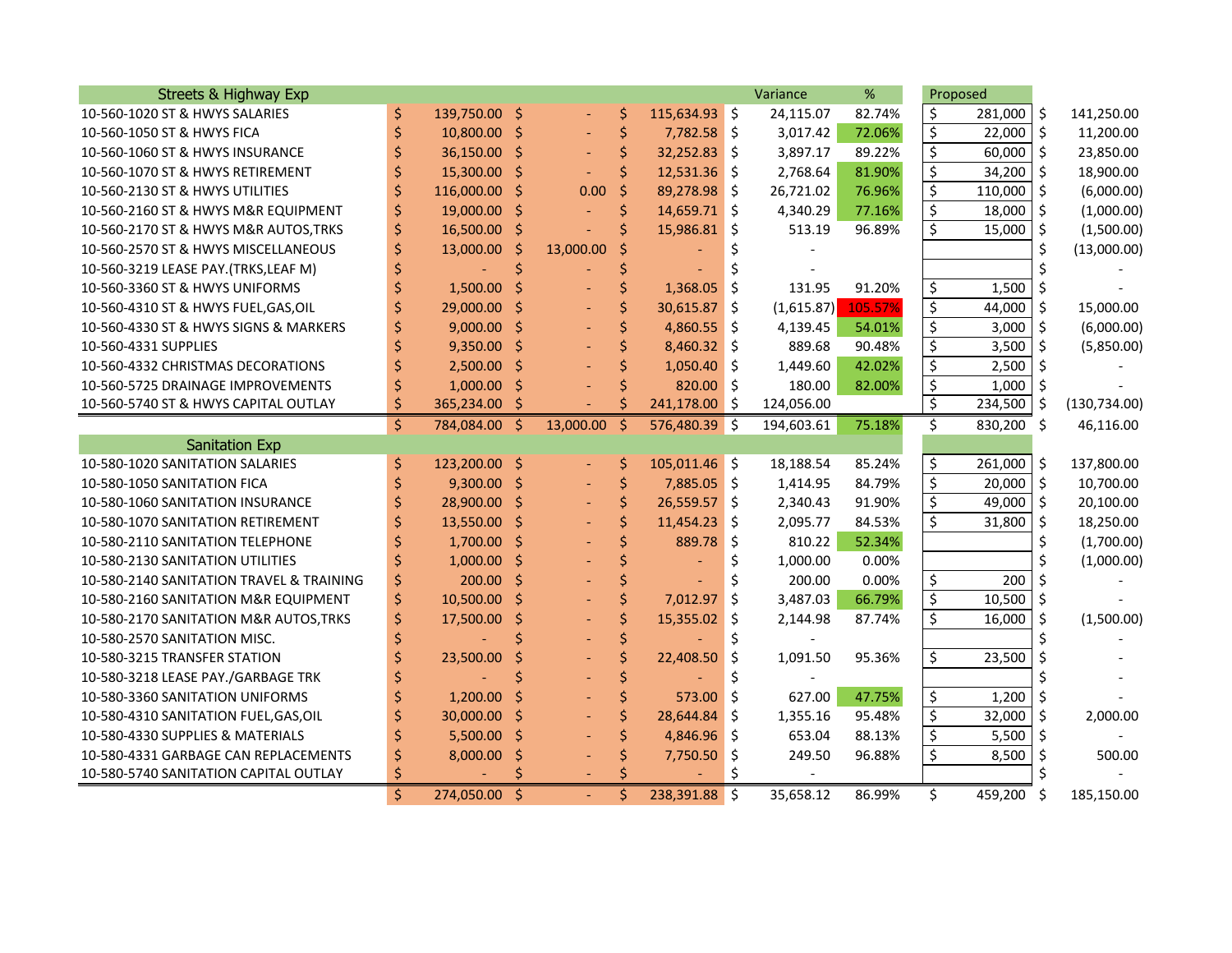| Senior Center Exp                       |    |               |   |                     |    |                 |     | Variance  | %       |         | Proposed |    |            |
|-----------------------------------------|----|---------------|---|---------------------|----|-----------------|-----|-----------|---------|---------|----------|----|------------|
| 10-611-1020 SR CENTER SALARIES          | \$ | 40,250.00 \$  |   |                     | \$ | $35,635.73$ \$  |     | 4,614.27  | 88.54%  | \$      | 43,000   | Ŝ. | 2,750.00   |
| 10-611-1025 PART-TIME SALARIES          |    | 30,000.00 \$  |   |                     |    | 24,490.00 \$    |     | 5,510.00  | 81.63%  | \$      | 30,000   |    |            |
| 10-611-1030 SR CTR DSS JOB BOOST        |    |               |   |                     |    |                 |     |           |         |         |          |    |            |
| 10-611-1050 SR CENTER FICA              |    | 6,350.00      |   |                     |    | 4,498.02 \$     |     | 1,851.98  | 70.83%  | \$      | 6,000    | Ŝ. | (350.00)   |
| 10-611-1060 SR CENTER INSURANCE         |    | $7,250.00$ \$ |   |                     |    | 6,631.89        | I\$ | 618.11    | 91.47%  | \$      | 7,500    | Ŝ  | 250.00     |
| 10-611-1070 SR CENTER RETIREMENT        |    | 4,450.00 \$   |   |                     |    | $3,935.97$ \$   |     | 514.03    | 88.45%  | \$      | 5,300    | Ŝ  | 850.00     |
| 10-611-2101 SR CENTER SPECIAL ACTIV.    |    | 7,300.00      | Ŝ |                     |    | 7,072.08        | Ŝ.  | 227.92    | 96.88%  | \$      | 8,000    |    | 700.00     |
| 10-611-2102 SENIOR GAMES                |    |               |   |                     |    |                 |     |           |         |         |          |    |            |
| 10-611-2104 OUTREACH GRANT              |    |               |   |                     |    |                 |     |           |         |         |          |    |            |
| 10-611-2105 HEALTH PROMOTION            |    |               |   |                     |    |                 |     |           |         |         |          |    |            |
| 10-611-2106 ENSURE PROGRAM              |    | 4,000.00      |   |                     |    |                 |     | 4,000.00  | 0.00%   | \$      |          |    | (4,000.00) |
| 10-611-2107 STATE APPROPRIATION GRANT   |    |               |   |                     |    |                 |     |           |         |         |          |    |            |
| 10-611-2108 TITLE V ENROLLEE MATCH      |    |               |   |                     |    |                 |     |           |         |         |          |    |            |
| 10-611-2109 SUPPORT GROUP               |    |               |   |                     |    |                 |     |           |         |         |          |    |            |
| 10-611-2110 SR CENTER TELEPHONE         |    | 2,000.00      |   |                     |    | 1,141.06        |     | 858.94    | 57.05%  | \$      | 2,000    |    |            |
| 10-611-2111 SR CENTER POSTAGE           |    | 200.00        | Ŝ |                     |    | 100.00          | Ŝ.  | 100.00    | 50.00%  | \$      | 200      |    |            |
| 10-611-2130 SR CENTER UTILITIES         |    | 7,300.00 \$   |   |                     |    | $5,391.16$ \$   |     | 1,908.84  | 73.85%  | \$      | 7,300    |    |            |
| 10-611-2140 SR CENTER TRAVEL & TRAINING |    | $1,000.00$ \$ |   |                     |    | $105.95$ \$     |     | 894.05    | 10.60%  | \$      | 1,000    |    |            |
| 10-611-2150 SR CENTER M&R BLDG & GRDS   | Ś  | $8,000.00$ \$ |   |                     |    | $2,669.01$ \$   |     | 5,330.99  | 33.36%  | \$      | 8,000    |    |            |
| 10-611-2160 SR CENTER M&R EQUIPMENT     |    | $6,000.00$ \$ |   |                     |    | $6,256.28$ \$   |     | (256.28)  | 104.27% | $\zeta$ | 10,500   | Ŝ  | 4,500.00   |
| 10-611-2170 SR CENTER M&R AUTOS         |    | $1,000.00$ \$ |   |                     |    | $565.56$ \$     |     | 434.44    | 56.56%  | \$      | 1,000    |    |            |
| 10-611-2530 SR CENTER DUES & SUBSCRIP   |    | 400.00        | Ŝ |                     |    | 235.48          | S   | 164.52    | 58.87%  | \$      | 400      |    |            |
| 10-611-3219 LEASE PAY/15 PASSENGER      |    |               |   |                     |    |                 |     |           |         |         |          |    |            |
| 10-611-4310 SR CENTER FUEL, GAS, OIL    |    | $1,200.00$ \$ |   |                     |    | 224.68          | Ŝ   | 975.32    | 18.72%  | \$      | 3,000    |    | 1,800.00   |
| 10-611-4330 SUPPLIES & MATERIALS        |    | 7,625.00      |   |                     |    | 7,600.25        | S   | 24.75     | 99.68%  | \$      | 10,000   | Ŝ. | 2,375.00   |
| 10-611-5740 SR CENTER CAPITAL OUTLAY    |    |               |   |                     |    |                 |     |           |         | \$      | 30,000   | Ŝ  | 30,000.00  |
|                                         | Ś. | 134,325.00    |   | $\omega_{\rm{eff}}$ | Ś. | $106,553.12$ \$ |     | 27,771.88 | 79.32%  |         | 173,200  | Ŝ  | 38,875.00  |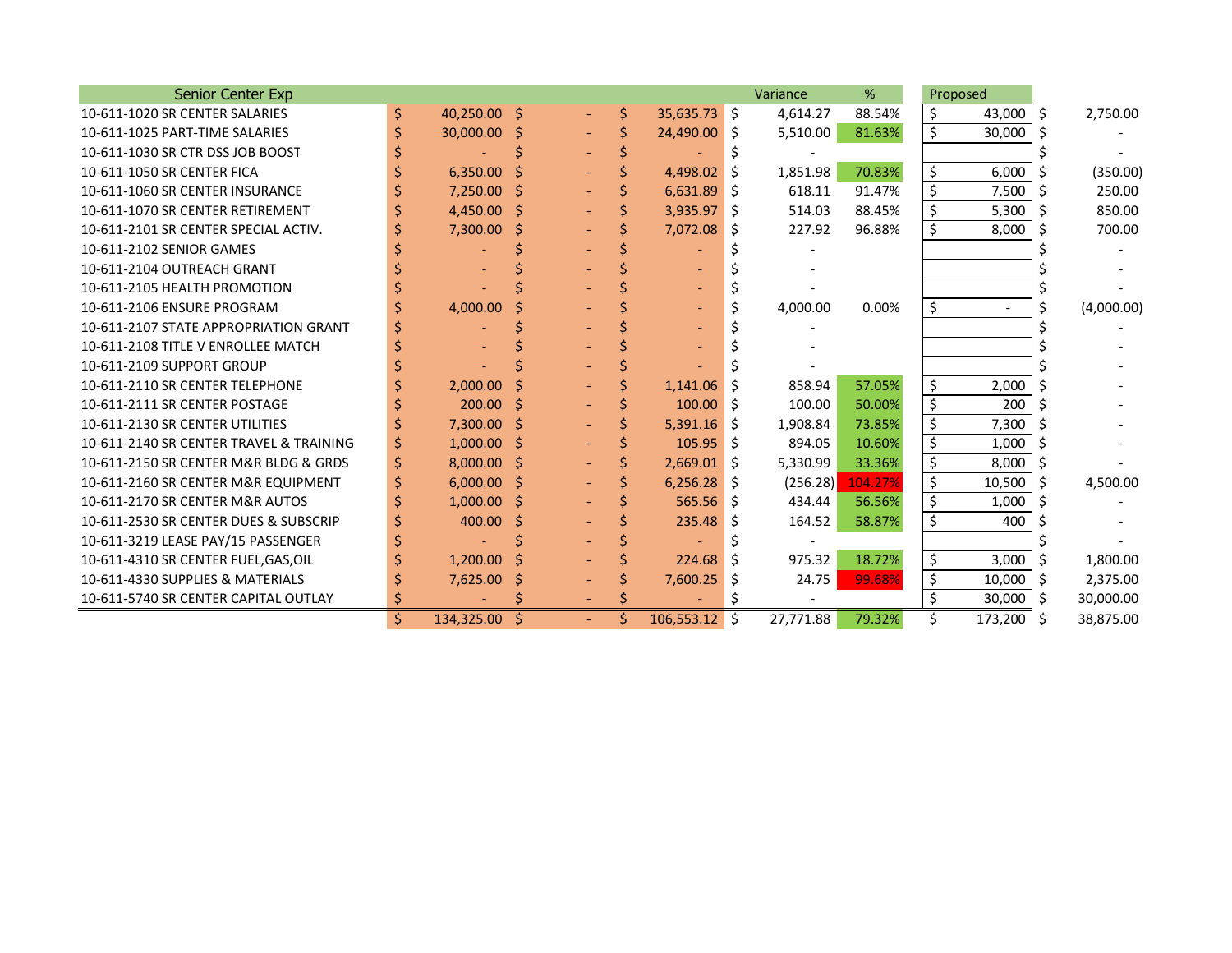| <b>Recreation Exp</b>                    |    |               |    |          |    |                |     | Variance   | %       |    | Proposed |     |             |
|------------------------------------------|----|---------------|----|----------|----|----------------|-----|------------|---------|----|----------|-----|-------------|
| 10-620-1020 RECREATION SALARIES          | \$ | 74,250.00 \$  |    |          | \$ | 65,793.30 \$   |     | 8,456.70   | 88.61%  | \$ | 78,000   | Ŝ.  | 3,750.00    |
| 10-620-1025 PART-TIME SALARIES           |    | 38,400.00 \$  |    |          | Ś  | 13,803.77 \$   |     | 24,596.23  | 35.95%  | \$ | 40,600   | Ŝ.  | 2,200.00    |
| 10-620-1050 RECREATION F.I.C.A.          |    | 8,750.00 \$   |    |          |    | $6,090.39$ \$  |     | 2,659.61   | 69.60%  | \$ | 9,100    | -Ŝ  | 350.00      |
| 10-620-1060 RECREATION INSURANCE         |    | 14,500.00 \$  |    |          |    | $13,245.93$ \$ |     | 1,254.07   | 91.35%  | \$ | 14,900   | -\$ | 400.00      |
| 10-620-1070 RECREATION RETIREMENT        |    | $8,200.00$ \$ |    |          |    | $7,257.22$ \$  |     | 942.78     | 88.50%  | \$ | 9,500    | -Ś  | 1,300.00    |
| 10-620-2110 TELEPHONE                    |    | $2,300.00$ \$ |    |          |    | $2,039.01$ \$  |     | 260.99     | 88.65%  | \$ | 2,300    | -Ś  |             |
| 10-620-2131 UTILITIES                    |    | 35,600.00 \$  |    |          |    | 28,185.43      | - Ś | 7,414.57   | 79.17%  | \$ | 35,000   | -Ś  | (600.00)    |
| 10-620-2140 RECREATION TRAVEL & TRAINING | S  | $500.00$ \$   |    |          |    |                |     | 500.00     | 0.00%   | \$ | 500      | -Ś  |             |
| 10-620-2150 M&R BLD & GROUNDS            |    | 53,000.00 \$  |    |          |    | 52,284.27      | -Ś  | 715.73     | 98.65%  | \$ | 29,000   | -\$ | (24,000.00) |
| 10-620-2160 M&R EQUIPMENT                |    | $3,500.00$ \$ |    |          |    | $3,173.48$ \$  |     | 326.52     | 90.67%  | \$ | 3,500    | -Ś  |             |
| 10-620-2170 RECREATION M&R-TRUCKS&A      |    | $2,500.00$ \$ |    |          |    |                |     | 2,500.00   | 0.00%   | \$ | 2,500    |     |             |
| 10-620-2570 REC MISC EXPENDITURE         |    |               |    |          |    |                |     |            |         |    |          |     |             |
| 10-620-2581 SOCCER                       |    | 5,500.00      | -S |          |    | 5,338.47       | -S  | 161.53     | 97.06%  | \$ | 5,500    |     |             |
| 10-620-2582 BASKETBALL                   |    | $5,500.00$ \$ |    |          |    | $2,690.50$ \$  |     | 2,809.50   | 48.92%  | \$ | 5,500    | S   |             |
| 10-620-2584 YOUTH BASEBALL               |    | $7,500.00$ \$ |    |          |    | $3,423.95$ \$  |     | 4,076.05   | 45.65%  | \$ | 7,500    | Ŝ   |             |
| 10-620-2585 9-12 BASEBALL                |    | $5,000.00$ \$ |    |          |    | $2,478.00$ \$  |     | 2,522.00   | 49.56%  | \$ | 5,000    |     |             |
| 10-620-2586 JR BABE RUTH                 |    |               |    |          |    |                |     |            |         |    |          |     |             |
| 10-620-2587 FOOTBALL                     |    | $5,400.00$ \$ |    |          |    | $5,341.30$ \$  |     | 58.70      | 98.91%  | \$ | 5,400    |     |             |
| 10-620-2590 CONCESSIONS                  |    | 12,000.00     | -Ŝ | 1,099.69 | Ś  | $4,274.64$ \$  |     | 6,625.67   | 44.79%  | \$ | 12,000   | Ŝ.  |             |
| 10-620-3000 SPECIAL APPROPRIATIONS       |    |               |    |          |    |                |     |            |         |    |          |     |             |
| 10-620-3040 PROFESSIONAL SERVICES        |    |               |    |          |    |                |     |            |         |    |          |     |             |
| 10-620-3360 REC. UNIFORMS                |    | 500.00        |    |          |    | 232.00         | Ŝ   | 268.00     | 46.40%  | \$ | 500      |     |             |
| 10-620-4310 RECREATION FUEL & OIL        |    | $3,000.00$ \$ |    |          |    | $2,378.49$ \$  |     | 621.51     | 79.28%  | \$ | 3,000    | -\$ |             |
| 10-620-4330 REC.SUPPLIES&MATERIALS       |    | 7,700.00      | -S |          |    | $7,757.96$ \$  |     | (57.96)    | 100.75% | \$ | 5,500    | -S  | (2,200.00)  |
| 10-620-5735 VETERAN'S PARK               |    |               |    |          |    |                |     |            |         |    |          |     |             |
| 10-620-5740 RECREATION CAPITAL OUTLAY    |    | 98,500.00     |    |          |    | 17,094.04      | -S  | 81,405.96  |         | Ś. | 95,000   | S   | (3,500.00)  |
| 10-620-5760 PLAYGROUND IMPROVEMENTS      |    |               |    |          |    |                |     |            |         |    |          |     |             |
|                                          | \$ | 392,100.00 \$ |    | 1,099.69 | Ŝ  | 242,882.15 \$  |     | 148,118.16 | 62.22%  | Ś  | 369,800  | S   | (22,300.00) |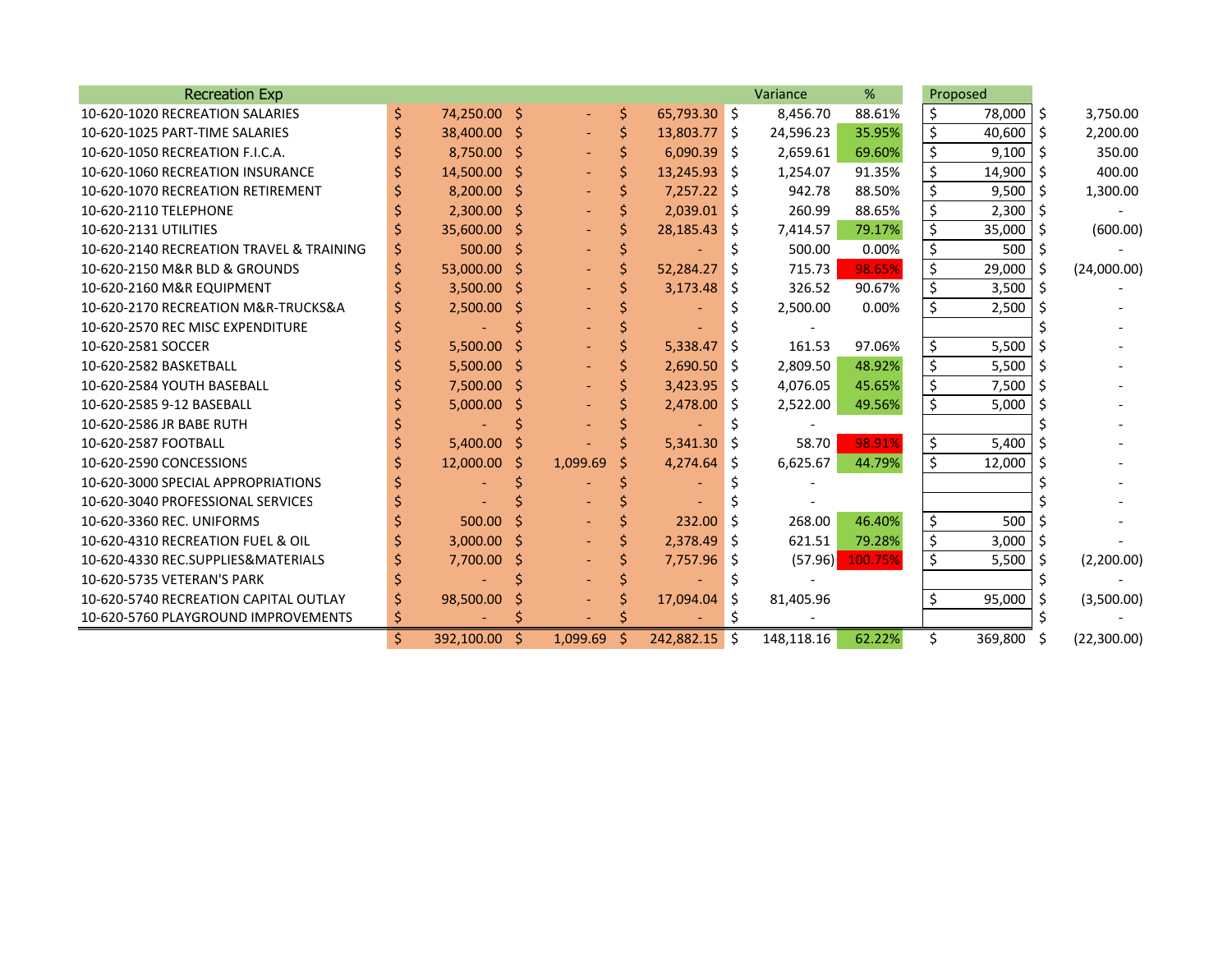| Horticulture Exp                      |    |                          |                 |   |                          |    | Variance  | %      |    | Proposed |           |
|---------------------------------------|----|--------------------------|-----------------|---|--------------------------|----|-----------|--------|----|----------|-----------|
| 10-630-1020 HORT. SALARIES            | \$ | 88,300.00 \$             | $\sim$ $-$      | Ś | 45,308.28 \$             |    | 42,991.72 | 51.31% |    | 95,000   | 6,700.00  |
| 10-630-1025 HORT, PART-TIME SALARIES  |    | 22,000.00 \$             | $\sim$ 10 $\pm$ |   | $17,303.00$ \$           |    | 4,697.00  | 78.65% |    | 34,000   | 12,000.00 |
| 10-630-1050 HORT. FICA                |    | $8,450.00$ \$            | $\sim$ $^{-1}$  |   | $4,767.33$ \$            |    | 3,682.67  | 56.42% |    | 9,900    | 1,450.00  |
| 10-630-1060 HORT. GROUP INSURANCE     |    | 21,700.00 \$             | $\sim$ $-$      |   | $8,632.39$ \$            |    | 13,067.61 | 39.78% |    | 23,000   | 1,300.00  |
| 10-630-1070 HORT.RETIREMENT           |    | $9,850.00$ \$            | $\sim$ .        |   | $4,904.40$ \$            |    | 4,945.60  | 49.79% | Ś. | 11,600   | 1,750.00  |
| 10-630-2140 HORT. TRAVEL & TRAINING   |    | $100.00$ \$              |                 |   | $\overline{\phantom{0}}$ |    | 100.00    | 0.00%  |    |          | (100.00)  |
| 10-630-2160 HORT. M&R EQUIPMENT       |    | 4,500.00 \$              |                 |   | 2,521.47                 |    | 1,978.53  | 56.03% | \$ | 4,500    |           |
| 10-630-2170 HORT. M&R AUTOS           |    | $3,500.00$ \$            |                 |   | 773.83                   | -S | 2,726.17  | 22.11% | \$ | 4,000    | 500.00    |
| 10-630-2570 HORT. MISCELLANEOUS       |    |                          |                 |   |                          |    |           |        |    |          |           |
| 10-630-3360 HORT, UNIFORMS            |    | $500.00$ \$              |                 |   | $300.00$ \$              |    | 200.00    | 60.00% | \$ | 400      | (100.00)  |
| 10-630-4310 HORTICULTURE GAS&OIL      |    | $2,000.00$ \$            | $\sim$ $-$      |   | $1.384.58$ \$            |    | 615.42    | 69.23% | Ś. | 2,500    | 500.00    |
| 10-630-4330 HORTICULTURE SUPPLIES     |    | $8,500.00$ \$            |                 |   | $5,696.83$ \$            |    | 2,803.17  | 67.02% | \$ | 9,000    | 500.00    |
| 10-630-4331 CEMETERY SUPPLIES         |    | $6,500.00$ \$            |                 |   | $4,701.48$ \$            |    | 1,798.52  | 72.33% |    | 6,000    | (500.00)  |
| 10-630-4332 TREE PRESERV.& BEAU.COMM. |    |                          |                 |   |                          |    |           |        |    |          |           |
| 10-630-5740 HORT, CAPITAL OUTLAY      |    | $\overline{\phantom{0}}$ |                 |   |                          |    |           |        |    | 23,000   | 23,000.00 |
|                                       | Ŝ. | 175,900.00               |                 |   | 96,293.59                | -S | 79,606.41 | 54.74% |    | 222,900  | 47,000.00 |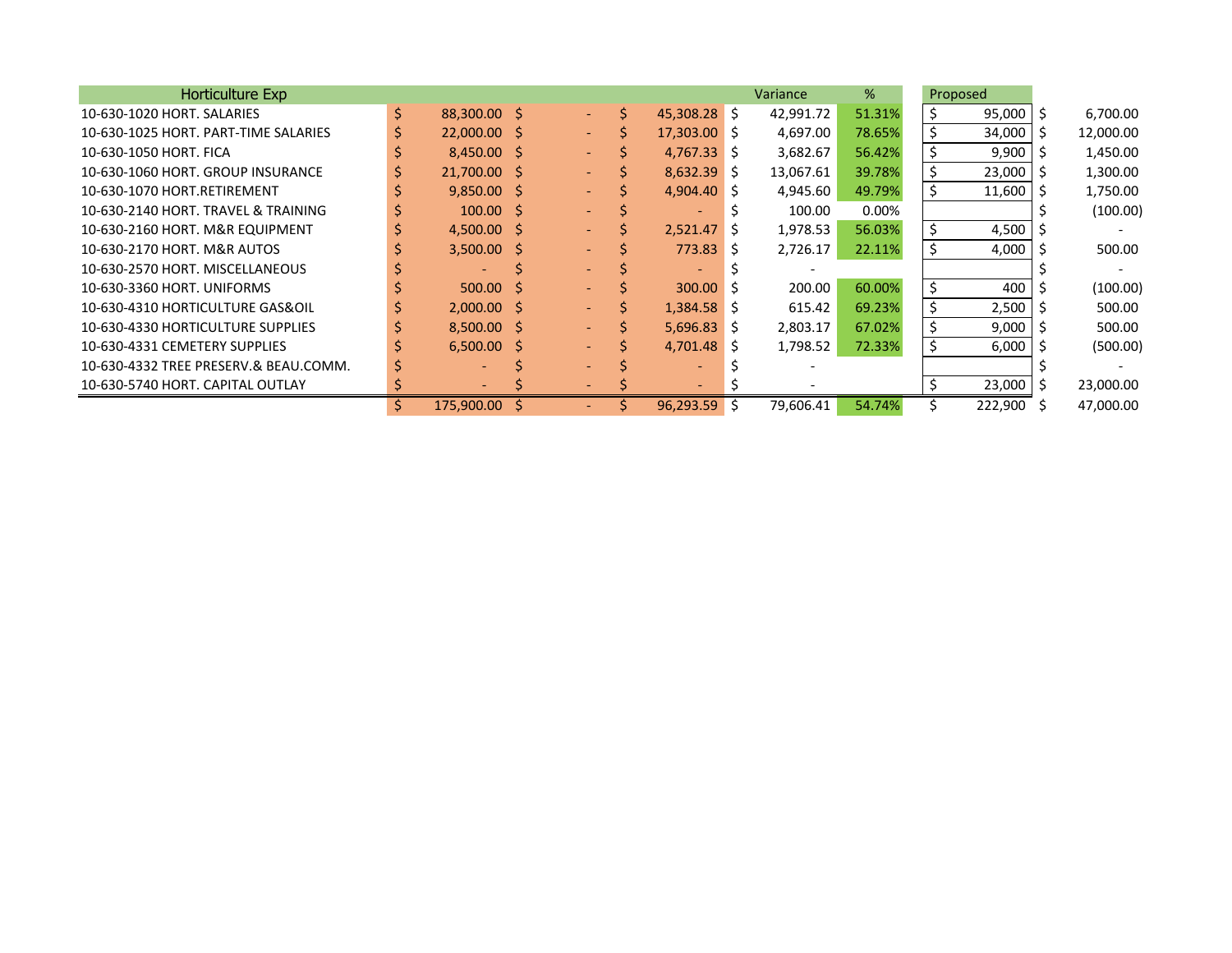| <b>GF Non-Departmental Exp</b>             |    |                 |    |        |    |                                           |    | Variance  | %      |         | Proposed  |    |              |
|--------------------------------------------|----|-----------------|----|--------|----|-------------------------------------------|----|-----------|--------|---------|-----------|----|--------------|
| 10-660-1080 UNEMPLOYMENT INSURANCE         | \$ | 7,000.00 \$     |    |        | \$ | $3,455.11$ \$                             |    | 3,544.89  | 49.36% | \$      | 7,000     | Ŝ. |              |
| 10-660-1090 EMPLOYEE BENEFITS              |    |                 |    |        |    |                                           |    |           |        |         |           |    |              |
| 10-660-2101 SPECIAL EVENTS                 |    | 7,000.00        | S  |        |    | 6,925.00                                  | \$ | 75.00     | 98.93% | \$      | 7,000     |    |              |
| 10-660-2370 4 3/4% SALES TAX               |    | 28,000.00       | -S | 122.22 | -Ŝ | 21,228.50                                 | Ŝ. | 6,649.28  | 76.25% | \$      | 28,000    | \$ |              |
| 10-660-2371 3% USE TAX                     |    | $1,100.00$ \$   |    |        |    |                                           |    | 1,100.00  |        | \$      | 7,500     | S  | 6,400.00     |
| 10-660-2392 2 % SALES TAX                  |    | 11,000.00 \$    |    | 51.46  | \$ | 9,118.55                                  | Ŝ  | 1,829.99  | 83.36% | \$      | 11,000    |    |              |
| 10-660-2393 1/2 CENT(MECK.CO.)             |    |                 |    |        |    |                                           |    |           |        |         |           |    |              |
| 10-660-2540 INSURANCE AND BOND             |    | 135,000.00      |    |        |    | 124,542.75                                | Ŝ. | 10,457.25 | 92.25% | \$      | 154,000   | -S | 19,000.00    |
| 10-660-3000 CONDEMNATION                   |    | 25,000.00       |    |        |    | 7.33                                      | Ŝ. | 24,992.67 | 0.03%  | \$      | 25,000    |    |              |
| 10-660-3010 BLDG INSP./CODE ENFOR.         |    | $2,000.00$ \$   |    |        |    | 560.00 \$                                 |    | 1,440.00  | 28.00% | \$      | 2,000     | Ŝ  |              |
| 10-660-3040 PROFESSIONAL SERVICES          |    | 80,000.00 \$    |    |        |    | 58,570.97 \$                              |    | 21,429.03 | 73.21% | $\zeta$ | 75,000    | -S | (5,000.00)   |
| 10-660-3050 BANK SERVICE FEES              |    | $9,000.00$ \$   |    |        |    | $6,039.86$ \$                             |    | 2,960.14  | 67.11% | $\zeta$ | 8,000     | \$ | (1,000.00)   |
| 10-660-3055 CREDIT CARD FEES               |    | 22,125.00       | S  |        |    | $19,624.37$ \$                            |    | 2,500.63  | 88.70% |         |           | \$ | (22, 125.00) |
| 10-660-3060 BAD DEBTS-GARBAGE              |    | 1,500.00        | S  |        |    |                                           |    | 1,500.00  | 0.00%  |         |           |    | (1,500.00)   |
| 10-660-5740 CAPITAL OUTLAY                 |    |                 |    |        |    |                                           |    |           |        |         |           |    |              |
| 10-660-5800 COMPUTERS                      |    |                 |    |        |    |                                           |    |           |        |         |           |    |              |
| 10-660-6810 PAY.ON BONDS-PRINCIPAL         |    |                 |    |        |    |                                           |    |           |        |         |           |    |              |
| 10-660-6820 PAY, ON BONDS-INTEREST         |    |                 |    |        |    |                                           |    |           |        |         |           |    |              |
| 10-660-8910 CONT.TO COUNTY(LIB)            |    |                 |    |        |    |                                           |    |           |        |         |           |    |              |
| 10-660-8921 CONTRIBUTE TO FUND BALANC      |    |                 |    |        |    |                                           |    |           |        |         |           |    |              |
| 10-660-8925 SEABOARD FESTIVAL              | Ś  | 7,500.00        |    |        |    | 5,703.62                                  | Ŝ. | 1,796.38  | 76.05% | \$      | 7,500     | Ŝ. |              |
| 10-660-8950 CONTRIBUTION TO OTHER AGENCIES |    | 8,000.00        |    |        |    | 2,000.00                                  | Ŝ. | 6,000.00  |        | $\zeta$ | 8.000     |    |              |
| 10-660-8952 BUILDING REUSE GRANT           |    |                 |    |        |    |                                           |    |           |        |         |           |    |              |
| 10-660-8955 COMMUNITY DEVELOPMENT          |    |                 |    |        |    |                                           |    |           |        |         |           |    |              |
| 10-660-8956 NCHFA-URGENT REPAIR            |    |                 |    |        |    |                                           |    |           |        |         |           |    |              |
| 10-660-8960 FACADE GRANT                   |    |                 |    |        |    |                                           |    |           |        |         |           |    |              |
| 10-660-8980 MAIN ST. PROGRAM               |    |                 |    |        |    |                                           |    |           |        |         |           |    |              |
| 10-660-8990 CONTRIB.TO CP65 DEPOT          |    |                 |    |        |    |                                           |    |           |        |         |           |    |              |
| 10-660-8998 FIREWORKS DISPLAY              |    | 12,000.00       |    |        |    | 6,000.00                                  | Ŝ. | 6,000.00  |        | \$      | 12,000    |    |              |
| 10-660-8999 CONTRIB.TO CP64/THEATER        |    |                 |    |        |    |                                           |    |           |        |         |           |    |              |
|                                            | Ś  | 356,225.00      | Ś  | 173.68 | Ŝ  | 263,776.06                                | Ŝ. | 92,275.26 | 74.10% | \$      | 352,000   | S  | (4,225.00)   |
|                                            | \$ | 5,931,094.00 \$ |    |        |    | 36,888.97 \$ 4,653,505.43 \$ 1,240,699.60 |    |           | 79.08% | \$      | 6,738,300 | -Ś | 807,206.00   |

and the state of the state of the state of the state of the state of the state of the state of the state of th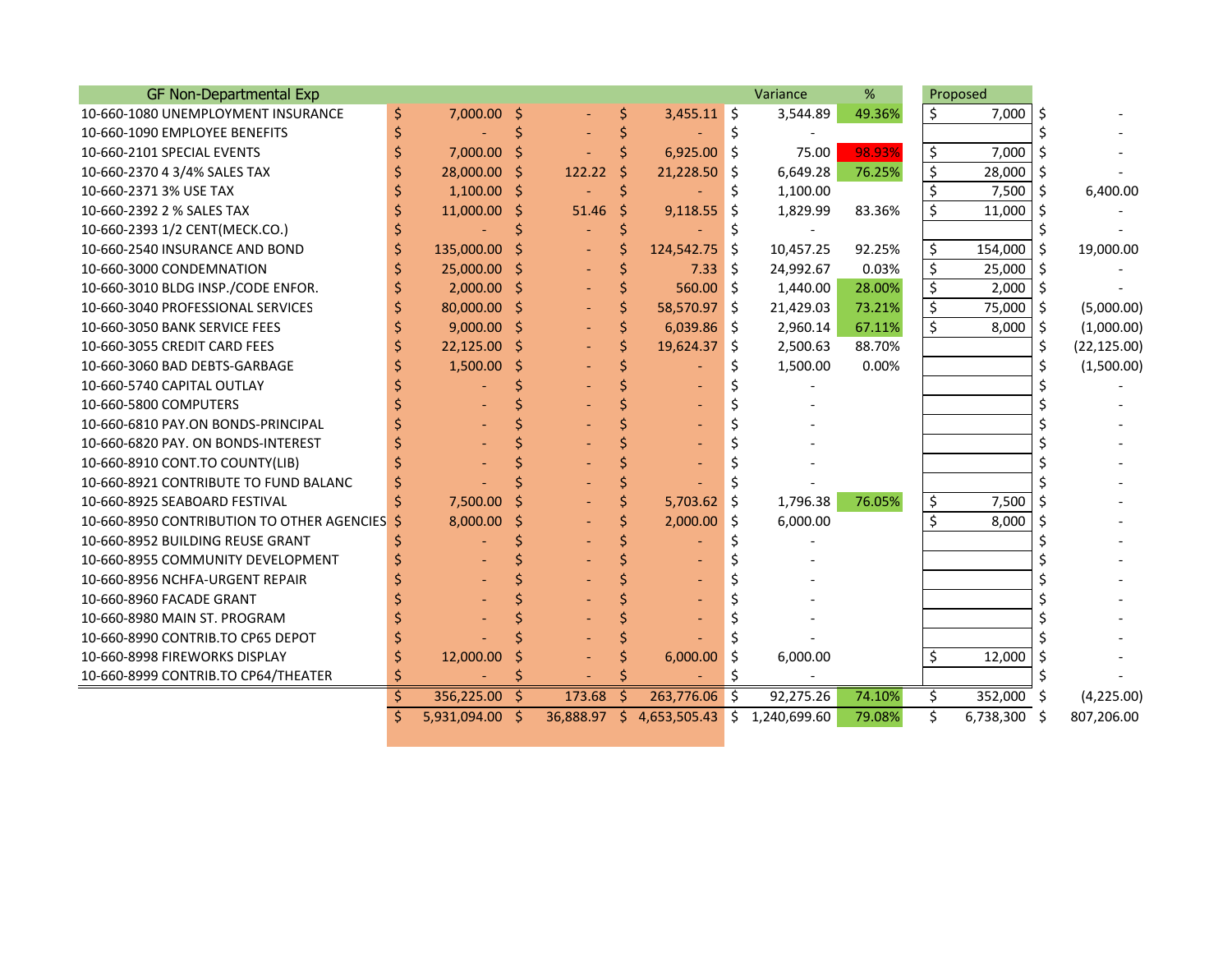| <b>Powell Bill Rev</b>                |    |               |         |               |         |                |                     | Variance     | %       |                          | Proposed                 |         |               |
|---------------------------------------|----|---------------|---------|---------------|---------|----------------|---------------------|--------------|---------|--------------------------|--------------------------|---------|---------------|
| 11-329-1000 INTEREST ON INVESTMENTS   | \$ | 250.00 \$     |         |               | \$      | $11.31 \;$ \$  |                     | (238.69)     | 4.52%   |                          |                          | \$      | (250.00)      |
| 11-335-1000 MISC. REVENUE             | \$ |               | \$      |               | \$      | $1,252.05$ \$  |                     | 1,252.05     |         |                          |                          | \$      |               |
| 11-343-2000 POWELL BILL ST. ALLOCATI. | \$ | 207,500.00    | Ś       |               | \$      | 207,586.68     | -\$                 | 86.68        | 100.04% | \$                       | 207,500                  | \$      |               |
| 11-349-3000 FED GOV'T CONTRIBUTION    | \$ |               |         |               | \$      |                | \$                  |              |         |                          |                          |         |               |
| 11-349-3010 STATE ENHANCEMENT FUNDS   | Ś  |               |         |               | Ś       |                |                     |              |         |                          |                          |         |               |
| 11-367-2000 TAX REFUNDS               | \$ | 800.00        |         |               | \$      | 188.71         | Ś                   | (611.29)     | 23.59%  |                          |                          |         | (800.00)      |
| 11-399-1000 FUND BAL. APPROPRIATION   | \$ | 56,700.00     | Ś       |               | Ś       |                | \$                  | (56,700.00)  | 0.00%   |                          |                          | \$      | (56,700.00)   |
|                                       | \$ | 265,250.00 \$ |         | $\sim$        | \$      | 209,038.75     | \$                  | (56, 211.25) | 78.81%  | \$                       | 207,500                  | Ŝ.      | (57, 750.00)  |
|                                       | Ś  | 265,250.00 \$ |         |               | \$      | 209,038.75     |                     |              |         |                          |                          | Ś       | (265, 250.00) |
|                                       |    |               |         |               |         |                |                     |              |         |                          |                          |         |               |
| <b>Powell Bill Exp</b>                |    |               |         |               |         |                |                     | Variance     | %       |                          | Proposed                 |         |               |
| 11-570-1020 P.B SALARIES              | \$ | 89,950.00 \$  |         |               | \$      | 79,170.28 \$   |                     | 10,779.72    | 88.02%  | \$                       | 98,000                   | $\zeta$ | 8,050.00      |
| 11-570-1050 P. BILL F.I.C.A.          | Ś  | 6,900.00      | $\zeta$ |               | \$      | 6,004.64       | $\ddot{\mathsf{s}}$ | 895.36       | 87.02%  | \$                       | 8,000                    | $\zeta$ | 1,100.00      |
| 11-570-1060 P.B. GROUP INSURANCE      |    | 21,700.00 \$  |         |               | \$      | 19,849.57      | \$                  | 1,850.43     | 91.47%  | \$                       | 23,000                   | \$      | 1,300.00      |
| 11-570-1070 P.B.RETIREMENT            |    | $9,900.00$ \$ |         |               | Ś       | 8,637.67       | -Ś                  | 1,262.33     | 87.25%  | $\overline{\mathcal{S}}$ | 12,000                   | \$      | 2,100.00      |
| 11-570-2160 P.B. M&R EQUIPMENT        |    | 3,700.00 \$   |         | 1,881.54      | \$      | 1,881.54       | - 15                | (63.08)      | 101.70% | \$                       |                          | \$      | (3,700.00)    |
| 11-570-2170 P.B.M&R AUTOS&TRK         |    | $5,000.00$ \$ |         |               | \$      | $1,004.44$ \$  |                     | 3,995.56     | 20.09%  | $\overline{\xi}$         | $\overline{a}$           | \$      | (5,000.00)    |
| 11-570-2180 P.B. STREETS PATCHIN      |    | 12,000.00     | -\$     |               | Ś       | $9,028.22$ \$  |                     | 2,971.78     | 75.24%  | $\overline{\mathcal{S}}$ | $\overline{\phantom{a}}$ | \$      | (12,000.00)   |
| 11-570-2370 4 3/4% SALES TAX          |    | 500.00        | $\zeta$ | 89.37         | $\zeta$ | $236.72$ \$    |                     | 173.91       | 65.22%  | \$                       |                          | \$      | (500.00)      |
| 11-570-2371 3% USE TAX                |    |               | Ś       |               | \$      |                | \$                  |              |         |                          |                          |         |               |
| 11-570-2392 2 % SALES TAX             |    | 300.00        | Ś       | 37.64         | $\zeta$ | 143.38         | Ŝ.                  | 118.98       | 60.34%  | \$                       | $\overline{\phantom{a}}$ | \$      | (300.00)      |
| 11-570-2393 1/2 CENT(MECK.CO.)        |    |               | Ś       |               | \$      |                | Ś                   |              |         |                          |                          |         |               |
| 11-570-2540 INSURANCE AND BOND        | Ś  | 18,000.00     | Ŝ       |               | \$      | 16,654.32      | -Ś                  | 1,345.68     | 92.52%  | \$                       |                          | \$      | (18,000.00)   |
| 11-570-3450 P.B. CONTRACTED SERV      | \$ | 22,500.00 \$  |         |               | \$      | $21,046.21$ \$ |                     | 1,453.79     | 93.54%  | \$                       | 66,500                   | \$      | 44,000.00     |
| 11-570-4310 POWELL BILL FUEL&OIL      | Ś  | 13,000.00 \$  |         |               | \$      | 11,994.08 \$   |                     | 1,005.92     | 92.26%  | $\overline{\mathcal{S}}$ | $\overline{a}$           | \$      | (13,000.00)   |
| 11-570-4330 P.B.SUPPLY & MATERIAL     |    | $6,800.00$ \$ |         |               | \$      | $6,837.94$ \$  |                     | (37.94)      | 100.56% | \$                       | $\overline{\phantom{a}}$ | \$      | (6,800.00)    |
| 11-570-4510 SIDEWALKS                 |    | 10,000.00     | -Ś      |               | \$      | $4,400.00$ \$  |                     | 5,600.00     | 44.00%  | $\overline{\xi}$         | $\overline{a}$           | \$      | (10,000.00)   |
| 11-570-4511 CURB & GUTTER             |    | 10,000.00     | -\$     |               | \$      | 9,875.00       | \$                  | 125.00       | 98.75%  | $\overline{\xi}$         | $\overline{\phantom{a}}$ | \$      | (10,000.00)   |
| 11-570-5730 P.B. CAP-OUTLAY STREET    |    | 35,000.00     | \$      |               |         |                | \$                  | 35,000.00    | 0.00%   | $\overline{\mathcal{S}}$ | $\overline{\phantom{a}}$ | \$      | (35,000.00)   |
| 11-570-5740 P.B. CAPITAL OUTLAY       |    |               |         |               | Ś       |                | \$                  |              |         | $\overline{\xi}$         |                          |         |               |
|                                       | \$ | 265,250.00    | Ŝ.      | 2,008.55      | $\zeta$ | 196,764.01 \$  |                     | 66,477.44    | 74.94%  | \$                       | 207,500                  | -\$     | (57, 750.00)  |
|                                       | \$ | 265,250.00 \$ |         | $2,008.55$ \$ |         | 196,764.01     |                     |              |         |                          |                          |         | (265, 250.00) |
|                                       | Ś  | 530,500.00 \$ |         | $2,008.55$ \$ |         | 405,802.76     |                     |              |         |                          |                          | S       | (530, 500.00) |
|                                       |    |               |         |               |         |                |                     |              |         |                          |                          |         |               |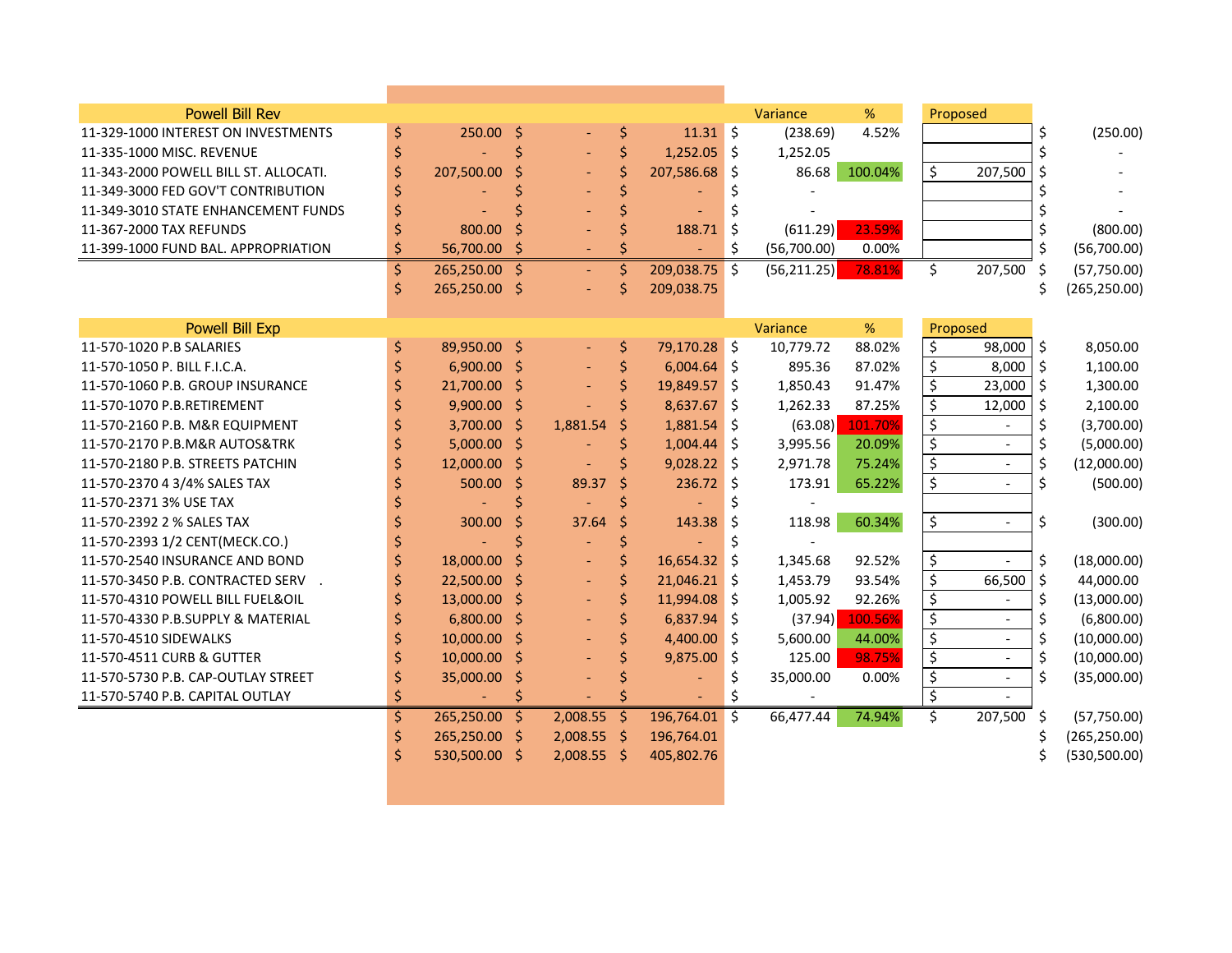| <b>Enterprise Fund Rev</b>            |    |                 |    |                |    |                   |    | Variance      | %       |    | Proposed  |     |                |
|---------------------------------------|----|-----------------|----|----------------|----|-------------------|----|---------------|---------|----|-----------|-----|----------------|
| 30-329-1000 INTEREST ON INVESTMENTS   | \$ | $2,000.00$ \$   |    |                |    | 739.78 \$         |    | (1,260.22)    | 36.99%  | \$ | 2,000     | Ŝ.  |                |
| 30-335-1000 MISC REVENUE              |    | $10,000.00$ \$  |    |                |    | $14,835.45$ \$    |    | 4,835.45      | 148.35% | \$ | 10,000    |     |                |
| 30-335-1010 MISC REVENUE(E.R. SEWER)  |    | $10,000.00$ \$  |    |                |    | 7,086.60 \$       |    | (2,913.40)    | 70.87%  | \$ | 10,000    |     |                |
| 30-348-2200 RURAL CTR CAPACITY GRANT  |    |                 |    |                |    |                   |    |               |         |    |           |     |                |
| 30-348-2300 RURAL CENTER REHAB        |    |                 |    |                |    |                   |    |               |         |    |           |     |                |
| 30-348-2400 CLEAN WATER TRUST FD      |    |                 |    |                |    |                   |    |               |         |    |           |     |                |
| 30-348-2500 CLEAN WATER PARTNERS GR.  |    |                 |    |                |    |                   |    |               |         |    |           |     |                |
| 30-349-3000 FED GOV'T CONTRIBUTION    |    |                 |    |                |    |                   |    |               |         |    |           |     |                |
| 30-367-2000 SALES TAX REFUND          |    | 37,000.00 \$    |    |                |    | $26,156.21$ \$    |    | (10, 843.79)  | 70.69%  | \$ | 37,000    |     |                |
| 30-371-1000 WATER SALES               |    | 1,785,000.00 \$ |    | $\sim$         |    | $1,485,566.98$ \$ |    | (299, 433.02) | 83.23%  | \$ | 1,785,000 |     |                |
| 30-372-1000 SEWER CHARGES             |    | 985,000.00 \$   |    | ٠.             |    | $920,799.84$ \$   |    | (64, 200.16)  | 93.48%  | \$ | 985,000   | -S  |                |
| 30-373-1000 WATER CONNECTION FEES     |    | $6,000.00$ \$   |    | ٠              |    | $10,850.00$ \$    |    | 4,850.00      | 180.83% | \$ | 7,000     | -S  | 1,000.00       |
| 30-374-1000 SEWER CONNECTION FEES     |    | $6,000.00$ \$   |    | $\blacksquare$ |    | $7,000.00$ \$     |    | 1,000.00      | 116.67% | \$ | 7,000     | -S  | 1,000.00       |
| 30-375-1000 RECONNECTION FEES         |    | 125,000.00 \$   |    | $\sim$         |    | $113,212.63$ \$   |    | (11, 787.37)  | 90.57%  | \$ | 125,000   |     |                |
| 30-375-2000 SERVICE CHARGE            |    | $1,000.00$ \$   |    | ٠              |    | $1,657.56$ \$     |    | 657.56        | 165.76% | \$ | 1,000     |     |                |
| 30-383-1000 SALES OF FIXED ASSETS     |    |                 |    |                |    |                   |    |               |         |    |           |     |                |
| 30-384-1000 RURAL CENTER GRANT        |    |                 |    |                |    |                   |    |               |         |    |           |     |                |
| 30-394-1000 CASH OVERAGE/SHORTAGE     |    |                 |    |                |    | $(92.45)$ \$      |    | (92.45)       |         |    |           |     |                |
| 30-397-1000 CONTRIBUTION FROM CAP.RES |    |                 |    |                |    |                   |    |               |         |    |           |     |                |
| 30-399-5000 FUND BAL. APPROPRIATION   | \$ | 339,700.00      | -S |                |    |                   | Ş. | (339,700.00)  |         | \$ | 730,200   | - S | 390,500.00     |
|                                       | \$ | 3,306,700.00 \$ |    | $\sim$         |    | \$2,587,812.60    | Ŝ. | (718, 887.40) | 78.26%  | Ś. | 3,699,200 |     | 392,500.00     |
|                                       | S  | 3,306,700.00 \$ |    | $\blacksquare$ | S. | 2,587,812.60      |    |               |         |    |           | s   | (3,306,700.00) |
|                                       |    |                 |    |                |    |                   |    |               |         |    |           |     |                |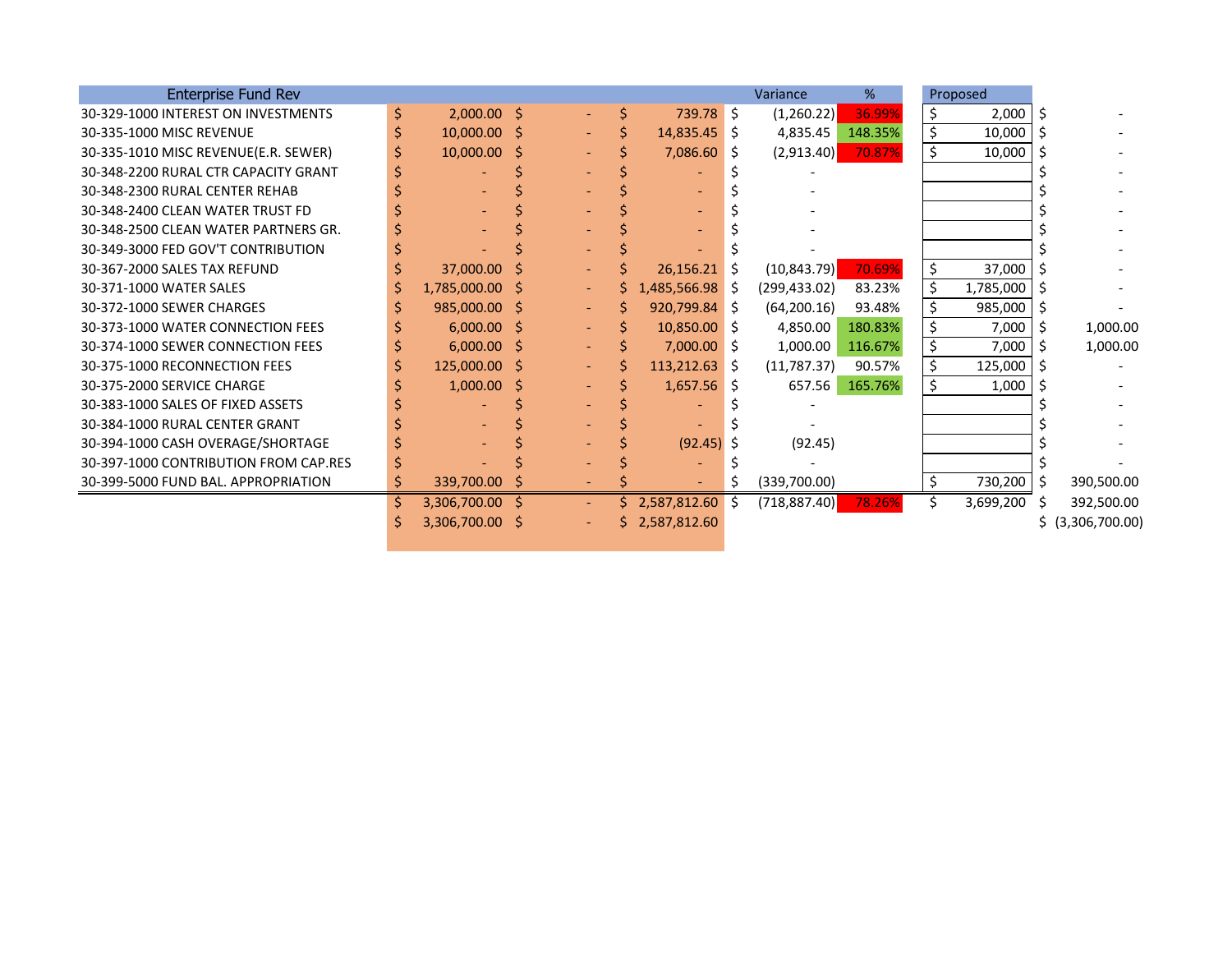| EF Non-Departmental Exp              |    |               |              |                          |    |                 |              | Variance  | %      |    | Proposed      |    |              |
|--------------------------------------|----|---------------|--------------|--------------------------|----|-----------------|--------------|-----------|--------|----|---------------|----|--------------|
| 30-660-1090 EMPLOYEE BENEFITS        |    |               |              |                          |    |                 |              |           |        |    |               |    |              |
| 30-660-2111 POSTAGE                  |    | $2,000.00$ \$ |              | $\overline{\phantom{0}}$ |    | 600.00          | <sub>S</sub> | 1,400.00  | 30.00% | Ś. | 2,000         |    |              |
| 30-660-2260 ADVERTISING              |    | $300.00$ \$   |              |                          |    |                 |              | 300.00    | 0.00%  |    | 300           |    |              |
| 30-660-2370 4 3/4% SALES TAX         |    | 25,000.00 \$  |              | 294.12                   | S  | 13,547.60       | -S           | 11,158.28 | 55.37% |    | 25,000        |    |              |
| 30-660-2371 3% USE TAX               |    |               |              |                          |    |                 |              |           |        |    | 16,000        |    |              |
| 30-660-2392 2 % SALES TAX            |    | 12,000.00     | <sub>S</sub> | 129.84                   | -S | $6,078.66$ \$   |              | 5,791.50  | 51.74% |    | $12,000$   \$ |    |              |
| 30-660-2393 1/2 CENT(MECK.CO.)       |    |               |              |                          |    |                 |              |           |        |    |               |    |              |
| 30-660-2540 INSURANCE AND BOND       |    | 115,000.00 \$ |              | $\blacksquare$           |    | $103,092.04$ \$ |              | 11,907.96 | 89.65% |    | 135,000       | .S | 20,000.00    |
| 30-660-3040 PROFESSIONAL SERVICES    |    | 280,000.00 \$ |              | $\sim$                   |    | 246,883.18 \$   |              | 33,116.82 | 88.17% |    | 180,000       | -S | (100,000.00) |
| 30-660-3045 RURAL CTR CAPACITY GRANT |    |               |              |                          |    |                 |              |           |        |    |               |    |              |
| 30-660-3046 RURAL CENTER REHAB       |    |               |              |                          |    |                 |              |           |        |    |               |    |              |
| 30-660-5740 CAPITAL OUTLAY           |    |               |              |                          |    |                 |              |           |        |    |               |    |              |
| 30-660-5742 WATER TANK MAINTENANCE   |    | 44,100.00     |              | $\blacksquare$           |    | 44,072.30       |              | 27.70     | 99.94% | Š. | 45,000 \$     |    | 900.00       |
| 30-660-6810 PAY ON BONDS-PRIN.       |    |               |              |                          |    |                 |              |           |        |    |               |    |              |
| 30-660-6820 PAY ON BONDS-INTERES     |    |               |              |                          |    |                 |              |           |        |    |               |    |              |
| 30-660-6880 BOND SERVICE FEES        |    |               |              |                          |    |                 |              |           |        |    |               |    |              |
| 30-660-8920 CONTRI TO GENERAL FUND   |    |               |              |                          |    |                 |              |           |        |    |               |    |              |
| 30-660-8940 CONTRIB/CAP. RESERVE     |    |               |              |                          |    |                 |              |           |        |    |               |    |              |
|                                      | Ŝ. | 478,400.00    |              | 423.96                   | S. | 414,273.78      | S.           | 63,702.26 | 86.68% |    | 415,300 \$    |    | (63, 100.00) |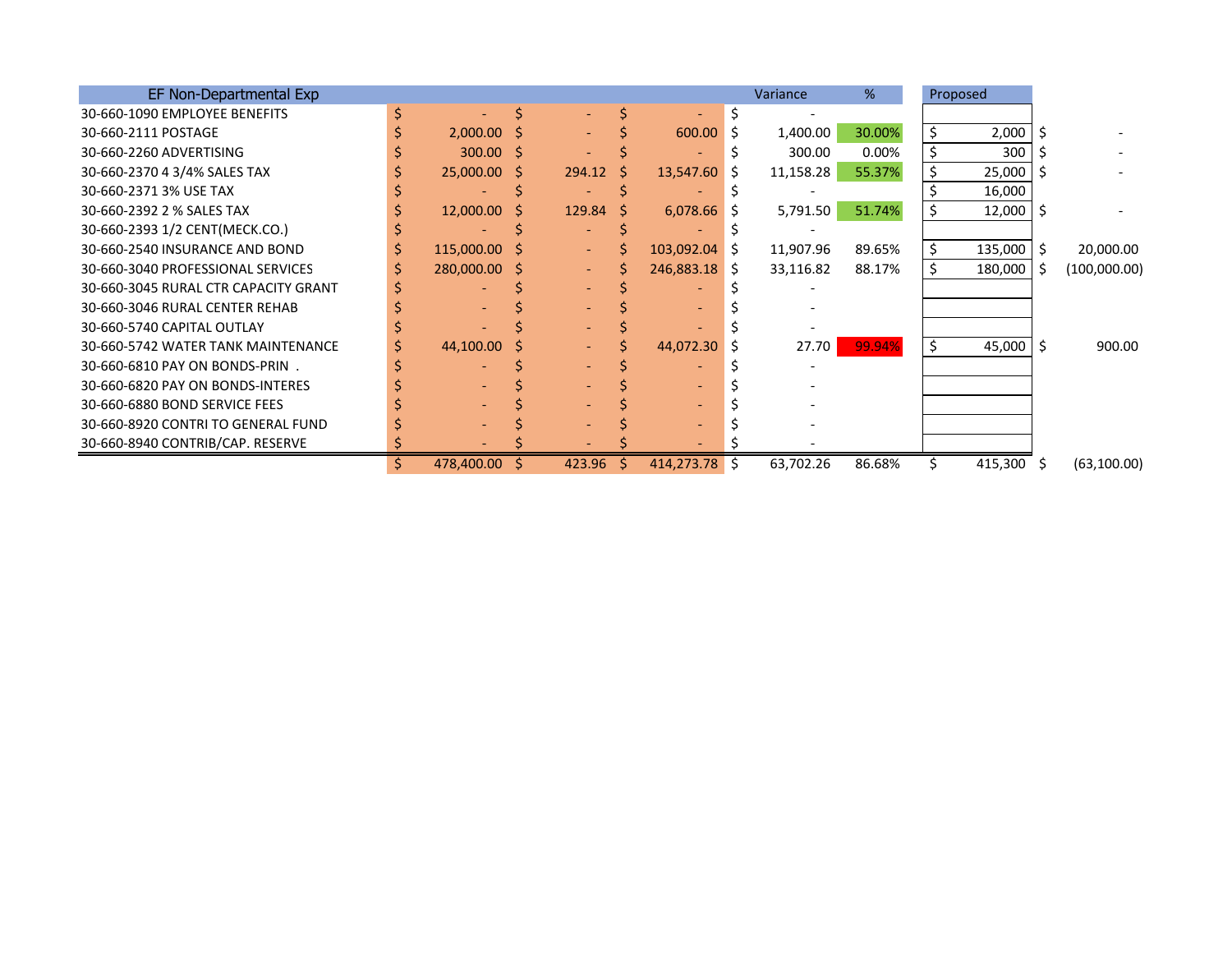| Admin & Engineering Exp                |    |                |    |                |    |                 |    | Variance  | %      |    | Proposed                 |   |            |
|----------------------------------------|----|----------------|----|----------------|----|-----------------|----|-----------|--------|----|--------------------------|---|------------|
| 30-720-1020 ADM&ENGN SALARIES          | \$ | 270,100.00 \$  |    | $\sim 10^{-1}$ |    | $244,074.15$ \$ |    | 26,025.85 | 90.36% | S  | $331,000$   \$           |   | 60,900.00  |
| 30-720-1025 PART-TIME SALARIES         |    |                |    |                |    |                 |    |           |        |    |                          |   |            |
| 30-720-1050 ADM & ENGN F.I.C.A.        |    | $21,450.00$ \$ |    | $\sim$ .       |    | 17,944.29       | -S | 3,505.71  | 83.66% | \$ | $25,400$   \$            |   | 3,950.00   |
| 30-720-1060 ADM&ENGN INSURANCE         |    | 45,700.00 \$   |    | $\sim$         |    | $39,449.56$ \$  |    | 6,250.44  | 86.32% |    | 108,000                  | S | 62,300.00  |
| 30-720-1070 ADM&ENGN RETIREMENT        |    | $31,200.00$ \$ |    |                |    | $27,211.83$ \$  |    | 3,988.17  | 87.22% |    | 40,300                   |   | 9,100.00   |
| 30-720-2110 ADM&ENGN TELPHONE          |    | 650.00 \$      |    |                |    | 443.79          | -S | 206.21    | 68.28% |    | 650                      |   |            |
| 30-720-2111 ADM & ENGN POSTAGE         |    | $200.00$ \$    |    |                |    | 50.00           | -S | 150.00    | 25.00% |    | 200                      |   |            |
| 30-720-2140 ADM&ENGN TRAVEL & TRAINING | S  | $1,000.00$ \$  |    |                |    |                 |    | 1,000.00  | 0.00%  | \$ | 6,000                    |   | 5,000.00   |
| 30-720-2160 ADM&ENGN-M&R-EQUIPMENT     |    | 700.00 \$      |    |                |    | 586.20          |    | 113.80    | 83.74% |    | 700                      |   |            |
| 30-720-2170 ADM. M&R AUTOS&TRUCKS      |    |                |    |                |    |                 |    |           |        |    |                          |   |            |
| 30-720-2510 BAD DEBTS                  |    | $25,000.00$ \$ |    |                |    |                 |    | 25,000.00 | 0.00%  |    | 25,000                   |   |            |
| 30-720-2530 ADM&ENGN DUES & SUBSCRIPT  |    | 250.00         | -S |                |    | 180.00          |    | 70.00     | 72.00% |    | 250                      |   |            |
| 30-720-2570 ADM&ENGN MISCELLANEOUS     |    |                |    |                |    |                 |    |           |        |    |                          |   |            |
| 30-720-2575 HEPATITIS VACCINE          |    |                |    |                |    |                 |    |           |        |    |                          |   |            |
| 30-720-3040 PROFESSIONAL SERVICES      |    |                |    |                |    |                 |    |           |        |    |                          |   |            |
| 30-720-3360 ADM&ENGN UNIFORMS          |    | 500.00         | -S |                |    |                 |    | 500.00    | 0.00%  |    | 500                      |   |            |
| 30-720-4310 ADM&ENGN FUEL, GAS,&OIL    |    |                |    |                |    |                 |    |           |        |    | $\overline{\phantom{0}}$ |   |            |
| 30-720-4330 ADM&ENGN DEPT SUPPLIES&    |    | $8,000.00$ \$  |    | 907.00         | -S | 4,728.93        | -S | 2,364.07  | 70.45% |    | 8,000                    |   |            |
| 30-720-5740 ADMIN. CAPITAL OUTLAY .    |    |                |    |                |    |                 |    |           |        |    |                          |   |            |
|                                        | S. | 404,750.00     |    | 907.00         | -S | 334,668.75 \$   |    | 69,174.25 | 82.91% |    | 546,000 \$               |   | 141,250.00 |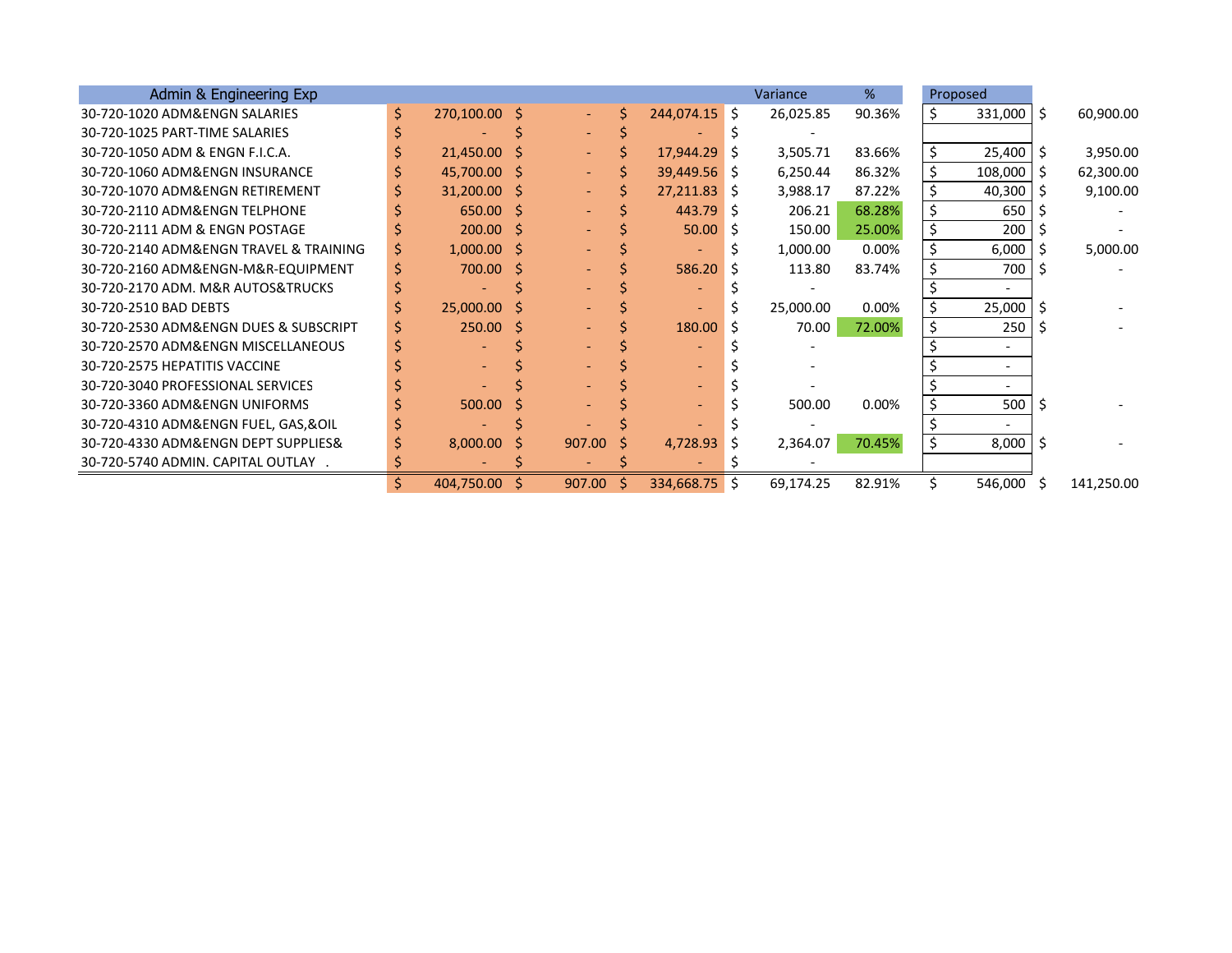| Water Treatment Plant Exp                  |    |                          |               |    |                |   | Variance   | %      | Proposed      |    |            |
|--------------------------------------------|----|--------------------------|---------------|----|----------------|---|------------|--------|---------------|----|------------|
| 30-810-1020 FILTERING PLANT SALARIES       | \$ | 239,700.00 \$            |               | Ś  | 191,856.94 \$  |   | 47,843.06  | 80.04% | \$<br>292,000 | -S | 52,300.00  |
| 30-810-1050 FILTER PLANT F.I.C.A.          | \$ | 18,400.00 \$             | $\sim$        |    | $14,515.95$ \$ |   | 3,884.05   | 78.89% | \$<br>22,400  | S  | 4,000.00   |
| 30-810-1060 FILTERPLANT GROUP INSURAN      | \$ | 43,450.00 \$             | $\sim$        |    | 36,420.62 \$   |   | 7,029.38   | 83.82% | \$<br>47,000  |    | 3,550.00   |
| 30-810-1070 FILTER PLANT RETIREMENT        |    | $26,650.00$ \$           | $\sim$        |    | 19,889.44 \$   |   | 6,760.56   | 74.63% | \$<br>35,600  |    | 8,950.00   |
| 30-810-2110 FILTER PLANT TELEPHONE         |    | $1,800.00$ \$            |               |    | $1,709.75$ \$  |   | 90.25      | 94.99% | \$<br>1,800   |    |            |
| 30-810-2111 FILTERING PLANT POSTAGE        |    | $200.00$ \$              |               |    | $100.00$ \$    |   | 100.00     | 50.00% | \$<br>200     |    |            |
| 30-810-2130 FILTER PLANT UTILITIES         | Ś  | 66,000.00 \$             |               |    | $54,328.71$ \$ |   | 11,671.29  | 82.32% | \$<br>70,000  |    | 4,000.00   |
| 30-810-2140 FILTER PLANT TRAVEL & TRAINING |    | $2,200.00$ \$            |               |    | $830.00$ \$    |   | 1,370.00   | 37.73% | \$<br>2,200   |    |            |
| 30-810-2150 FIL PLANT-M&R-BLDG&GROUND      | \$ | $4,000.00$ \$            |               |    | $1,192.31$ \$  |   | 2,807.69   | 29.81% | \$<br>3,000   |    | (1,000.00) |
| 30-810-2160 FIL PLANT-M&R-EQUIPMENT        | S  | $22,000.00$ \$           |               |    | $7,926.07$ \$  |   | 14,073.93  | 36.03% | \$<br>22,000  |    |            |
| 30-810-2170 M&R AUTOS & TRUCKS             |    | $2,000.00$ \$            |               |    | $489.47$ \$    |   | 1,510.53   | 24.47% | \$<br>2,000   |    |            |
| 30-810-2530 F.P. DUES & SUBSCRIPTIONS      |    | 4,800.00 \$              |               |    | $3,162.50$ \$  |   | 1,637.50   | 65.89% | \$<br>4,800   |    |            |
| 30-810-2570 FILTER PLANT MISCELLANEOU      |    |                          |               |    |                |   |            |        |               |    |            |
| 30-810-3360 FILTER PLANT UNIFORMS          |    | $1,500.00$ \$            |               |    | $1,083.50$ \$  |   | 416.50     | 72.23% | \$<br>2,000   |    | 500.00     |
| 30-810-3450 F.P. LABORATORY SERVICE        |    | $8,000.00$ \$            | $\sim$        |    | $7,161.00$ \$  |   | 839.00     | 89.51% | \$<br>10,000  |    | 2,000.00   |
| 30-810-3451 CONTRACTED SERVICE             |    | $6,500.00$ \$            |               |    | $5,738.36$ \$  |   | 761.64     | 88.28% | \$<br>8,000   |    | 1,500.00   |
| 30-810-4280 F.P.CHEMICAL&LAB SUPPLIES      |    | 60,000.00 \$             |               |    | $33,927.12$ \$ |   | 26,072.88  | 56.55% | \$<br>60,000  |    |            |
| 30-810-4310 FILTER PLANT FUEL&OIL          | S  | $1,000.00$ \$            |               |    | 684.85 \$      |   | 315.15     | 68.49% | \$<br>1,500   |    | 500.00     |
| 30-810-4330 FILTER PLANT DEPT SUPPLIE      |    | $12,000.00$ \$           | 2,616.92      | -S | 6,253.98       | S | 3,129.10   | 73.92% | \$<br>12,000  |    |            |
| 30-810-5740 F.P. CAPITAL OUTLAY            |    |                          |               |    |                |   |            |        | 45,000        |    |            |
| 30-810-5745 REHAB DAMS                     |    | $\overline{\phantom{a}}$ |               |    |                |   |            |        |               |    |            |
|                                            | \$ | $520,200.00$ \$          | $2,616.92$ \$ |    | 387,270.57 \$  |   | 130,312.51 | 74.95% | 641,500 \$    |    | 121,300.00 |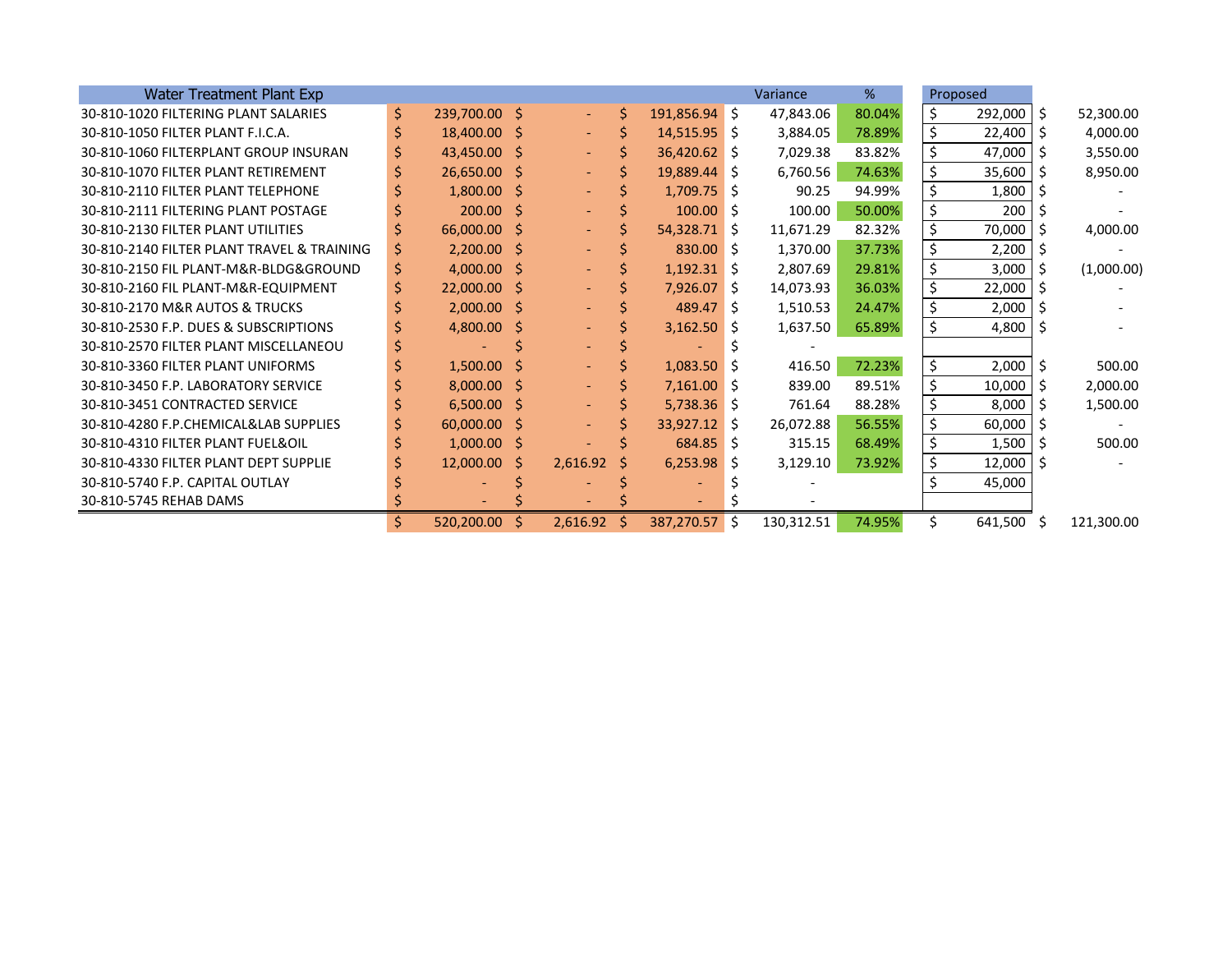| <b>Water Distribution Exp</b>          |    |               |                          |   |                 | Variance    | %       |     | Proposed      |      |               |
|----------------------------------------|----|---------------|--------------------------|---|-----------------|-------------|---------|-----|---------------|------|---------------|
| 30-820-1020 TRAN&DIST SALARIES         | \$ | 390,750.00 \$ | $\omega_{\rm{eff}}$      | Ś | $344,715.30$ \$ | 46,034.70   | 88.22%  | \$  | 223,000       | l \$ | (167, 750.00) |
| 30-820-1050 TRANS&DIST F.I.C.A.        | Ś  | 29,650.00 \$  | $\sim$ $-$               |   | $26,039.26$ \$  | 3,610.74    | 87.82%  | \$  | 17,100        | l S  | (12,550.00)   |
| 30-820-1060 TRAN&DIST GROUP INSURANCE  | Ş  | 72,250.00 \$  | $\sim$                   |   | $65,322.51$ \$  | 6,927.49    | 90.41%  |     | 37,000        | l S  | (35, 250.00)  |
| 30-820-1070 TRAN&DIST RETIREMENT       |    | 43,300.00 \$  | $\overline{\phantom{0}}$ |   | 38,029.51 \$    | 5,270.49    | 87.83%  | \$  | 27,200        | l Ś  | (16, 100.00)  |
| 30-820-2110 TRANS.&DIST.TELEPHONE      |    | $2,500.00$ \$ | $\sim$                   |   | $2,030.09$ \$   | 469.91      | 81.20%  | \$  | 2,500         |      |               |
| 30-820-2130 TRAN&DIST UTILITIES        |    | $9,500.00$ \$ | $\sim$                   | S | $10,668.28$ \$  | (1, 168.28) | 112.30% | \$  | 12,500        | l S  | 3,000.00      |
| 30-820-2140 TRANS& DIST TRAVEL         |    | $1,500.00$ \$ | $\sim$                   |   | $320.00$ \$     | 1,180.00    | 21.33%  | \$  | 1,000         |      | (500.00)      |
| 30-820-2150 M&R BLDG & GRDS            |    | $6,000.00$ \$ | $\overline{\phantom{0}}$ |   | $4,941.79$ \$   | 1,058.21    | 82.36%  | \$  | 6,500         |      | 500.00        |
| 30-820-2160 TRAN&DIST-M&R-EQUIPMENT    |    | $8,500.00$ \$ | $\sim$                   |   | $7,324.05$ \$   | 1,175.95    | 86.17%  | \$  | 10,000        | l S  | 1,500.00      |
| 30-820-2170 TRANS&DIST-M&R-TRUCKS&A    | \$ | 11,500.00 \$  | $\overline{\phantom{0}}$ |   | $9,032.21$ \$   | 2,467.79    | 78.54%  | \$  | 11,000        | ΙS   | (500.00)      |
| 30-820-2180 TRANS&DIST MAINT OF MAINS  |    | 46,000.00 \$  | 0.00 <sub>1</sub>        | Ŝ | $39,276.15$ \$  | 6,723.85    | 85.38%  |     | $48,000$   \$ |      | 2,000.00      |
| 30-820-2190 PURCHASE COUNTY WATER LIN  |    |               |                          |   |                 |             |         |     |               |      |               |
| 30-820-2570 TRANS&DIST MISCELLANEOUS   |    |               |                          |   |                 |             |         |     |               |      |               |
| 30-820-3360 TRANS & DIST UNIFORMS      |    | $4,000.00$ \$ | $\sim$ $-$               |   | $3,648.35$ \$   | 351.65      | 91.21%  | \$. | 4,000         | l \$ |               |
| 30-820-4310 TRAN&DIST FUEL, GAS&OIL    |    | 15,500.00 \$  | $\sim$ $-$               | Ś | $12,219.76$ \$  | 3,280.24    | 78.84%  | \$  | 17,000        | l S  | 1,500.00      |
| 30-820-4330 TRAN & DIST DEPT SUPPLIES& |    | $8,000.00$ \$ | $\overline{\phantom{0}}$ |   | $6,890.23$ \$   | 1,109.77    | 86.13%  | \$  | 8,000         | l S  |               |
| 30-820-4331 SHOP SUPPLIES              |    | 13,850.00 \$  | $\sim$                   |   | $11,578.17$ \$  | 2,271.83    | 83.60%  |     | 8,000         | l S  | (5,850.00)    |
| 30-820-5740 TRANS&DIST CAPITAL OUTLAY  |    |               |                          |   |                 |             |         |     | 141,300       |      |               |
|                                        |    | 662,800.00    | 0.00 <sub>1</sub>        | S | 582,035.66 \$   | 80,764.34   | 87.81%  |     | 574,100 \$    |      | (88,700.00)   |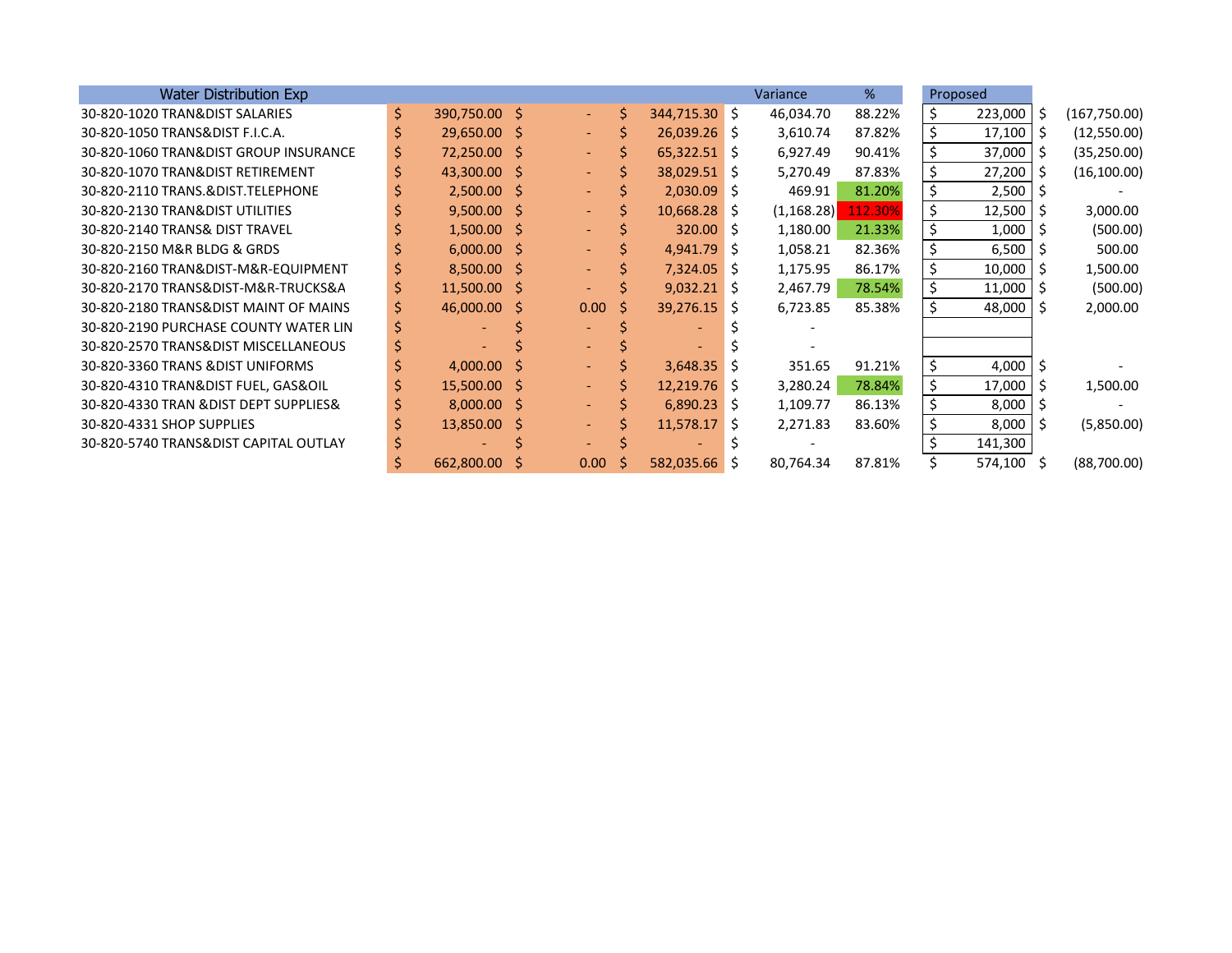| <b>Wastewater Treatment Exp</b>         |     |                |    |                     |    |                 |    | Variance   | %      |    | Proposed       |    |            |
|-----------------------------------------|-----|----------------|----|---------------------|----|-----------------|----|------------|--------|----|----------------|----|------------|
| 30-830-1020 WWTP SALARIES               | \$. | 149,700.00 \$  |    | $\omega_{\rm{eff}}$ | Ś. | 132,387.19 \$   |    | 17,312.81  | 88.43% | \$ | $167,000$   \$ |    | 17,300.00  |
| 30-830-1025 WASTE TR. PARTTIME SALARY   | \$  |                |    |                     |    |                 |    |            |        |    |                |    |            |
| 30-830-1050 WWTP F.I.C.A.               |     | 11,400.00      | -Ŝ | $\sim$              |    | $9,945.16$ \$   |    | 1,454.84   | 87.24% | \$ | 12,800         |    | 1,400.00   |
| 30-830-1060 WWTP INSURANCE              |     | 28,950.00 \$   |    | $\blacksquare$      |    | $26,505.51$ \$  |    | 2,444.49   | 91.56% | \$ | $30,000$ \$    |    | 1,050.00   |
| 30-830-1070 WWTP RETIREMENT             |     | 16,550.00 \$   |    |                     |    | $14,583.13$ \$  |    | 1,966.87   | 88.12% | \$ | 20,400         | -S | 3,850.00   |
| 30-830-2110 WWTP TELEPHONE              |     | $1,500.00$ \$  |    |                     |    | 888.62 \$       |    | 611.38     | 59.24% | \$ | 1,500          |    |            |
| 30-830-2130 WASTE TREAT UTILITIES       |     | 115,000.00 \$  |    |                     |    | $97,341.00$ \$  |    | 17,659.00  | 84.64% | \$ | 115,000        |    |            |
| 30-830-2140 WWTP TRAVEL & TRAINING      |     | $2,500.00$ \$  |    |                     |    | $659.75$ \$     |    | 1,840.25   | 26.39% | \$ | 2,000          |    | (500.00)   |
| 30-830-2150 WWTP-M&R-BLDG&GRDS          |     | $6,000.00$ \$  |    |                     |    | $2,255.32$ \$   |    | 3,744.68   | 37.59% | \$ | 5,000          | Ŝ. | (1,000.00) |
| 30-830-2160 WWTP-M&R-EQUIPMENT          |     | $25,000.00$ \$ |    | 1,375.00            |    | $9,307.55$ \$   |    | 14,317.45  | 42.73% | \$ | 25,000         |    |            |
| 30-830-2170 WASTE TR-M&R-AUTOS & TRUCK  |     | $8,000.00$ \$  |    |                     |    | $4,028.00$ \$   |    | 3,972.00   | 50.35% | \$ | 6,000          | Ŝ  | (2,000.00) |
| 30-830-2530 WASTE TR. DUES&SUBSCRITIO   |     | $10,000.00$ \$ |    |                     |    | 9,189.06        | S  | 810.94     | 91.89% | \$ | $10,000$   \$  |    |            |
| 30-830-2570 WASTE TR. MISCELLANEOUS     |     |                |    |                     |    |                 |    |            |        |    |                |    |            |
| 30-830-3040 PROFESSIONAL SERVICES       |     |                |    | 4,500.00            |    |                 |    | (4,500.00) |        |    |                |    |            |
| 30-830-3360 WASTE TR. UNIFORMS          |     | 1,300.00       |    |                     |    | 830.80          | Ŝ. | 469.20     | 63.91% | \$ | $1,100$ \$     |    | (200.00)   |
| 30-830-3450 WASTE TR. LAB SERVICE       |     | 12,000.00 \$   |    |                     |    | 9,786.04        | S  | 2,213.96   | 81.55% | \$ | $11,000$   \$  |    | (1,000.00) |
| 30-830-3451 CONTRACTED SERVICE          |     | $4,500.00$ \$  |    |                     |    | 3,114.64        | Ŝ. | 1,385.36   | 69.21% | \$ | $4,500$ \$     |    |            |
| 30-830-3452 SEWER CONTRACT/R'HAM        |     |                |    |                     |    |                 |    |            |        |    |                |    |            |
| 30-830-3455 LAND APPLICATION            |     | 3,000.00       | S  |                     |    | 116.92          | Ŝ. | 2,883.08   | 3.90%  | \$ | $5,000$ \$     |    | 2,000.00   |
| 30-830-4280 WWTP CHEMICALS&LAB SUPPLIES | \$  | 130,000.00 \$  |    | 9,315.00            | -S | $113,717.62$ \$ |    | 6,967.38   | 94.64% | \$ | 150,000 \$     |    | 20,000.00  |
| 30-830-4310 WASTE TR. FUEL, GAS&OIL     |     | $10,000.00$ \$ |    |                     |    | $9,461.64$ \$   |    | 538.36     | 94.62% | Ś  | 10,000         | -S |            |
| 30-830-4330 WWTP SUPPLY&MAT.            |     | $6,000.00$ \$  |    | 0.00                | -S | 3,424.73        | S  | 2,575.27   | 57.08% | \$ | $16,000$   \$  |    | 10,000.00  |
| 30-830-5740 WWTP CAPITAL OUTLAY         |     | 22,500.00 \$   |    | 20,840.20 \$        |    |                 | S  | 1,659.80   |        | Ś. | $88,000$   \$  |    | 65,500.00  |
|                                         |     | 563,900.00 \$  |    | 36,030.20           | -S | 447,542.68      | -S | 80,327.12  | 85.76% |    | 680,300        | -S | 116,400.00 |